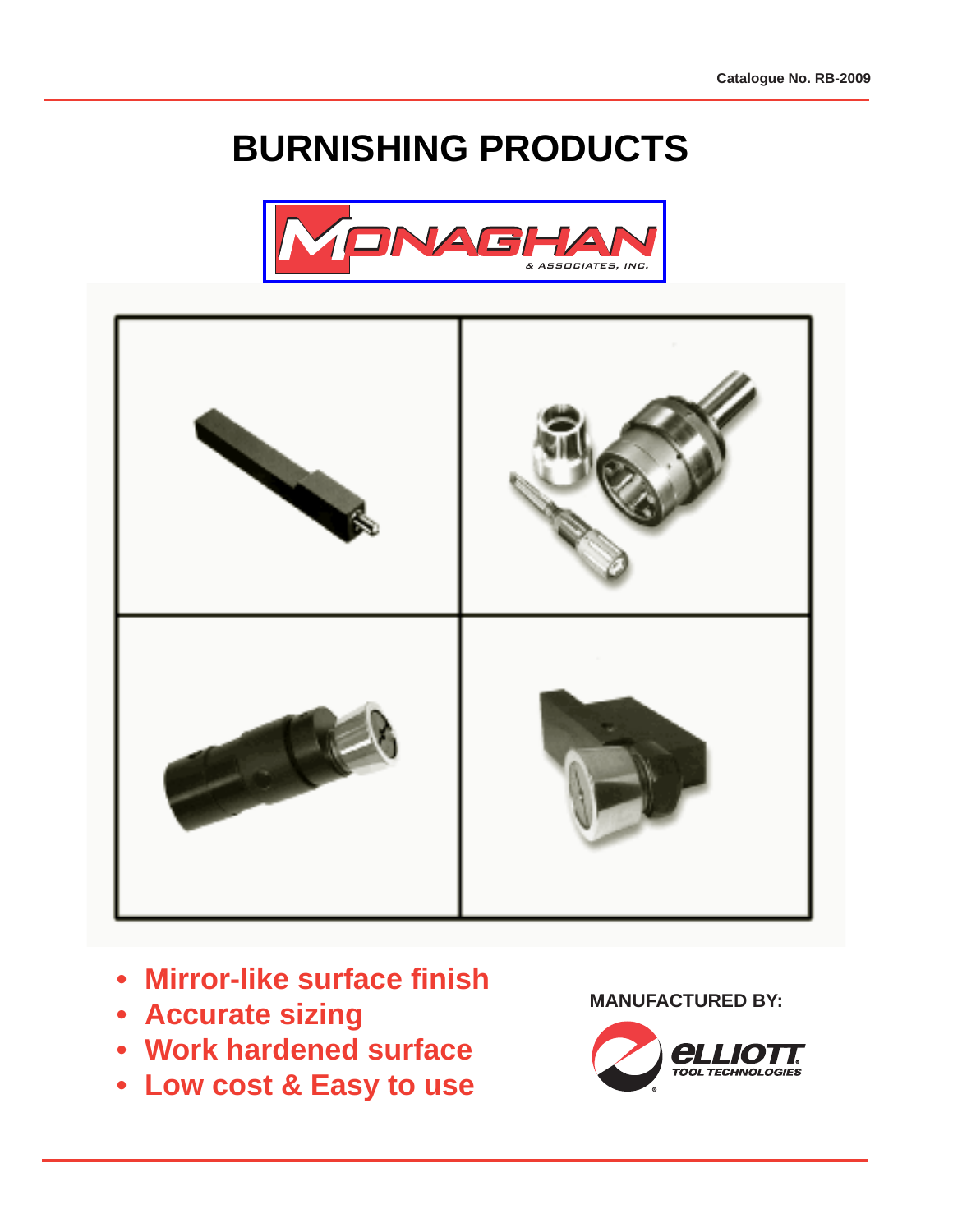



1760 Tuttle Avenue - Dayton, Ohio 45403

#### **TABLE OF CONTENTS**

| <b>How Roller Burnishing Works</b>                                                                                                         | 3                    |
|--------------------------------------------------------------------------------------------------------------------------------------------|----------------------|
| <b>Advantages of Roller Burnishing</b>                                                                                                     | 3                    |
| <b>Surface Finishes</b>                                                                                                                    | 4                    |
| <b>Preparation for Burnishing</b>                                                                                                          | 4                    |
| <b>Feed Pattern</b>                                                                                                                        | 4                    |
| <b>Cutting Tool Geometry</b>                                                                                                               | 4                    |
| <b>Recommended Feeds and Speeds</b>                                                                                                        | 5                    |
| <b>Stock Allowance and Surface Finish Chart</b>                                                                                            | 5                    |
| <b>Setting the Roller Burnishing Tool</b>                                                                                                  | 6                    |
| <b>Caring for the Roller Burnishing Tool</b>                                                                                               | 6                    |
| <b>Multiple Surface Burnishing Tools</b>                                                                                                   | 6                    |
| <b>Cup Plug Expanders</b>                                                                                                                  | 6                    |
| <b>Override Adapters</b>                                                                                                                   | 6                    |
| <b>Sizing Tools</b>                                                                                                                        | 7                    |
| <b>Tube End Expanders</b>                                                                                                                  | $\overline{7}$       |
| <b>Mechanical Joining Tools</b>                                                                                                            | $\overline{7}$       |
| <b>Burnishing Tool Dimensions</b>                                                                                                          | 8                    |
| <b>Ordering Procedure</b>                                                                                                                  | 9                    |
| <b>Intermediate Tips</b>                                                                                                                   | 9                    |
| <b>Internal Burnishing Tools and Spare Parts</b><br>5400 I.D. Series (.187" to 3.312")<br>5610, 5611 & 5612 I.D. Series (3.343" to 5.500") | 10 to 15<br>16 to 17 |
| <b>Diamond Burnishing Tool</b>                                                                                                             | 18                   |
| <b>Carbide Roll Burnishing Tools</b>                                                                                                       | 19                   |

| <b>World Headquarters:</b>                                                           |
|--------------------------------------------------------------------------------------|
| <b>Elliott Tool Technologies, Ltd.</b>                                               |
| and                                                                                  |
| Monaghan & Associates, Inc.                                                          |
|                                                                                      |
| Elliott Tool Technologies, Ltd., manufactures the<br>products shown in this catalog. |

*Monaghan & Associates, Inc. is the EXCLUSIVE WORLDWIDE MARKETING AGENT for all products shown in this catalog.* 

*We reserve the right to modify the design or construction of the equipment described in this catalog and to furnish it, as altered, contained herein, without further reference to the illustrations or information.*

*We take great pride in the quality of workmanship and selection of alloy steels for all our tools. Therefore, we guarantee the replacement of any part returned which has been determined to be defective in workmanship or material.*

#### **MANUFACTURED BY:**



**Tel 1 800 732-4565 Fax 937 259-9241**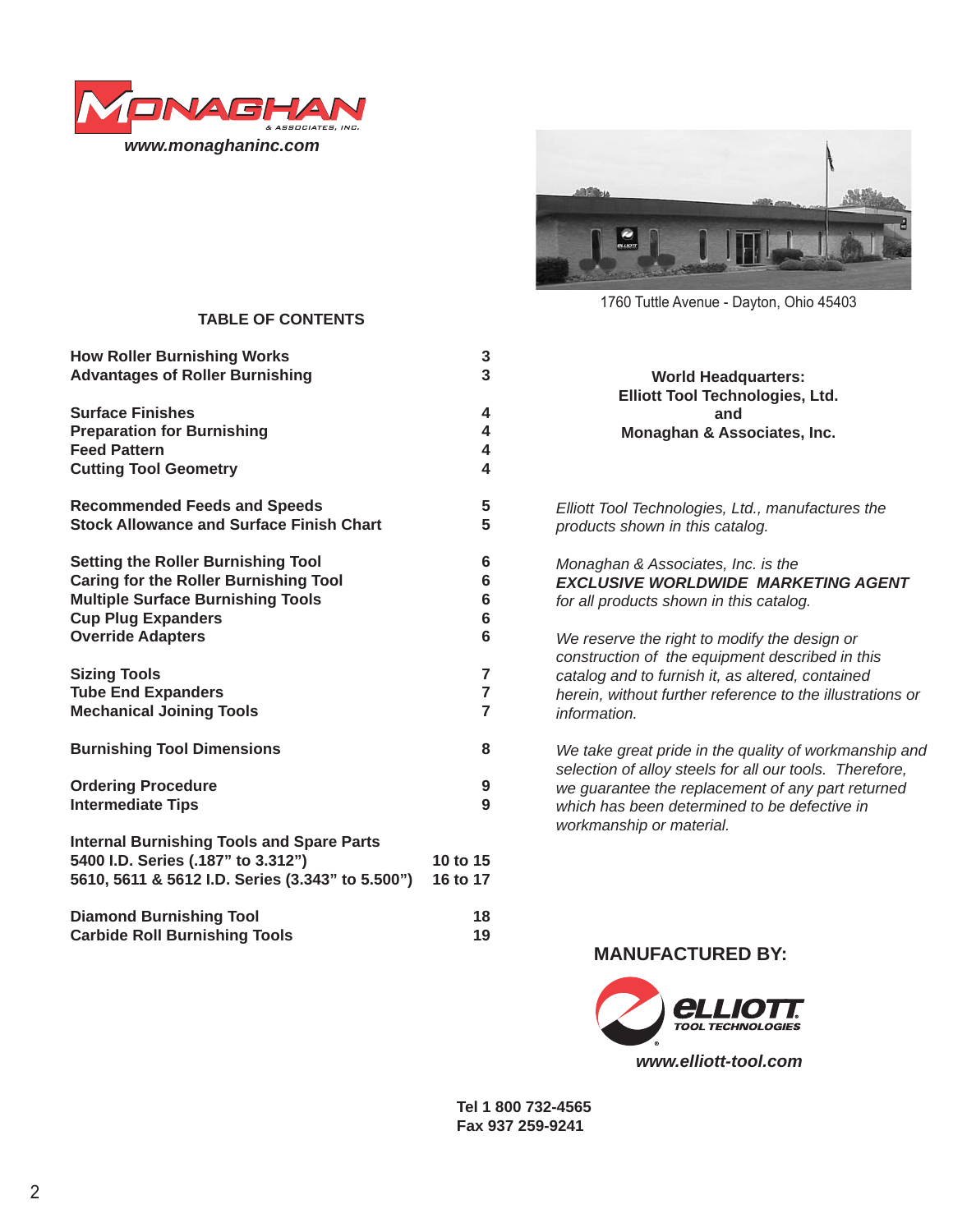#### **How Roller Burnishing Works**

Roller burnishing is a *chipless machining method* which cold works the metal without cutting or abrading the surface. It *removes no metal* but rather compresses, or "irons out", the peaks of a metal surface into the valleys, generating a dense and uniform surface. Roller burnishing *improves surface fi nish* and results in *dimensional accuracy*.

#### **The Roller Burnishing Tool**

The roller burnishing tool consists of a *cage*, which retains a series of *precision tapered rolls* rotating around, and bearing on, an *inversely tapered mandrel*.

Within the work-piece, the tool is sized so that the roll develops a pressure that exceeds the yield point of the softer work-piece. The *cold working action* will improve minor surface irregularities and tool marks resulting in a *low microinch surface finish.* 





#### **Surface Finishes**

In production work involving surface textures having a **100 to 125 microinch machining finish, burnishing** tools can produce a 2 to 16 microinch finish in a single pass. In bronze and aluminum, readings of *2 to 8 microinch* can be achieved with a burnishing tool. In steel, comparable readings would be *2 to 8 microinch*. In cast iron, a 12 to 24 microinch finish can be expected.

#### **Advantages of Roller Burnishing**

Roller burnishing imparts three major characteristics: *accurate sizing*, a *low micro-fi nish* and *hardening of the surface*. Roller burnishing will obtain a high quality finish and eliminate the need for secondary operations such as grinding, honing and lapping.



The roller burnishing tool incorporates a built-in micrometer, which allows for .0001" adjustments in tool size.

**Sizing** with roller burnishing is influenced by the premachined surface. Roller burnishing in steel can result in a 25% size improvement. A 50% improvement in high ductility materials can be expected. In low ductility materials, such as cast iron, improvement is about 20%.

The low micro-finish, combined with a hardened and denser surface, substantially increases part wear, life and corrosion resistance. The added strength improves the part's fatigue resistance, resulting in decreased failures. The cold working condenses the grain structure of metal, producing an increase in surface hardness from 50% to 100%, within a penetration of .010" to .030" on the part's surface.



In roller burnishing, the material is elastically deformed to a given depth below the surface. The result is compressive stresses at the surface. In turn, this increases the resistance of the material to fatigue failure because any external forces must first overcome these residual stresses.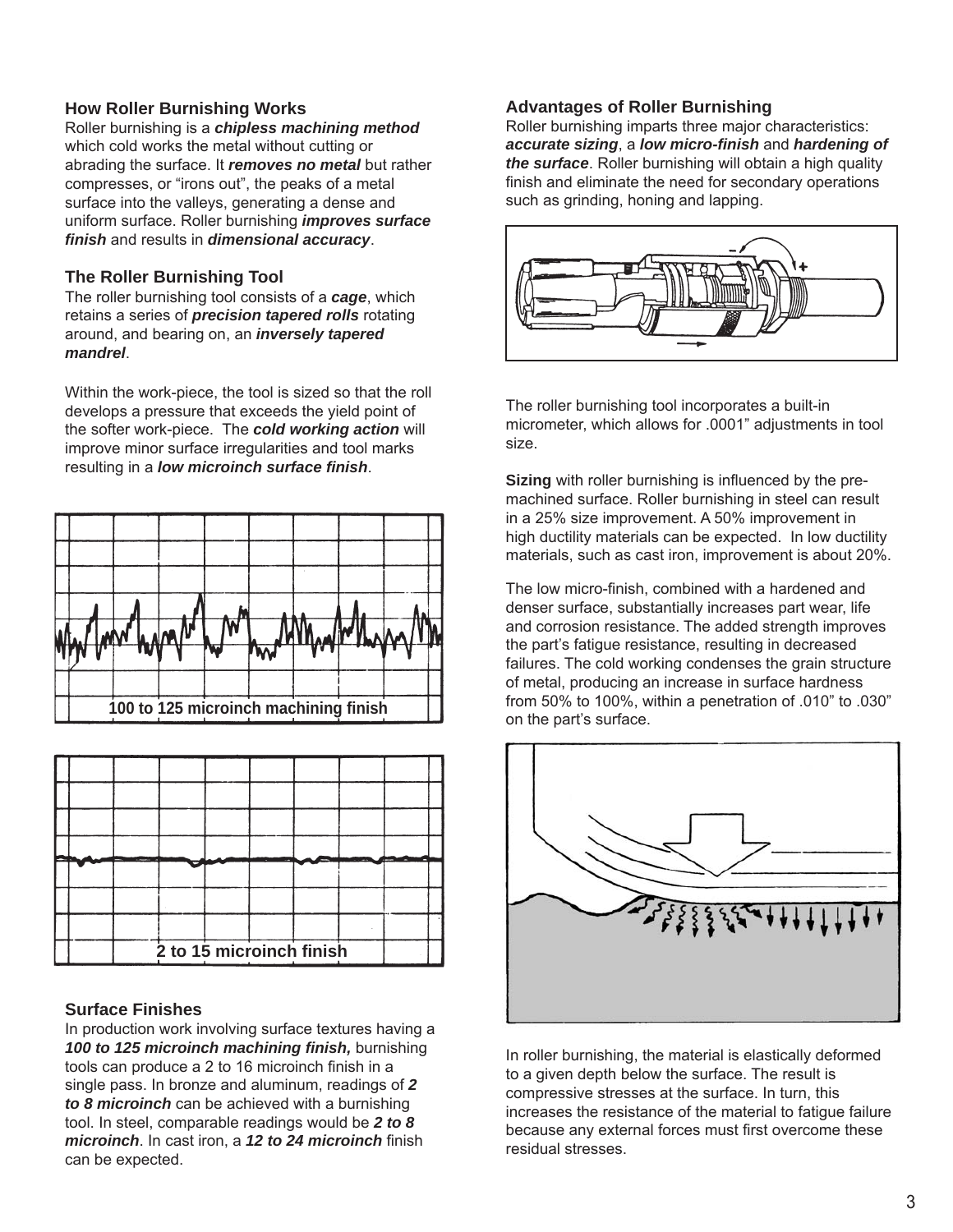#### **Surface Finishes**



Varying surface finishes are obtained in the machining of mating parts. Machined surfaces result in a loose fit on mating parts. Surfaces which have been roller burnished have a higher bearing capacity and abrasion resistance. Roller burnishing improves this fit by providing a larger contact area between the surfaces.

Pistons, valves, cylinders and other parts with similar functions require continuous lubrication. Roller burnishing will leave valleys in the surface of these parts, which act as oil reservoirs, extending part life. This can be achieved by controlling the burnishing size and hole size. Roller burnishing has resulted in product improvement and cost savings to the hydraulic cylinder industry.

The electric motor industry has derived great benefits from roller burnishing to reduce noise levels in moving parts.

Heat, resulting from friction, has a direct effect on surface finish. This temperature rise causes dimensional changes that can have an adverse effect on the function of the parts. By roller burnishing, it is possible to reduce friction by up to 30%.

Burnishing tools can be used on any spindle driven machine. The burnishing tool or work piece can rotate, the roller burnishing process works well either way. No special skills are required to operate a burnishing tool. Simply set the tool to the proper size and the operator will turn out precision finished parts throughout the production run.

#### **Preparation for Burnishing**

Several factors should be considered in preparation of the work piece. These are *feed pattern*, *cutting tool geometry* and *stock allowance*.



**Feed Pattern** the peak and valley effect, which is generated by the cutting tool. This is an ideal surface finish for roller burnishing.

An extremely smooth bore is not required to perform roller burnishing. However, gouges and tears in the surface caused by the drilling or reaming operation and/ or the single point turning will be very difficult to roller burnish. These gouges and tears will cause a change in the surface micro-finish as well as a change in the diameter. Deep gouges will remain visible after the burnishing operation.

A finer machined surface is required before the burnishing operation with less ductile materials, such as cast iron and heat treated steel above R*c*35.

Ductile materials, such as brass, aluminum and annealed steels can have a rougher machined surface. Very finely machined surfaces can accept only a slight size change when burnished. Some 25% to 50% less material can be displaced from a reamed surface versus a surface machined with a single point tool.



**Cutting Tool Geometry** in ductile material with single point tools (a 1/32" nose radius with a minimum 5 degree back taper) is recommended. For best results, feed the cutting tool at a feed rate sufficient to produce a surface in the 80 to 120 microinch range with a consistent peak and valley pattern. For less ductile materials, use a feed rate of about 50% less than that of more ductile materials. The result should be a 60 to 100 microinch surface finish.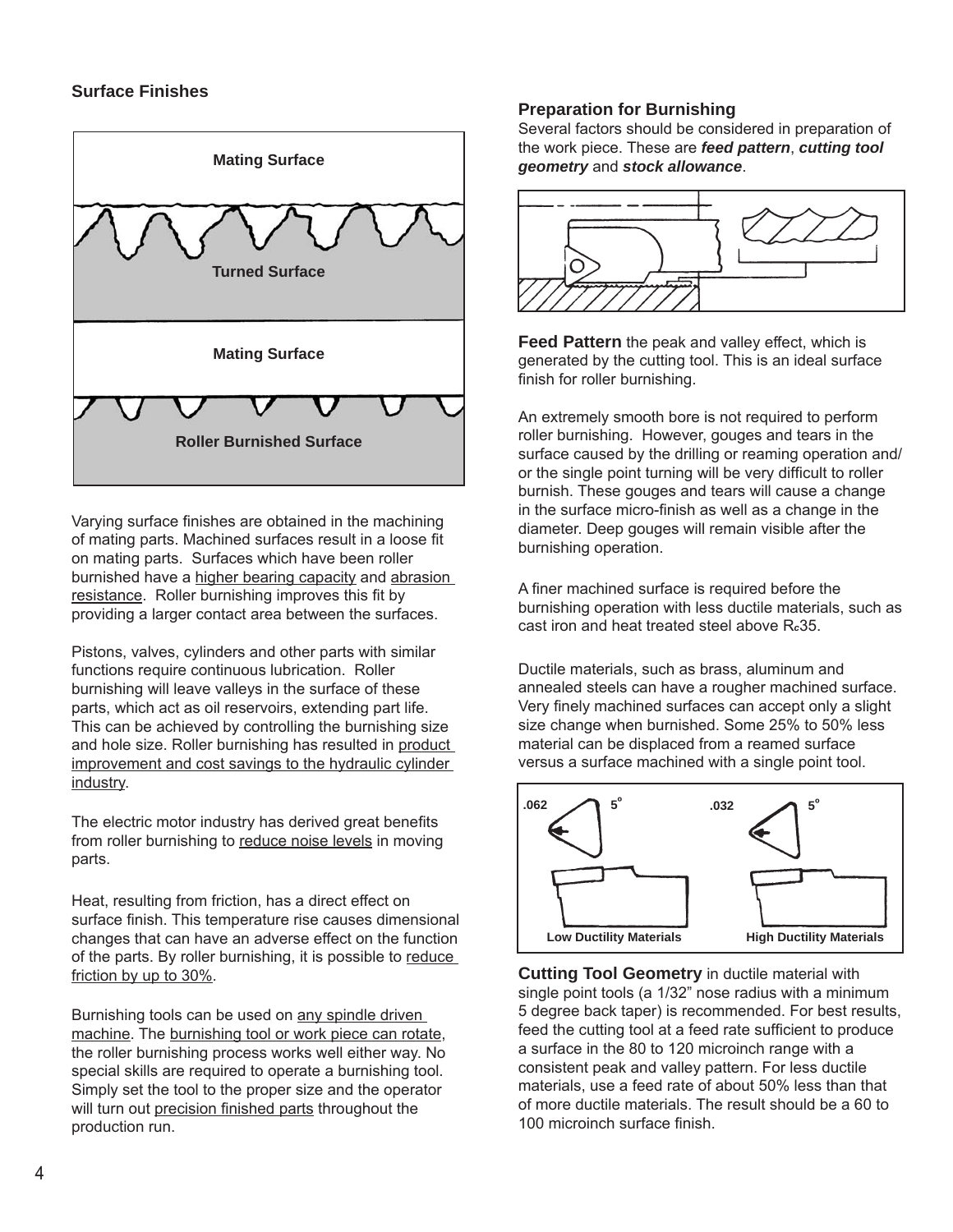#### **RECOMMENDED FEEDS AND SPEEDS**

**Internal Roller Burnishing Tools**

| Hole        |      | Inch Per Revolution | Speed   | Hole  |      | Inch Per Revolution | Speed   |
|-------------|------|---------------------|---------|-------|------|---------------------|---------|
| <b>Size</b> | Min. | Max.                | Rev/Min | Size  | Min. | Max.                | Rev/Min |
| .125        | .004 | .006                |         | 2.250 | .060 | .090                |         |
| .187        | .004 | .006                | 1500    | 2.500 | .066 | .099                | 170     |
| .250        | .006 | .008                |         | 2.750 | .043 | .064                |         |
| .375        | .009 | .013                | 1000    | 3.000 | .045 | .067                | 120     |
| .500        | .011 | .016                |         | 3.250 | .049 | .073                |         |
| .625        | .015 | .022                |         | 3.500 | .059 | .083                |         |
| .750        | .018 | .027                | 600     | 3.750 | .062 | .093                | 100     |
| .875        | .020 | .030                |         | 4.000 | .065 | .097                |         |
| 1.000       | .026 | .039                | 300     | 4.250 | .071 | .106                | 85      |
| 1.250       | .038 | .057                |         | 4.500 | .072 | .108                |         |
| 1.500       | .045 | .067                |         | 4.750 | .078 | .117                |         |
| 1.750       | .046 | .069                | 200     | 5.000 | .081 | .121                | 70      |
| 2.000       | .056 | .084                |         | 5.500 | .093 | .140                |         |

| Hole  |      | Inch Per Revolution | Speed   |
|-------|------|---------------------|---------|
| Size  | Min. | Max.                | Rev/Min |
| 2.250 | .060 | .090                |         |
| 2.500 | .066 | .099                | 170     |
| 2.750 | .043 | .064                |         |
| 3.000 | .045 | .067                | 120     |
| 3.250 | .049 | .073                |         |
| 3.500 | .059 | .083                |         |
| 3.750 | .062 | .093                | 100     |
| 4.000 | .065 | .097                |         |
| 4.250 | .071 | .106                | 85      |
| 4.500 | .072 | .108                |         |
| 4.750 | .078 | .117                |         |
| 5.000 | .081 | .121                | 70      |
| 5.500 | .093 | .140                |         |

#### **STOCK ALLOWANCE/SURFACE FINISH CHART**

Tools with non-feed cages (full bottom tools) must always be machine fed. Machine settings are approximate. Always set the machine faster than the feed rate of the burnishing tool. Feeds can be adjusted upward 25% to 50%.

|           |            |              | <b>Internal Surfaces</b> |                  |              | <b>External Surfaces</b> |                  |  |
|-----------|------------|--------------|--------------------------|------------------|--------------|--------------------------|------------------|--|
|           | Work-piece |              |                          | Surface Finish   |              | Surface Finish           |                  |  |
|           | Size       | <b>Stock</b> |                          | Roller           | <b>Stock</b> |                          | Roller           |  |
|           | Range      | Allowance    | Machined                 | <b>Burnished</b> | Allowance    | Machined                 | <b>Burnished</b> |  |
|           | $0.125$ to | 0.0004       | 80                       | 8                | 0.0004       | 80                       | 8                |  |
|           | 0.484      | 0.0007       | 125                      | 8                | 0.0005       | 100                      | 8                |  |
|           | $0.500$ to | 0.0007       | 60                       | $\overline{8}$   | 0.0005       | 60                       | $\overline{8}$   |  |
|           | 1.000      | 0.0015       | 125                      | 8                | 0.0010       | 180                      | 8                |  |
| High      | 1.031 to   | 0.0010       | 60                       | $\overline{8}$   | 0.0007       | 100                      | $\overline{8}$   |  |
| Ductility | 2.000      | 0.0020       | 125                      | 8                | 0.0010       | 180                      | 8                |  |
|           | 2.031      | 0.0015       | 60                       | $\overline{8}$   | 0.0010       | 125                      | $\overline{8}$   |  |
|           | to         | 0.0020       | 125                      | 8                | 0.0015       | 300                      | 8                |  |
|           | 6.500      | 0.0030       | 200                      | 8                | 0.0020       | 500                      | 8                |  |
|           | $0.125$ to | 0.0004       | 80                       | 18               | 0.0003       | 60                       | 18               |  |
|           | 0.484      | 0.0007       | 100                      | 18               | 0.0005       | 90                       | 18               |  |
|           | $0.500$ to | 0.0007       | 90                       | $\overline{18}$  | 0.0005       | 100                      | $\overline{18}$  |  |
| uctility  | 1.000      | 0.0010       | 125                      | 18               | 0.0007       | 140                      | 20               |  |
| $\geq$    | 1.031 to   | 0.0010       | 125                      | 18               | 0.0005       | 100                      | 18               |  |
| ≏         | 2.000      | 0.0015       | 180                      | 20               | 0.0010       | 180                      | 20               |  |
|           | 2.031      | 0.0015       | 120                      | $\overline{18}$  | 0.0010       | 125                      | $\overline{18}$  |  |
|           | to         | 0.0015       | 160                      | 18               | 0.0015       | 140                      | 18               |  |
|           | 6.500      | 0.0020       | 200                      | 24               | 0.0015       | 200                      | 20               |  |

**High Ductility Materials** have more than 18% elongation and less than R*c*32. They include: annealed steel, stainless steel, aluminum, brass, bronze and malleable iron.

**Low Ductility Materials** have less than 18% elongation and a maximum hardness of R*c*40. They include: gray iron, nodular iron, heat-treated steel, magnesium alloys and hard copper alloys.

**Stock Allowances** are based on an 80 to 180 microinch surface finish consisting of uniform peaks and valleys. The amount of stock allowance varies with job conditions, material properties, wall thickness, nature of the machined surface and quality of surface finish desired. Figures shown are a starting point for part preparation.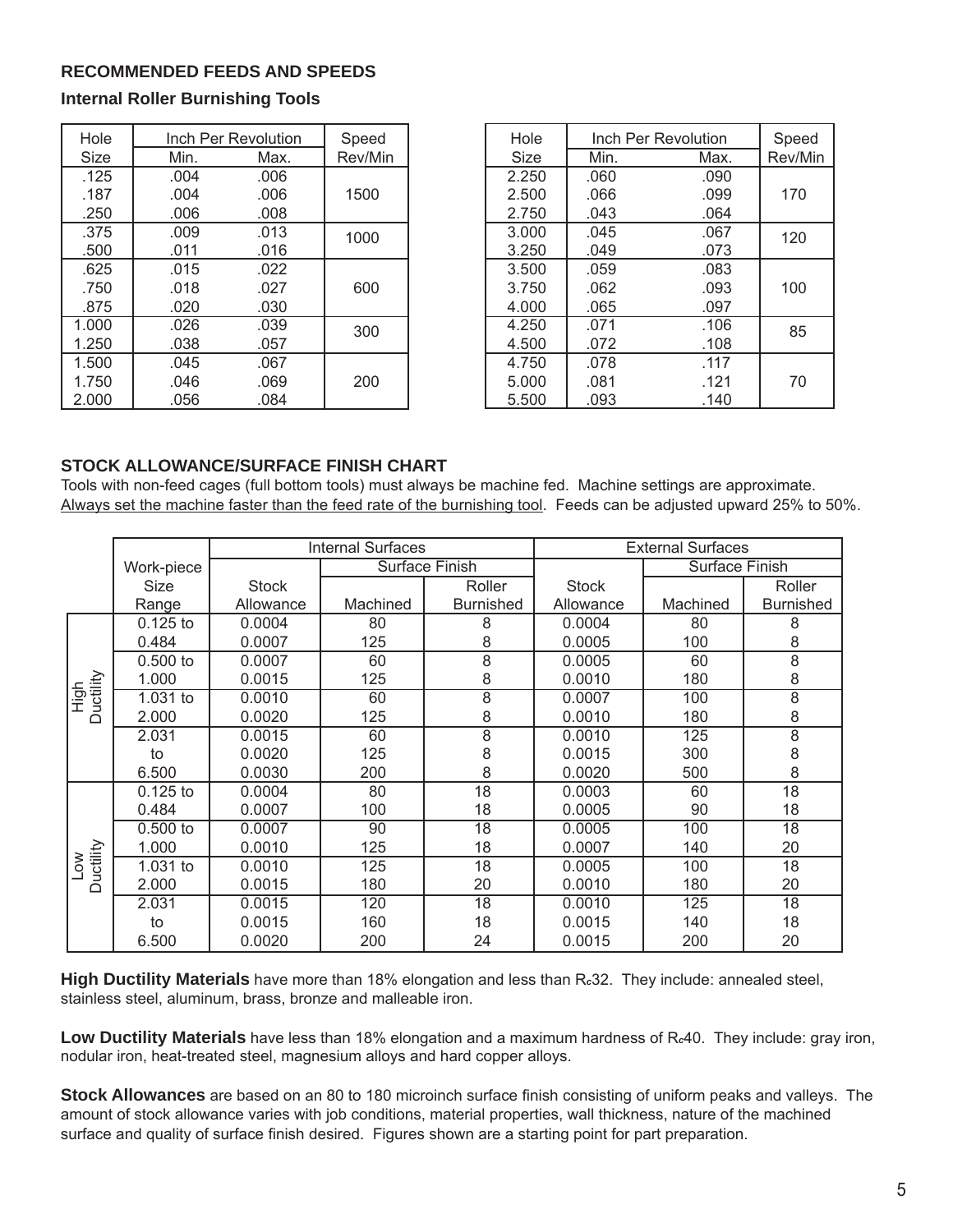

#### **Setting the Burnishing Tool**

Loosen the lock nut. Pull back the spring-loaded housing. Turn it to the left to *increase* the diameter and to the right to *decrease* the diameter.

Gradually increase the diameter of the tool, while sliding the tool into (or onto) the work-piece. When the rolls contact the surface to be burnished, resistance to the sliding motion will increase. Burnish a sample work-piece and measure the size and finish. When the desired size and finish is accomplished, tighten the lock nut.

#### **Caring for the Roller Burnishing Tool**

**Lubrication:** A continuous stream of clean lubricant, in sufficient volume to flush and clean the tool and work-piece, should be provided during operation.

Use any standard grade of lightweight, low-viscosity lubricating oil for most metals. For aluminum or magnesium alloys, highly refined paraffin base oil of low viscosity will work well. Water-soluble lubricants are also acceptable.

Any sulfur, mineral or soluble oil that is recommended for achieving a fine finish may be used, provided it is compatible with the metal or alloy being roller burnished.

**Filtration:** All lubricants should be filtered. Without filtration, chip particles flushed into the area to be burnished can distort the bore and mar the fine finish.

**Maintenance:** When properly used, the roller burnishing tool requires only routine maintenance. Rolls, cages and mandrels should be examined at regular intervals and replaced when necessary. Always replace a complete set of rolls since there will be some sacrifice of tolerance and finish quality if new and used rolls are run simultaneously.

**Tool Alignment:** A minimal misalignment of .003" to .004" will not adversely affect the tool or the surface finish. However, if the tool alignment deviates more than .005" from the axis of the work-piece, bending stresses can occur. This could lead to fatigue failure of the mandrel tip. Tool whip is more likely than workpiece whip. Correct alignment is more important when the tool rotates.

**Axial Movement:** During the release cycle, axial movement is prevented by rigidly mounting the tool shank in the spindle. This is particularly important in the case of large, heavy tools that work in a vertical position.

**Multiple-Spindle Automatics:** The roller burnishing tool should be mounted in a top position to minimize chip contamination from the other metal-cutting operations.

**Override Adapters:** These are recommended on burnishing tools which require an external force to produce the burnish pressure. These tools reduce the risk of over-rolling and flaking the surface.



#### **Multiple Surface Tools**

In long production runs, this tool is used to an advantage for the simultaneous finishing of two or three diameters or surfaces with large interruptions. Diameters and flat faces or angles can be burnished simultaneously. Internal and external combination burnishing tools are also used.



#### **Cup Plug Expander**

The tool shown above is used to install cups in motor blocks, heads and other similar assemblies. The cup plug expander offers substantial savings over the pipe or welch plug. It can be used to expand rings or sleeves inside any bore diameters.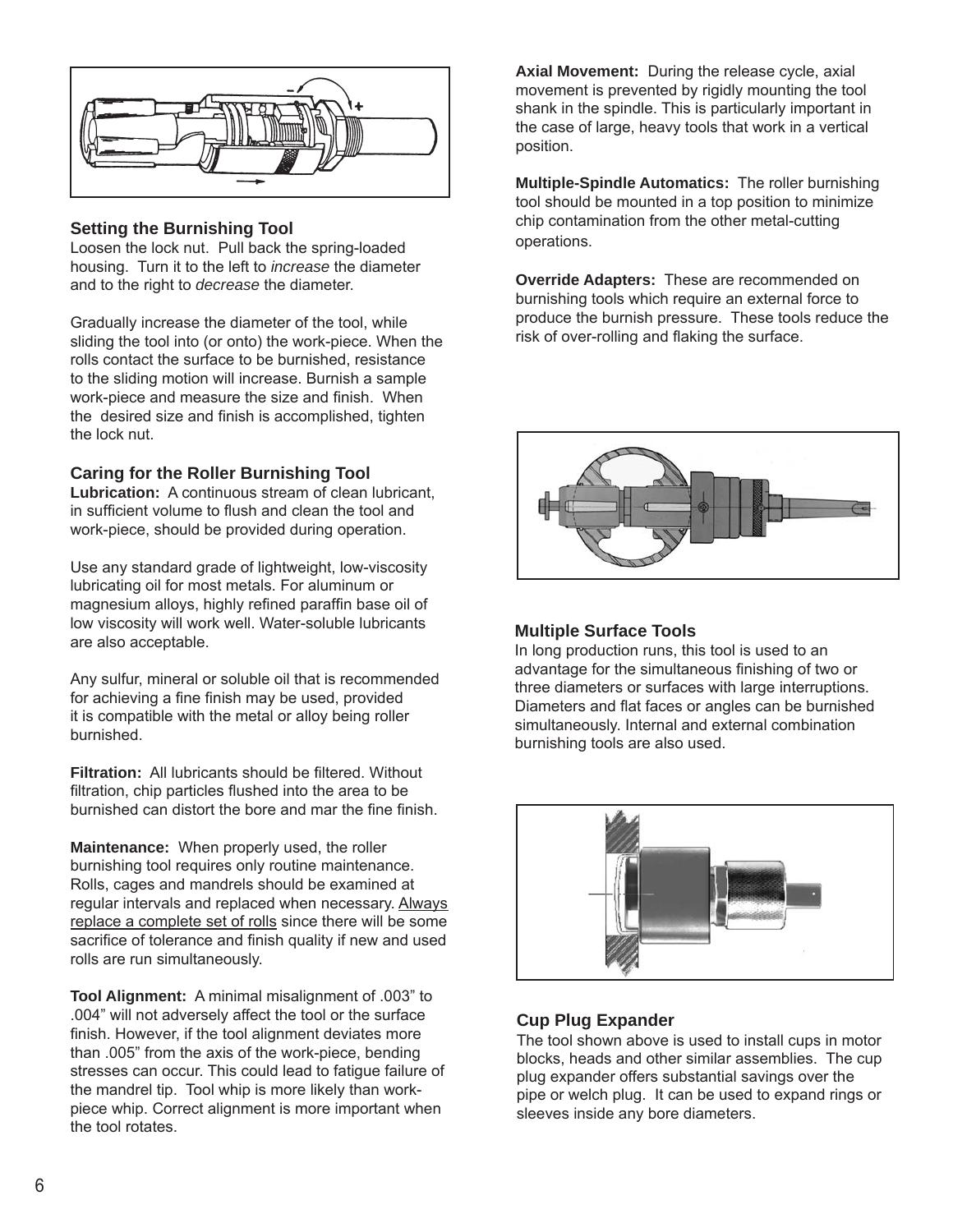

#### **Sizing Tools**

Sizing tools, or parallel expanding tools, are used where intersecting holes or thin wall sections exist. These tools are used on I.D. or O.D. applications where high demands on straightness and parallelism are required. The tools enter the work piece with the rolls retracted. Once in position, the rolls are expanded radially to create size.



#### **Tube End Expander**

The tube end expander is used to join tubular products. Typical applications are expanding tubular extensions and flaring tail-pipes, so one-piece can fit inside the other.



#### **Mechanical Joining No soldering, brazing or welding necessary**

Elliott is the industry leader in providing mechanical joining tools for joining metal tubes to fittings and flanges. Elliott mechanical joining tools are utilized extensively throughout the aerospace, hydraulics and automotive industries and in many industrial applications worldwide.

Because the mechanical joint will not leak, pull off or vibrate loose when properly installed, engineers who design hydraulic or pneumatic systems consider it superior to welded or brazed joints.

Practically every tubing material (except plastic or rubber) can be mechanically joined, provided the tube is annealed or is ductile. Common tube materials utilized by our customers are steel and aluminum. Copper, cupro-nickel, titanium, inconel and other high strength materials have been successfully joined to fittings by this cold rolling process. This process is good for the joining of a tube to any flange, casting or metal structure, such as a cup plug or valve seat, transmission return tubes and high pressure pneumatic and hydraulic fittings for aerospace.

Tubes with a 0.015" to .500" (0.38 to 13mm) wall thickness and a .250" to 12" (6 to 305mm) diameter have been cold rolled successfully with Elliott mechanical joining tools. The amount of compression required for an optimum joint varies with the tube material.

The mechanical joining tool consist of a cage, tapered mandrel and inversely tapered rolls, allowing for true parallel expansion. The tool can be controlled with a micrometer adjustment feature allowing the operator to set the tool to any tolerance required. The tool's expansion can also be controlled with the Elliott Torque Control system.

This tool can be fully automated in a complete system for producing mechanical joints. The tool can be driven by hand with a suitable wrench, air or electric drills, drill units or standard shop machines.

After the tool is inserted in the tube (Fig. 1), the rotating rolls force the tube wall into the machined grooves or serrations of the fitting (Figs. 2 and 3). Because the tube is mechanically joined into the fitting (Fig. 4), it cannot move as a result of temperature changes, internal pressures or vibration.



The above diagram shows the tube being swaged during four stages.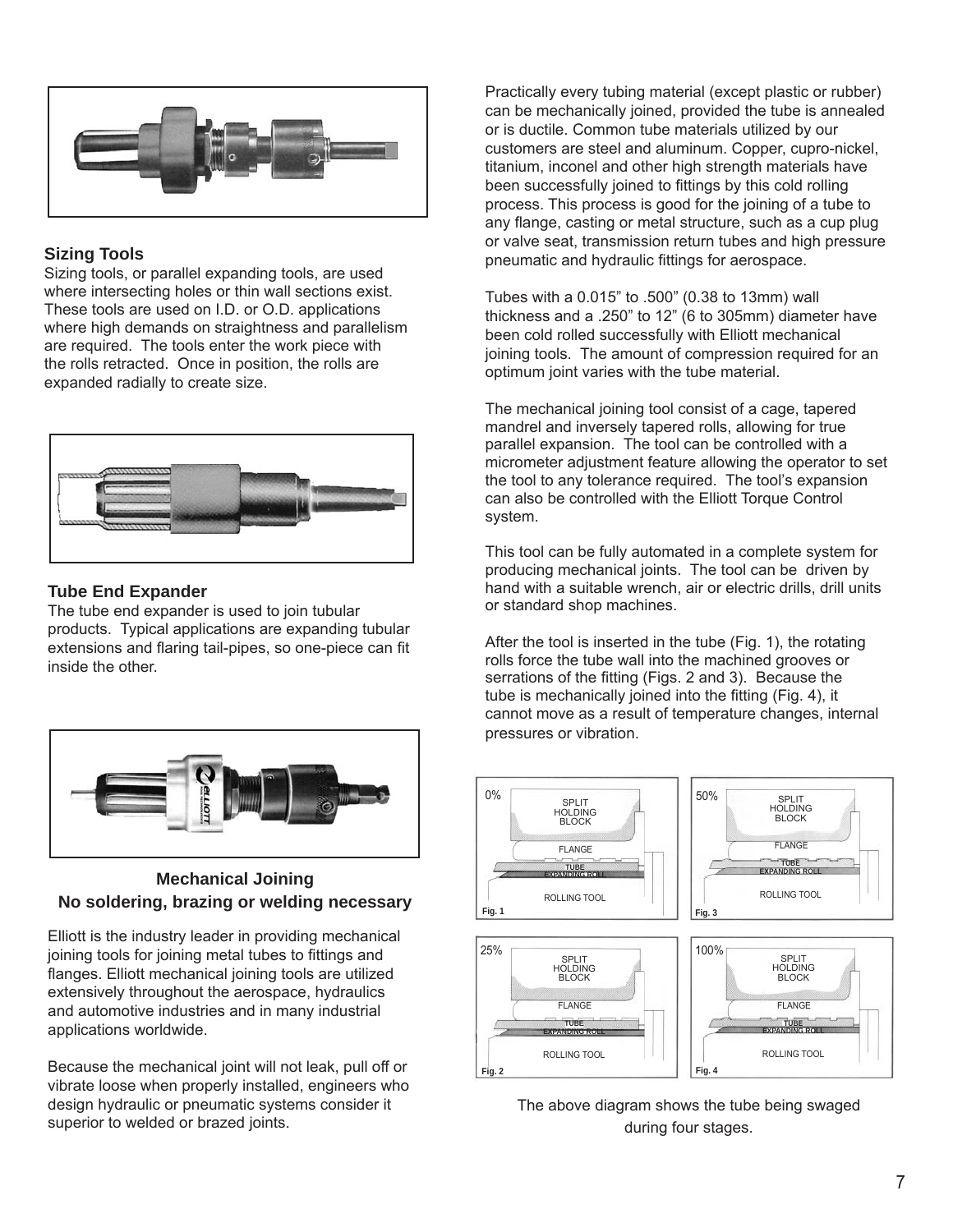#### **BURNISHING TOOL DIMENSIONS**

| Housing<br>Retaining<br><b>Micrometer</b><br><b>Ring Cage</b><br>Thrust Retaining Micrometer<br>Cage<br>Cage Retaining<br><b>Thrust</b><br>Release<br><b>Nut Lock</b><br>Mandrel Cage Retaining Sleeve<br><b>Rolls</b><br><b>Nut</b><br>Washer<br>Spring<br>Sleeve<br><b>Bearing</b><br>Ring<br>Sleeve<br>Nut<br><b>Adiustment</b><br><b>Nut Lock</b><br>Shank<br>≣<br>Burnished<br>Hole Size<br>J<br><b>Max. Burnishing Length</b><br>Housing<br>-Effective Tool Length |        |            |                               |              |                                  |                |           |                 |                         |       |  |
|--------------------------------------------------------------------------------------------------------------------------------------------------------------------------------------------------------------------------------------------------------------------------------------------------------------------------------------------------------------------------------------------------------------------------------------------------------------------------|--------|------------|-------------------------------|--------------|----------------------------------|----------------|-----------|-----------------|-------------------------|-------|--|
| A<br>Size                                                                                                                                                                                                                                                                                                                                                                                                                                                                | Tool   |            | <b>B Effective Tool Reach</b> |              | C Max. Burnishing Reach          |                |           |                 | E<br><b>Drive Shank</b> |       |  |
| Range                                                                                                                                                                                                                                                                                                                                                                                                                                                                    | Series | Stub<br>B  | $\overline{C}$                | Regular<br>B | C                                | Long<br>B<br>C |           | Housing<br>Dia. | Straight<br>Morse Taper |       |  |
| .484<br>$.187 -$                                                                                                                                                                                                                                                                                                                                                                                                                                                         | 5418   |            | $1 - 5/8$                     |              | $3 - 5/8$                        |                | $5 - 5/8$ |                 |                         |       |  |
| .625<br>.500 -                                                                                                                                                                                                                                                                                                                                                                                                                                                           | 5419   | $5 - 1/8$  | $1 - 7/8$                     | $7 - 1/8$    | $3 - 7/8$                        | $9 - 1/8$      | $5 - 7/8$ | $1 - 3/16$      | $1/2 \times 1 - 1/2$    | No.1  |  |
| .937<br>$.656 -$                                                                                                                                                                                                                                                                                                                                                                                                                                                         | 5433   |            | $1 - 5/8$                     |              | $3 - 5/8$                        |                | $5 - 5/8$ |                 |                         |       |  |
| 1.187<br>.968                                                                                                                                                                                                                                                                                                                                                                                                                                                            | 5444   | $5 - 1/8$  | $1 - 7/8$                     | $7 - 1/8$    | $3 - 7/8$                        | $9 - 1/8$      | $5 - 7/8$ | $1 - 3/16$      | $1/2 \times 1 - 1/2$    | No. 1 |  |
| $1.218 -$<br>1.375                                                                                                                                                                                                                                                                                                                                                                                                                                                       | 5405   | $5 - 3/16$ |                               |              |                                  |                |           | $1 - 3/16$      | $3/4 \times 1 - 1/2$    | No. 2 |  |
| $1.406 -$<br>1.812                                                                                                                                                                                                                                                                                                                                                                                                                                                       | 5406   |            |                               |              |                                  |                |           |                 |                         |       |  |
| $1.843 -$<br>2.187                                                                                                                                                                                                                                                                                                                                                                                                                                                       | 5407   |            |                               |              | <b>HOUSING SMALLER THAN HOLE</b> |                |           |                 |                         |       |  |
| $2.218 -$<br>2.687                                                                                                                                                                                                                                                                                                                                                                                                                                                       | 5408   | $7 - 3/16$ |                               |              | <b>MAX. BURNISHING</b>           |                |           | $1 - 3/4$       | $1 \times 2 - 1/2$      | No. 3 |  |
| 3.312<br>$2.718 -$                                                                                                                                                                                                                                                                                                                                                                                                                                                       | 5409   |            |                               |              | <b>LENGTH CONTROLLED BY</b>      |                |           |                 |                         |       |  |
| $3.343 -$<br>4.062                                                                                                                                                                                                                                                                                                                                                                                                                                                       | 5610   |            |                               |              | <b>TOOL LENGTH OR</b>            |                |           |                 |                         |       |  |
| $4.093 -$<br>5.000                                                                                                                                                                                                                                                                                                                                                                                                                                                       | 5611   | $9 - 1/8$  |                               |              | <b>SHANK EXTENSIONS.</b>         |                |           | $2 - 15/16$     | $1 - 1/2 \times 5$      | No. 4 |  |
| 5.875<br>5.031<br>$\sim$                                                                                                                                                                                                                                                                                                                                                                                                                                                 | 5612   |            |                               |              |                                  |                |           |                 |                         |       |  |
| 6.500<br>$5.906 -$                                                                                                                                                                                                                                                                                                                                                                                                                                                       | 5613   |            |                               |              |                                  |                |           |                 |                         |       |  |

Special tools with burnishing lengths longer than shown are available and will be quoted upon request. Special deep hole tools with bodies smaller than the cages are available from .375" to 1.187".

#### **Through Holes and Blind Holes**

Tools with relieved rolls are used for through holes (Roll Style 1). These tools are self-feeding and a release clearance is required as described below. The through rolls cannot burnish as close to the bottom of the hole as blind end rolls (Roll Style 4). These rolls are interchangeable within the standard cages.

**Full Bottoming rolls** can be used in blind hole applications to minimize the release clearance (Roll Style 8). These rolls can be used in all standard cages.



| Tool            | Standard Tool        | Standard Tool      | <b>Bottoming Tool</b>  |
|-----------------|----------------------|--------------------|------------------------|
| <b>Sizes</b>    | <b>Through Rolls</b> | <b>Blind Rolls</b> | <b>Bottoming Rolls</b> |
| $.187 - .359$   | ---                  | .093               | ---                    |
| $.375 - .593$   | ---                  | .093               | .045                   |
| $.625 - 1.093$  | .218                 | .125               | .060                   |
| $1.125 - 3.312$ | .375                 | .156               | .060                   |
| $3.343 - 6.500$ | 406                  | .187               | 060                    |

#### **APPROACH TO BOTTOM CHART**

*Approach includes a release clearance of .030" which may be subtracted to obtain absolute minimum approach.*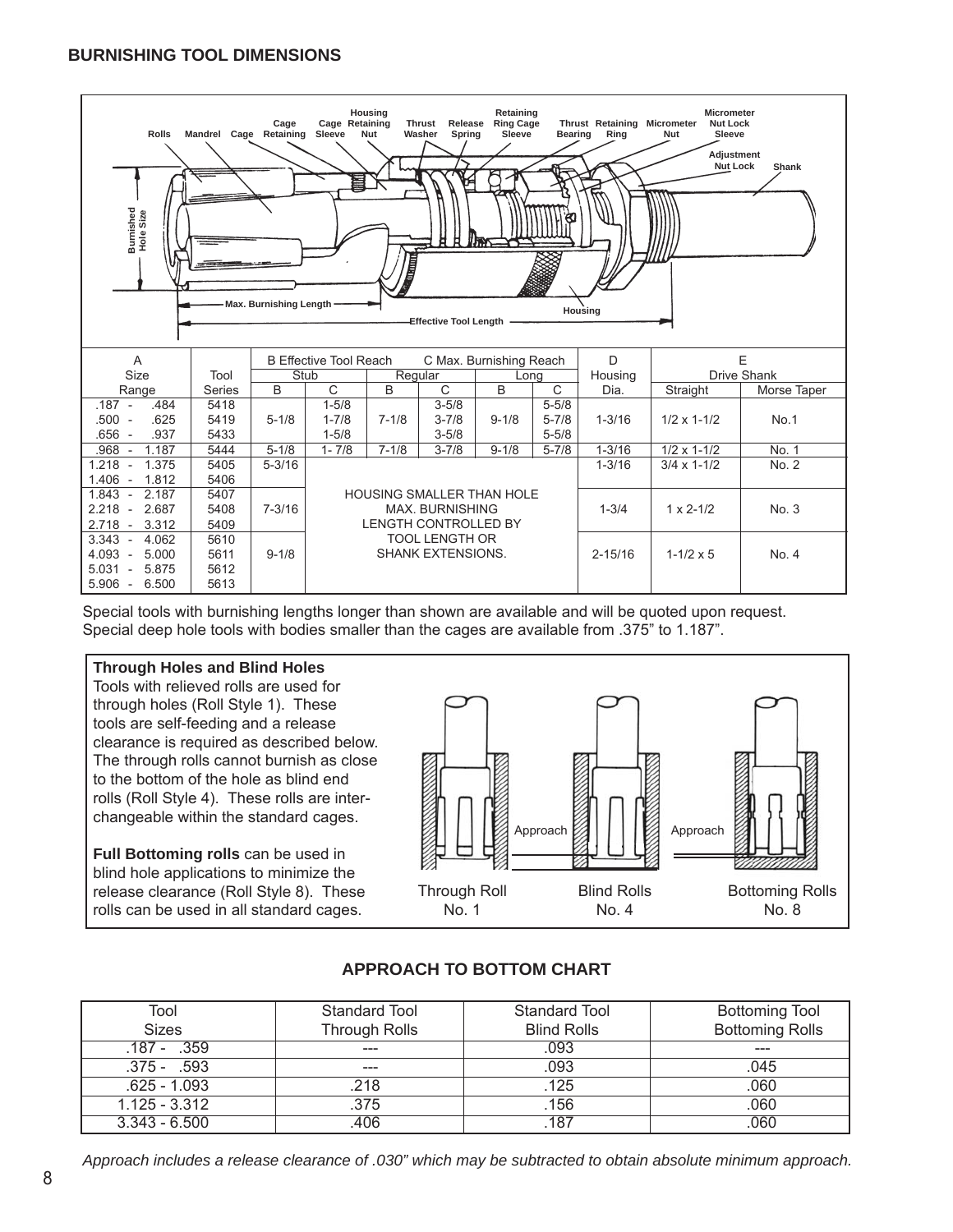#### **ORDERING PROCEDURE**

#### **When ordering tools, refer to pages 13 through 27 for product numbers.**

- (1) Check the "Tool Size Range" column for the tool with the maximum adjustment above the burnishing diameter.
- $(2)$  Choose the closest nominal diameter for the tool you require.
- (3) Select the 12-digit number for a standard or bottoming tool with the required shank.
	- **NOTE:** The 12-digit number for complete tools consists of three sets of numbers: The first four digits are the series number. The next three digits represent the shank, length and mandrel tip, respectively. The last set of five digits represents the style (the first two digits - through, blind or full bottoming) and the size (the last three digits) in 1/64" increments.

 **For Series 5418 through 5444:** Please refer to the "Burnishing Reach" column for the depth the tool can reach. For example, a 1.000" standard tool, with 3" reach, straight shank is 5444-121-11064.

 **For Series 5405 through 5612:** Burnishing Reach is not applicable. For example: The number for a 1.500" standard tool, straight shank, through-style is: 5406-101-11096

- (4) When ordering tools with intermediate mandrel tips, change the seventh digit of the 12-digit number. For example, a complete tool with a 6 intermediate mandrel tip requires changing the "1" to a "6", so then 5404-10**1**-11080 becomes 5404-10**6**-11080 (see below).
- (5) To order spare parts, specify part numbers for each item required.
- For example: A cage sleeve for a 1.000" tool with 3" reach is 5304-072-20000.
- (6) When converting to a new tool size within the **same** series, choose new sizes per steps 1 and 2 above. Compare spare part numbers for the new size with those of the present size to determine conversion parts required. This also applies when converting from standard to bottoming tools in the same series.

#### **WHY AND HOW TO ORDER INTERMEDIATE TIPS**

Ordering a burnishing tool with an intermediate mandrel tip allows close approach to the bottom of a blind end hole. It will allow tool adjustments above the nominal size without the mandrel tip extending past the end of the cage. Order intermediate tips by changing the seventh position of the 12-digit number selected. Looking at the example given below, a 6 tip is required. This tip would be ordered by changing the seventh digit from a "1" to a "6" so the tip number changes from 5305-03**1**-00080 and becomes 5305-03**6**-00080.

(1) Maximum adjustment possible without tip extending past the end of the cage.

(2) Select the highest intermediate tip size (or next larger size tool) that will enter the bore size.

- Example: 1.266 size of bore could use -4 (.008 .016)
	- 1.250 nominal size -5 (.012 .020)
- 

.016 diameter difference -6 (.016 - .024) use -6 intermediate tip.

#### **INTERMEDIATE MANDREL TIP SELECTION CHART**

|              |           | Standard through Tools (Style #11 and 31) |                    |
|--------------|-----------|-------------------------------------------|--------------------|
| For          |           | Adjustment Range with                     | Intermediate       |
| Tool         |           | <b>Intermediate Sizes</b>                 | <b>Mandrel Tip</b> |
| <b>Sizes</b> |           | (Above Nominal Size)                      | Size(2)            |
|              | Min.      | Max.(1)                                   |                    |
|              | $(-.003)$ | .001                                      | $-1$               |
| .187         | .000      | .004                                      | $-2$               |
|              | .003      | .007                                      | $\frac{-3}{-3}$    |
|              | .003      | .007                                      |                    |
| .193         | .006      | .010                                      | $-4$               |
|              | .009      | .013                                      | $-5$               |
|              | .012      | .015                                      | $-6$               |
|              | $(-.003)$ | .001                                      | $-1$               |
| .203         | .000      | .001                                      | $-2$               |
| to           | .003      | .007                                      | $-3$               |
| .484         | .006      | .010                                      | $-4$               |
|              | .009      | .013                                      | $-5$               |
|              | .012      | .015                                      | $-6$               |
|              | $(-.004)$ | .004                                      | $-1$               |
|              | .000      | .008                                      | $-2$               |
| .500         | .004      | .012                                      | $-3$               |
| and          | .008      | .016                                      | $-4$               |
| Larger       | .012      | .020                                      | $-5$               |
|              | .016      | .024                                      | $-6$               |
|              | .020      | .028                                      | $-7$               |
|              | .024      | .032                                      | -8                 |

| Full Bottoming Tools (Style #45)                                   |                       |                    |              |  |  |  |  |  |  |  |  |
|--------------------------------------------------------------------|-----------------------|--------------------|--------------|--|--|--|--|--|--|--|--|
| For                                                                | Adjustment Range with |                    | Intermediate |  |  |  |  |  |  |  |  |
| Tool                                                               | Intermediate Sizes    | <b>Mandrel Tip</b> |              |  |  |  |  |  |  |  |  |
| <b>Sizes</b>                                                       | (Above Nominal Size)  |                    | Size(2)      |  |  |  |  |  |  |  |  |
| <b>FULL BOTTOMING TOOLS</b><br>NOT STANDARD IN<br>SIZES BELOW .250 |                       |                    |              |  |  |  |  |  |  |  |  |
|                                                                    | $(-.003)$             | $(-.001)$          | $-1$         |  |  |  |  |  |  |  |  |
| .250                                                               | .000                  | .001               |              |  |  |  |  |  |  |  |  |
| to                                                                 | .003                  | .007               | $-2$<br>$-3$ |  |  |  |  |  |  |  |  |
| .484                                                               | .006                  | .010               | $-4$         |  |  |  |  |  |  |  |  |
|                                                                    | .009                  | .013               | $-5$         |  |  |  |  |  |  |  |  |
|                                                                    | .012                  | .015               | $-6$         |  |  |  |  |  |  |  |  |
|                                                                    | $(-.004)$             | $(-.001)$          | $-1$         |  |  |  |  |  |  |  |  |
|                                                                    | .000                  | .003               | $-2$         |  |  |  |  |  |  |  |  |
| .500                                                               | .004                  | .007               | $-3$         |  |  |  |  |  |  |  |  |
| and                                                                | .008                  | .011               | $-4$         |  |  |  |  |  |  |  |  |
| Larger                                                             | .012                  | .015               | $-5$         |  |  |  |  |  |  |  |  |
|                                                                    | .016                  | .019               | $-6$         |  |  |  |  |  |  |  |  |
|                                                                    | .020                  | .023               | $-7$         |  |  |  |  |  |  |  |  |
|                                                                    | .024                  | .027               | -8           |  |  |  |  |  |  |  |  |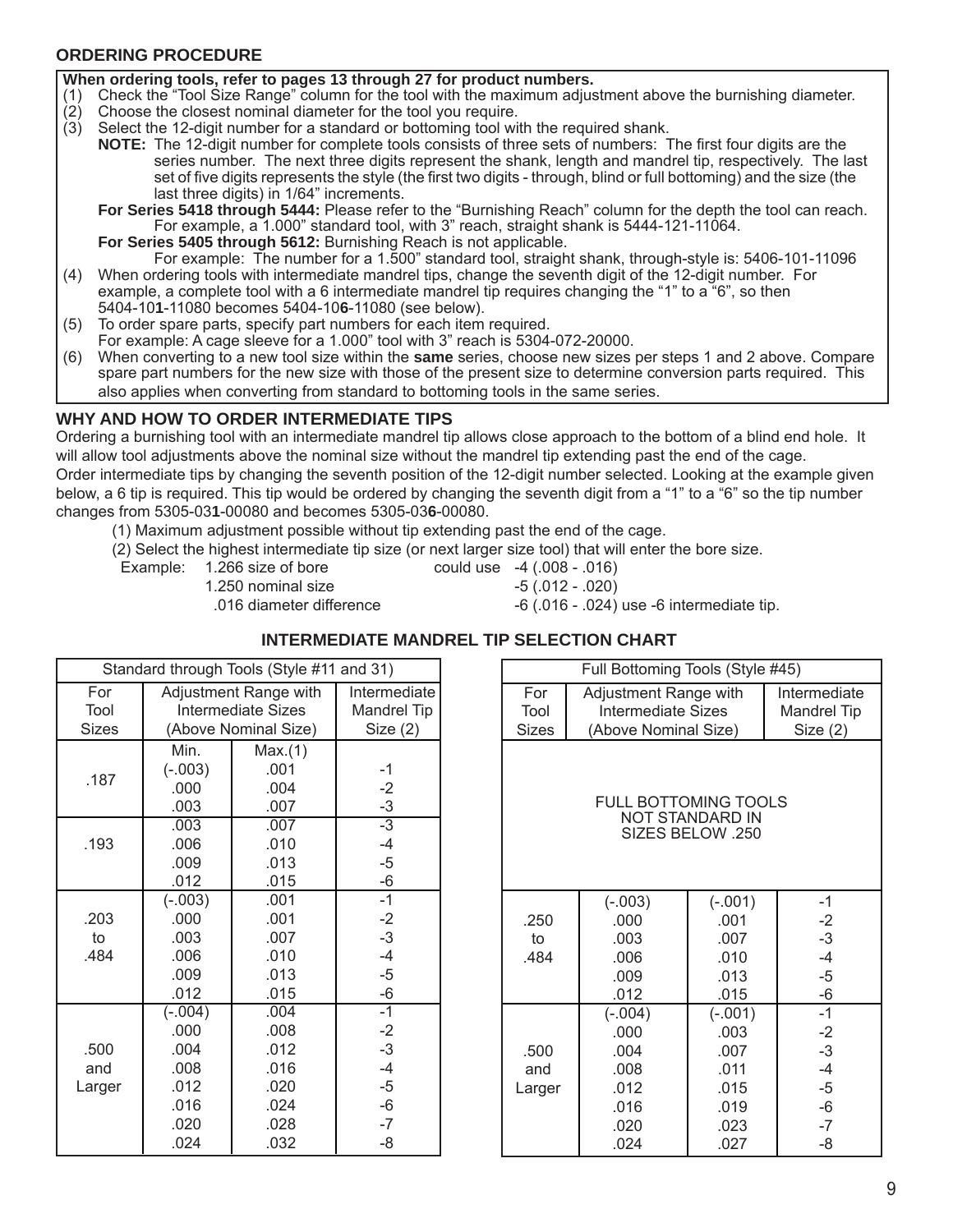|                          |                            |           |                                     |           | <b>COMPLETE TOOL</b>       |                                                  | <b>SPARE PARTS</b>        |                                                        |                      |                          |          |          |
|--------------------------|----------------------------|-----------|-------------------------------------|-----------|----------------------------|--------------------------------------------------|---------------------------|--------------------------------------------------------|----------------------|--------------------------|----------|----------|
| <b>TOOL SERIES: 5418</b> |                            |           |                                     |           | RANGE: .187" TO .484"      |                                                  |                           |                                                        |                      |                          |          |          |
| Tool                     | Tool                       |           | <b>Maximum</b>                      |           |                            | <b>Standard Tool Number</b><br><b>Style (31)</b> |                           | <b>Full Bottoming Tool Number</b><br><b>Style (45)</b> |                      | <b>Cage Number</b>       |          |          |
| Size<br>Range            | Nominal<br><b>Diameter</b> |           | <b>Burnishing</b><br>Reach (Inches) |           | <b>Straight</b><br>Shank   | Morse<br><b>Taper Shank</b>                      | <b>Straight</b><br>Shank  | Morse<br><b>Taper Shank</b>                            | <b>Standard</b>      | <b>Full Bottoming</b>    |          |          |
|                          |                            | $1 - 5/8$ |                                     |           | 5418-111-31012             | 5418-211-31012                                   |                           |                                                        | 5301-011-10012       |                          |          |          |
| .184 to .193             | .187                       |           | $3 - 5/8$                           | $5 - 5/8$ | $-121-$<br>$-131-$         | $-221-$<br>$-231-$                               |                           |                                                        | $-20012$<br>$-30012$ |                          |          |          |
|                          |                            | $1 - 5/8$ |                                     |           | $-111-31011$               | $-211 - 31011$                                   |                           |                                                        | $-10011$             |                          |          |          |
| .190 to .203             | .193                       |           | $3 - 5/8$                           | $5 - 5/8$ | $-121-$<br>$-131-$         | $-221-$<br>$-231-$                               | Not                       | Not                                                    | $-20011$<br>$-30011$ | Not                      |          |          |
|                          |                            | $1 - 5/8$ |                                     |           | $-111-31013$               | $-211 - 31013$                                   | available<br>as standard  | available<br>as standard                               | $-10013$             | available<br>as standard |          |          |
| .200 to .220             | .203                       |           | $3 - 5/8$                           |           | $-121-$                    | $-221-$                                          | below<br>.250"            | below<br>.250"                                         | $-20013$             | below<br>.250"           |          |          |
|                          |                            |           |                                     | $5 - 5/8$ | $-131-$                    | $-231-$                                          |                           |                                                        | $-30013$             |                          |          |          |
| .215 to .235             | .218                       | $1 - 5/8$ | $3 - 5/8$                           |           | $-111-31014$<br>$-121-$    | $-211 - 31014$<br>$-221-$                        |                           |                                                        | $-10014$<br>$-20014$ |                          |          |          |
|                          |                            |           |                                     | $5 - 5/8$ | $-131-$                    | $-231-$                                          |                           |                                                        | $-30014$             |                          |          |          |
|                          | .234                       | $1 - 5/8$ | $3 - 5/8$                           |           | $-111-31015$<br>$-121-$    | $-211 - 31015$<br>$-221-$                        |                           |                                                        | $-10015$             |                          |          |          |
| .231 to .251             |                            |           |                                     | $5 - 5/8$ | $-131-$                    | -231-                                            |                           |                                                        | $-20015$<br>$-30015$ |                          |          |          |
|                          |                            | $1 - 5/8$ |                                     |           | $-111-31016$               | $-211 - 31016$                                   | 5418-112-45016            | 5418-212-45016                                         | $-10016$             | 5301-015-10016           |          |          |
| .247 to .267             | .250                       |           | $3 - 5/8$                           | $5 - 5/8$ | $-121-$<br>$-131-$         | $-221-$<br>$-231-$                               | $-122-$<br>$-132$         | $-222-$<br>$-232-$                                     | $-20016$<br>$-30016$ | $-20016$<br>$-30016$     |          |          |
|                          |                            | $1 - 5/8$ |                                     |           | $-111-31017$               | $-211-31017$                                     | $-112 - 45017$            | $-212 - 45017$                                         | $-10017$             | $-10017$                 |          |          |
| 262 to .282              | .265                       |           | $3 - 5/8$                           |           | $-121-$                    | $-221-$                                          | $-122-$                   | $-222-$                                                | $-20017$             | $-20017$                 |          |          |
|                          |                            |           |                                     | $5 - 5/8$ | $-131-$                    | -231-                                            | $-132-$                   | $-232$                                                 | $-30017$             | $-30017$                 |          |          |
| 278 to .298              | .281                       | $1 - 5/8$ | $3 - 5/8$                           |           | $-111-31018$<br>$-121-$    | $-211 - 31018$<br>$-221-$                        | $-112 - 45018$<br>$-122-$ | $-212 - 45018$<br>$-222-$                              | $-10018$<br>$-20018$ | $-10018$<br>$-20018$     |          |          |
|                          |                            |           |                                     | $5 - 5/8$ | $-131-$                    | $-231-$                                          | $-132-$                   | $-232$                                                 | $-30018$             | $-30018$                 |          |          |
| .293 to .313             | .296                       | $1 - 5/8$ | $3 - 5/8$                           |           | $-111-31019$<br>$-121-$    | $-211 - 31019$<br>$-221-$                        | $-112 - 45019$<br>$-122-$ | $-212 - 45019$<br>$-222-$                              | $-10019$<br>$-20019$ | $-10019$<br>$-20019$     |          |          |
|                          |                            |           |                                     | $5 - 5/8$ | $-131-$                    | $-231-$                                          | $-132-$                   | $-232$                                                 | $-30019$             | $-30019$                 |          |          |
|                          |                            | $1 - 5/8$ |                                     |           | $-111-31020$               | $-211 - 31020$                                   | $-112 - 45020$            | $-212 - 45020$                                         | $-10020$             | $-10020$                 |          |          |
| 309 to .329              | .312                       |           | $3 - 5/8$                           | $5 - 5/8$ | $-121-$<br>$-131-$         | $-221-$<br>$-231-$                               | $-122-$<br>$-132-$        | $-222-$<br>$-232$                                      | $-20020$<br>$-30020$ | $-20020$<br>$-30020$     |          |          |
|                          |                            | $1 - 5/8$ |                                     |           | $-111-31021$               | $-211 - 31021$                                   | $-112 - 45021$            | $-212 - 45021$                                         | $-10021$             | $-10021$                 |          |          |
| .325 to .345             | .328                       |           | $3 - 5/8$                           |           |                            |                                                  | $-121-$                   | $-221-$                                                | $-122-$              | $-222-$                  | $-20021$ | $-20021$ |
|                          |                            | $1 - 5/8$ |                                     | $5 - 5/8$ | $-131-$<br>$-111-31022$    | $-231-$<br>$-211-31022$                          | $-132-$<br>$-112 - 45022$ | $-232$<br>$-212 - 45022$                               | $-30021$<br>$-10022$ | $-30021$<br>$-10022$     |          |          |
| .340 to .360             | .343                       |           | $3 - 5/8$                           |           | $-121-$                    | $-221-$                                          | $-122-$                   | $-222-$                                                | $-20022$             | $-20022$                 |          |          |
|                          |                            |           |                                     | $5 - 5/8$ | $-131-$                    | $-231-$                                          | $-132-$                   | $-232$                                                 | $-30022$             | $-30022$                 |          |          |
| 356 to .376              | .359                       | $1 - 5/8$ | $3 - 5/8$                           |           | $-111-31023$<br>$-121-$    | $-211 - 31023$<br>$-221-$                        | $-112 - 45023$<br>$-122-$ | $-212 - 45023$<br>$-222-$                              | $-10023$<br>$-20023$ | $-10023$<br>$-20023$     |          |          |
|                          |                            |           |                                     | $5 - 5/8$ | $-131-$                    | $-231-$                                          | $-132-$                   | $-232$                                                 | $-30023$             | $-30023$                 |          |          |
|                          |                            | $1 - 5/8$ |                                     |           | $-111-31024$               | $-211 - 31024$                                   | $-112 - 45024$            | $-212 - 45024$                                         | $-10024$             | $-10024$                 |          |          |
| .372 to .392             | .375                       |           | $3 - 5/8$                           | $5 - 5/8$ | $-121-$<br>$-131-$         | $-221-$<br>$-231-$                               | $-122-$<br>$-132-$        | $-222-$<br>$-232-$                                     | $-20024$<br>$-30024$ | $-20024$<br>$-30024$     |          |          |
|                          |                            | $1 - 5/8$ |                                     |           | $-111-31025$               | $-211 - 31025$                                   | $-112 - 45025$            | $-212 - 45025$                                         | $-10025$             | $-10025$                 |          |          |
| 387 to .407              | .390                       |           | $3 - 5/8$                           |           | $-121-$                    | $-221-$                                          | $-122-$                   | $-222-$                                                | $-20025$             | $-20025$                 |          |          |
|                          |                            | $1 - 5/8$ |                                     | $5 - 5/8$ | $-131-$<br>$-111-31026$    | $-231-$<br>$-211 - 31026$                        | $-132-$<br>$-112 - 45026$ | $-232-$<br>$-212 - 45026$                              | $-30025$<br>$-10026$ | $-30025$<br>$-10026$     |          |          |
| .403 to .423             | .406                       |           | $3 - 5/8$                           |           | $-121-$                    | $-221-$                                          | $-122-$                   | $-222-$                                                | $-20026$             | $-20026$                 |          |          |
|                          |                            |           |                                     | $5 - 5/8$ | $-131-$                    | $-231-$                                          | $-132-$                   | $-232-$                                                | $-30026$             | $-30026$                 |          |          |
| .418 to .438             | .421                       | $1 - 5/8$ | $3 - 5/8$                           |           | $-111-31027$<br>-121-      | $-211 - 31027$<br>-221-                          | $-112 - 45027$<br>$-122-$ | $-212 - 45027$<br>$-222-$                              | $-10027$<br>-20027   | $-10027$<br>$-20027$     |          |          |
|                          |                            |           |                                     | $5 - 5/8$ | -131-                      | -231-                                            | -132-                     | -232-                                                  | -30027               | -30027                   |          |          |
|                          |                            | $1 - 5/8$ |                                     |           | $-111-31028$               | $-211 - 31028$                                   | $-112 - 45028$            | -212-45028                                             | $-10028$             | $-10028$                 |          |          |
| .434 to .454             | .437                       |           | $3 - 5/8$                           | $5 - 5/8$ | $-121-$<br>$-131-$         | -221-<br>$-231-$                                 | $-122-$<br>$-132-$        | $-222-$<br>$-232-$                                     | $-20028$<br>$-30028$ | $-20028$<br>$-30028$     |          |          |
|                          |                            | $1 - 5/8$ |                                     |           | $-111-31029$               | $-211-31029$                                     | $-112 - 45029$            | $-212 - 45029$                                         | $-10029$             | $-10029$                 |          |          |
| .450 to .470             | .453                       |           | $3 - 5/8$                           |           | -121-                      | -221-                                            | -122-                     | -222-                                                  | -20029               | $-20029$                 |          |          |
|                          |                            | $1 - 5/8$ |                                     | $5 - 5/8$ | $-131-$<br>$-111 - 31030$  | -231-<br>$-211 - 31030$                          | $-132-$<br>$-112 - 45030$ | $-232-$<br>$-212 - 45030$                              | $-30029$<br>$-10030$ | $-30029$<br>$-10030$     |          |          |
| .465 to .485             | .468                       |           | $3 - 5/8$                           |           | $-121-$                    | $-221-$                                          | $-122-$                   | $-222-$                                                | $-20030$             | $-20030$                 |          |          |
|                          |                            |           |                                     | $5 - 5/8$ | $-131-$                    | $-231-$                                          | $-132-$                   | $-232-$                                                | $-30030$             | $-30030$                 |          |          |
| .481 to .501             | .484                       | $1 - 5/8$ | $3 - 5/8$                           |           | $-111-31031$<br>-121-      | -211-31031<br>-221-                              | $-112 - 45031$<br>$-122-$ | -212-45031<br>-222-                                    | $-10031$<br>-20031   | $-10031$<br>$-20031$     |          |          |
|                          |                            |           |                                     | $5 - 5/8$ | $-131-$                    | -231-                                            | $-132-$                   | -232-                                                  | -30031               | $-30031$                 |          |          |
| TOOL SEDIES 5410         |                            |           |                                     |           | $DANDE$ $EOM''$ TO $E2F''$ |                                                  |                           |                                                        |                      |                          |          |          |

|                       | IUUL ƏERIEƏ: 3419<br><b>UUCJUNA</b><br><b>CS0. UI</b> |                                                       |           |                                          |                                             |                                                |                                                                |                                                 |                                             |                                                        |                       |                |  |
|-----------------------|-------------------------------------------------------|-------------------------------------------------------|-----------|------------------------------------------|---------------------------------------------|------------------------------------------------|----------------------------------------------------------------|-------------------------------------------------|---------------------------------------------|--------------------------------------------------------|-----------------------|----------------|--|
|                       |                                                       |                                                       |           |                                          |                                             | <b>Standard Tool Number</b><br>Thru Style (11) |                                                                | <b>Standard Tool Number</b><br>Blind Style (31) | <b>Straight</b>                             | <b>Full Bottoming Tool Number</b><br><b>Style (45)</b> | <b>Cage Number</b>    |                |  |
| Tool<br>Size<br>Range | Tool<br><b>Nominal</b><br>Diameter                    | <b>Maximum</b><br><b>Burnishing</b><br>Reach (Inches) |           | <b>Straight</b><br><b>Shank</b><br>5419- | <b>Morse</b><br><b>Taper Shank</b><br>5419- | <b>Shank</b><br>5419-                          | <b>Morse</b><br><b>Straight</b><br><b>Taper Shank</b><br>5419- |                                                 | <b>Morse</b><br><b>Taper Shank</b><br>5419- | <b>Standard</b>                                        | <b>Full Bottoming</b> |                |  |
| .496 to .537          | .500                                                  | $1 - 7/8$                                             | $3 - 7/8$ | $5 - 7/8$                                |                                             |                                                | $-111-31032$<br>$-121-$<br>$-131-$                             | $-211 - 31032$<br>$-221-$<br>$-231-$            | $-112 - 45032$<br>$-122-$<br>$-132-$        | $-212 - 45032$<br>$-222-$<br>$-232-$                   | 5151-400-00500        | 5135-400-00500 |  |
| .527 to .568          | .531                                                  | $1 - 7/8$                                             | $3 - 7/8$ | $5 - 7/8$                                |                                             |                                                | $-111-31034$<br>$-121-$<br>$-131-$                             | $-211 - 31034$<br>$-221-$<br>$-231-$            | $-112 - 45034$<br>$-122-$<br>$-132-$        | $-212 - 45034$<br>$-222-$<br>-232-                     | $-00531$              | $-00531$       |  |
| .558 to .599          | .562                                                  | $1 - 7/8$                                             | $3 - 7/8$ | $5 - 7/8$                                |                                             |                                                | $-111 - 31036$<br>$-121-$<br>$-131-$                           | $-211 - 31036$<br>$-221-$<br>$-231-$            | $-112 - 45036$<br>$-122-$<br>$-132-$        | $-212 - 45036$<br>$-222-$<br>$-232-$                   | $-00562$              | $-00562$       |  |
| .589 to .630          | .593                                                  | $1 - 7/8$                                             | $3 - 7/8$ | $5 - 7/8$                                |                                             |                                                | $-111-31038$<br>$-121-$<br>$-131-$                             | $-211 - 31038$<br>$-221-$<br>$-231-$            | $-112 - 45038$<br>$-122-$<br>$-132-$        | $-212 - 45038$<br>$-222-$<br>$-232-$                   | $-00593$              | $-00593$       |  |
| .621 to .662          | .625                                                  | $1 - 7/8$                                             | $3 - 7/8$ | $5 - 7/8$                                | $-111-11040$<br>$-121-$<br>$-131-$          | $-211 - 11040$<br>$-221$<br>$-231$             | $-111 - 31040$<br>$-121$<br>$-131$                             | $-211-31040$<br>$-221-$<br>$-231-$              | $-112 - 45040$<br>$-122-$<br>$-132-$        | $-212 - 45040$<br>$-222-$<br>$-232-$                   | $-00625$              | $-00625$       |  |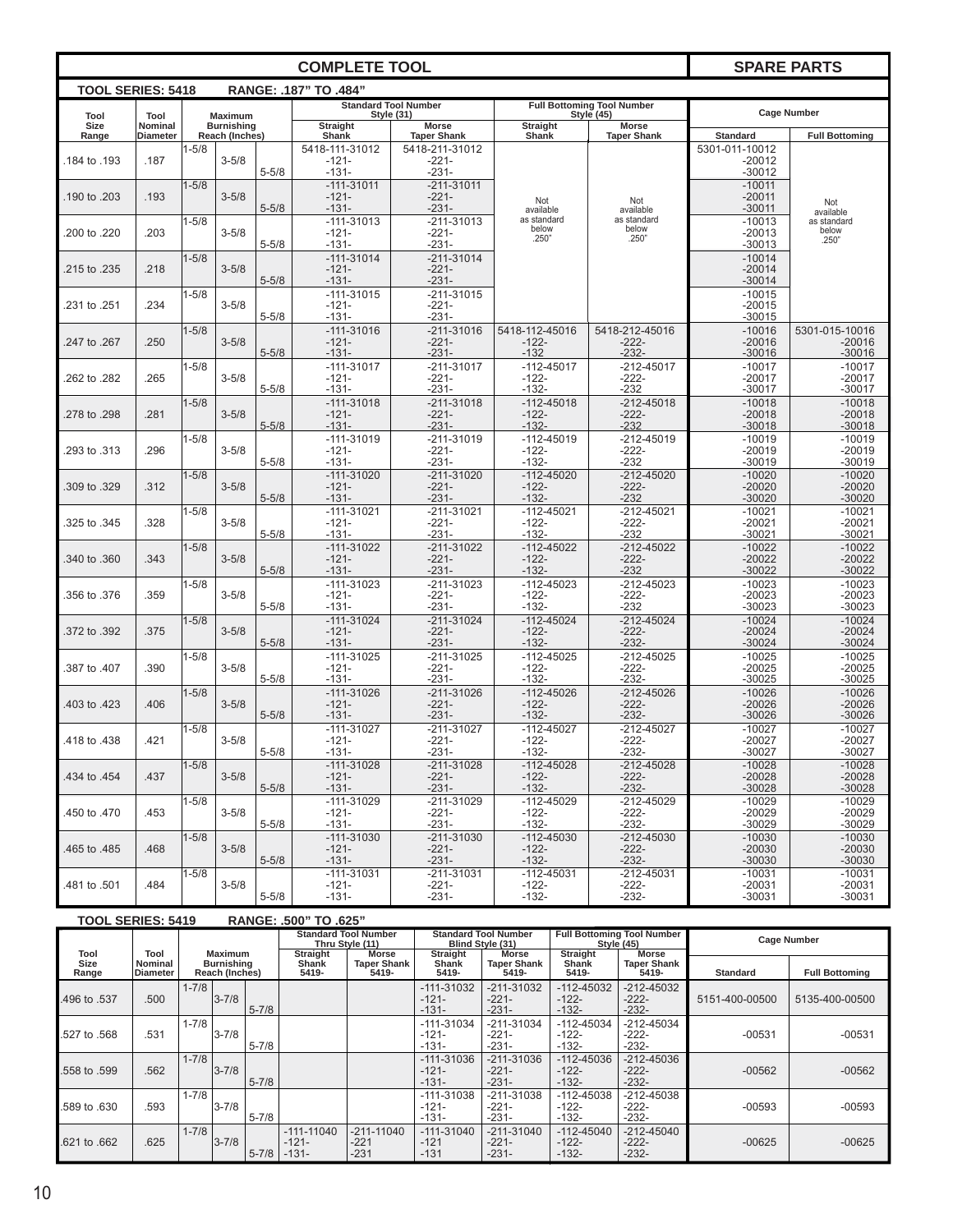| <b>Housings</b><br><b>TOOL SERIES: 5418</b><br>RANGE: .187" TO .484"<br><b>ROLLS</b><br><b>Standard</b><br><b>Blind-Style</b><br><b>Full Bottoming</b><br>Tool<br>Cage<br><b>Mandrel Tip Number</b><br>Sleeve<br><b>Number</b><br>Part<br>Part<br>Roll<br>Number<br>Part<br><b>Nominal</b><br>Number<br>Diameter<br>Number<br><b>Standard</b><br><b>Bottoming</b><br>Size<br>Per Set<br><b>Number</b><br>Per Set<br>Number<br>Size<br>Per Set<br>Number<br>5418-031-10012<br>.187<br>$-20012$<br>$-30012$<br>5418-033-10012<br>.193<br>062<br>5<br>$-20012$<br>5100-704-00062<br>5<br>5100-704-00062<br>Not<br>Not<br>$-30012$<br>available<br>available<br>5418-031-10013<br>below<br>below<br>.203<br>$-20013$<br>.250"<br>.250"<br>$-30013$<br>$-10013$<br>.218<br>$-20013$<br>$-30013$<br>.070<br>5<br>5100-704-00070<br>5<br>5100-704-00070<br>$-10015$<br>.234<br>$-20015$<br>$-30015$<br>No. 1 Morse Taper Shank 5333-042-10000<br>$-10015$<br>5418-032-10012<br>$-20015$<br>$-20012$<br>.250<br>$-30015$<br>$-30012$<br>078<br>5<br>5100-704-00078<br>5<br>5100-704-00078<br>$-10017$<br>$-10013$<br>$-20013$<br>.265<br>$-20017$<br>$-30017$<br>$-30013$<br>$-10017$<br>$-10015$<br>$-20015$<br>.281<br>$-20017$<br>$-30017$<br>$-30015$<br>086<br>5<br>5100-704-00086<br>5<br>5100-704-00086<br>$-10019$<br>$-10017$<br>.296<br>.093<br>3<br>$-20019$<br>$-20017$<br>5100-708-00093<br>$-30019$<br>$-30017$<br>$-10019$<br>$-10019$<br>.312<br>5401-071-00000<br>$-20019$<br>$-20019$<br>$-30019$<br>$-30019$<br>$-10021$<br>$-10021$<br>.328<br>5<br>$-20021$<br>$-20021$<br>093<br>5100-704-00093<br>5<br>5100-704-00093<br>$-30021$<br>$-30021$<br>$-10019$<br>$-10019$<br>Housing Assembly 5401-182-00000<br>$-20019$<br>$-20019$<br>.343<br>$-30019$<br>$-30019$<br>$-10021$<br>$-10021$<br>$-20021$<br>$-20021$<br>.109<br>.359<br>3<br>5100-708-00109<br>$-30021$<br>$-30021$<br>5418-032-10019<br>5318-031-10024<br>5<br>.375<br>$-20024$<br>$-20019$<br>.109<br>5100-704-00109<br>5<br>5100-704-00109<br>125<br>$-30024$<br>$-30019$<br>5100-708-00125<br>3<br>$-10025$<br>$-10021$<br>.390<br>$-20025$<br>$-20021$<br>$-30025$<br>$-30021$<br>$-10024$<br>5318-032-10024<br>$-20024$<br>.406<br>$-20024$<br>$-30024$<br>$-30024$<br>$-10025$<br>$-10025$<br>421<br>$-20025$<br>.125<br>5<br>5100-704-00125 .125<br>5100-708-00125<br>$-20025$<br>5100-704-00125<br>5<br>3<br>$-30025$<br>$-30025$<br>Straight Shank 5333-041-10000<br>$-10028$<br>$-10028$<br>.437<br>$-20028$<br>$-20028$<br>$-30028$<br>$-30028$<br>$-10024$<br>5418-032-10021<br>$-20024$<br>$-20021$<br>.453<br>$-30024$<br>$-30021$<br>$-10025$<br>5318-032-10024<br>$-20025$<br>$-20024$<br>5<br>5100-704-00148   .156<br>3<br>5100-708-00156<br>.468<br>.148<br>5100-704-00148<br>5<br>$-30025$<br>$-30024$<br>$-10028$<br>$-10025$<br>$-20028$<br>$-20025$<br>.484<br>$-30028$<br>$-30025$<br>RANGE: .500" TO .625"<br><b>TOOL SERIES: 5419</b><br><b>ROLLS</b><br><b>Blind-Style</b><br><b>Standard</b><br><b>Full Bottoming</b><br>Tool<br>Cage<br><b>Mandrel Tip Number</b><br>Part<br>Sleeve<br>Part<br>Part<br><b>Nominal</b><br><b>Number</b><br>Number<br><b>Number</b><br>Number<br>Number<br>Number<br><b>Standard</b><br><b>Bottoming</b><br>Size<br>Per Set<br>Per Set<br>Per Set<br>Number<br><b>Diameter</b><br>5319-032-10032<br>5319-077-10000<br>5319-031-10032<br>$-20000$<br>$-20032$<br>$-20032$<br>.500<br>$-30000$<br>$-30032$<br>$-30032$<br>156<br>5<br>5<br>5<br>5100-704-00156<br>5100-704-00156<br>5100-708-00156<br>5319-078-10000<br>$-10034$<br>$-10034$<br>$-20000$<br>$-20034$<br>$-20034$<br>.531<br>$-30000$<br>$-30034$<br>$-30034$<br>$-10034$<br>$-10000$<br>$-10034$<br>$-20034$<br>.562<br>$-20000$<br>$-20034$<br>$-30000$<br>$-30034$<br>$-30034$<br>172<br>5<br>5<br>5<br>5100-704-00172<br>5100-704-00172<br>5100-708-00172<br>5319-079-10000<br>$-10038$<br>$-10038$<br>.593<br>$-20000$<br>$-20038$<br>$-20038$<br>$-30038$<br>$-30000$<br>$-30038$<br>$-10000$<br>$-10038$<br>$-10038$<br>.187<br>5<br>5<br>5<br>.625<br>$-20000$<br>$-20038$<br>$-20038$<br>5100-701-00187<br>5100-704-00187<br>5100-708-00187<br>$-30000$<br>$-30038$<br>$-30038$ | <b>SPARE PARTS</b> |  |  |  |  |  |  |  | <b>Shanks</b><br>and |  |  |
|----------------------------------------------------------------------------------------------------------------------------------------------------------------------------------------------------------------------------------------------------------------------------------------------------------------------------------------------------------------------------------------------------------------------------------------------------------------------------------------------------------------------------------------------------------------------------------------------------------------------------------------------------------------------------------------------------------------------------------------------------------------------------------------------------------------------------------------------------------------------------------------------------------------------------------------------------------------------------------------------------------------------------------------------------------------------------------------------------------------------------------------------------------------------------------------------------------------------------------------------------------------------------------------------------------------------------------------------------------------------------------------------------------------------------------------------------------------------------------------------------------------------------------------------------------------------------------------------------------------------------------------------------------------------------------------------------------------------------------------------------------------------------------------------------------------------------------------------------------------------------------------------------------------------------------------------------------------------------------------------------------------------------------------------------------------------------------------------------------------------------------------------------------------------------------------------------------------------------------------------------------------------------------------------------------------------------------------------------------------------------------------------------------------------------------------------------------------------------------------------------------------------------------------------------------------------------------------------------------------------------------------------------------------------------------------------------------------------------------------------------------------------------------------------------------------------------------------------------------------------------------------------------------------------------------------------------------------------------------------------------------------------------------------------------------------------------------------------------------------------------------------------------------------------------------------------------------------------------------------------------------------------------------------------------------------------------------------------------------------------------------------------------------------------------------------------------------------------------------------------------------------------------------------------------------------------------------------------------------------------------------------------------------------------------------------------------------------------------------------------------------------------------------------------------------------------------------------------------------------------------------------------------------------------------------------------------------------------------------------------------------------------------------------------------------------------------------------------------------------------------------------------------------------------------------------------|--------------------|--|--|--|--|--|--|--|----------------------|--|--|
|                                                                                                                                                                                                                                                                                                                                                                                                                                                                                                                                                                                                                                                                                                                                                                                                                                                                                                                                                                                                                                                                                                                                                                                                                                                                                                                                                                                                                                                                                                                                                                                                                                                                                                                                                                                                                                                                                                                                                                                                                                                                                                                                                                                                                                                                                                                                                                                                                                                                                                                                                                                                                                                                                                                                                                                                                                                                                                                                                                                                                                                                                                                                                                                                                                                                                                                                                                                                                                                                                                                                                                                                                                                                                                                                                                                                                                                                                                                                                                                                                                                                                                                                                                                              |                    |  |  |  |  |  |  |  |                      |  |  |
|                                                                                                                                                                                                                                                                                                                                                                                                                                                                                                                                                                                                                                                                                                                                                                                                                                                                                                                                                                                                                                                                                                                                                                                                                                                                                                                                                                                                                                                                                                                                                                                                                                                                                                                                                                                                                                                                                                                                                                                                                                                                                                                                                                                                                                                                                                                                                                                                                                                                                                                                                                                                                                                                                                                                                                                                                                                                                                                                                                                                                                                                                                                                                                                                                                                                                                                                                                                                                                                                                                                                                                                                                                                                                                                                                                                                                                                                                                                                                                                                                                                                                                                                                                                              |                    |  |  |  |  |  |  |  |                      |  |  |
|                                                                                                                                                                                                                                                                                                                                                                                                                                                                                                                                                                                                                                                                                                                                                                                                                                                                                                                                                                                                                                                                                                                                                                                                                                                                                                                                                                                                                                                                                                                                                                                                                                                                                                                                                                                                                                                                                                                                                                                                                                                                                                                                                                                                                                                                                                                                                                                                                                                                                                                                                                                                                                                                                                                                                                                                                                                                                                                                                                                                                                                                                                                                                                                                                                                                                                                                                                                                                                                                                                                                                                                                                                                                                                                                                                                                                                                                                                                                                                                                                                                                                                                                                                                              |                    |  |  |  |  |  |  |  |                      |  |  |
|                                                                                                                                                                                                                                                                                                                                                                                                                                                                                                                                                                                                                                                                                                                                                                                                                                                                                                                                                                                                                                                                                                                                                                                                                                                                                                                                                                                                                                                                                                                                                                                                                                                                                                                                                                                                                                                                                                                                                                                                                                                                                                                                                                                                                                                                                                                                                                                                                                                                                                                                                                                                                                                                                                                                                                                                                                                                                                                                                                                                                                                                                                                                                                                                                                                                                                                                                                                                                                                                                                                                                                                                                                                                                                                                                                                                                                                                                                                                                                                                                                                                                                                                                                                              |                    |  |  |  |  |  |  |  |                      |  |  |
|                                                                                                                                                                                                                                                                                                                                                                                                                                                                                                                                                                                                                                                                                                                                                                                                                                                                                                                                                                                                                                                                                                                                                                                                                                                                                                                                                                                                                                                                                                                                                                                                                                                                                                                                                                                                                                                                                                                                                                                                                                                                                                                                                                                                                                                                                                                                                                                                                                                                                                                                                                                                                                                                                                                                                                                                                                                                                                                                                                                                                                                                                                                                                                                                                                                                                                                                                                                                                                                                                                                                                                                                                                                                                                                                                                                                                                                                                                                                                                                                                                                                                                                                                                                              |                    |  |  |  |  |  |  |  |                      |  |  |
|                                                                                                                                                                                                                                                                                                                                                                                                                                                                                                                                                                                                                                                                                                                                                                                                                                                                                                                                                                                                                                                                                                                                                                                                                                                                                                                                                                                                                                                                                                                                                                                                                                                                                                                                                                                                                                                                                                                                                                                                                                                                                                                                                                                                                                                                                                                                                                                                                                                                                                                                                                                                                                                                                                                                                                                                                                                                                                                                                                                                                                                                                                                                                                                                                                                                                                                                                                                                                                                                                                                                                                                                                                                                                                                                                                                                                                                                                                                                                                                                                                                                                                                                                                                              |                    |  |  |  |  |  |  |  |                      |  |  |
|                                                                                                                                                                                                                                                                                                                                                                                                                                                                                                                                                                                                                                                                                                                                                                                                                                                                                                                                                                                                                                                                                                                                                                                                                                                                                                                                                                                                                                                                                                                                                                                                                                                                                                                                                                                                                                                                                                                                                                                                                                                                                                                                                                                                                                                                                                                                                                                                                                                                                                                                                                                                                                                                                                                                                                                                                                                                                                                                                                                                                                                                                                                                                                                                                                                                                                                                                                                                                                                                                                                                                                                                                                                                                                                                                                                                                                                                                                                                                                                                                                                                                                                                                                                              |                    |  |  |  |  |  |  |  |                      |  |  |
|                                                                                                                                                                                                                                                                                                                                                                                                                                                                                                                                                                                                                                                                                                                                                                                                                                                                                                                                                                                                                                                                                                                                                                                                                                                                                                                                                                                                                                                                                                                                                                                                                                                                                                                                                                                                                                                                                                                                                                                                                                                                                                                                                                                                                                                                                                                                                                                                                                                                                                                                                                                                                                                                                                                                                                                                                                                                                                                                                                                                                                                                                                                                                                                                                                                                                                                                                                                                                                                                                                                                                                                                                                                                                                                                                                                                                                                                                                                                                                                                                                                                                                                                                                                              |                    |  |  |  |  |  |  |  |                      |  |  |
|                                                                                                                                                                                                                                                                                                                                                                                                                                                                                                                                                                                                                                                                                                                                                                                                                                                                                                                                                                                                                                                                                                                                                                                                                                                                                                                                                                                                                                                                                                                                                                                                                                                                                                                                                                                                                                                                                                                                                                                                                                                                                                                                                                                                                                                                                                                                                                                                                                                                                                                                                                                                                                                                                                                                                                                                                                                                                                                                                                                                                                                                                                                                                                                                                                                                                                                                                                                                                                                                                                                                                                                                                                                                                                                                                                                                                                                                                                                                                                                                                                                                                                                                                                                              |                    |  |  |  |  |  |  |  |                      |  |  |
|                                                                                                                                                                                                                                                                                                                                                                                                                                                                                                                                                                                                                                                                                                                                                                                                                                                                                                                                                                                                                                                                                                                                                                                                                                                                                                                                                                                                                                                                                                                                                                                                                                                                                                                                                                                                                                                                                                                                                                                                                                                                                                                                                                                                                                                                                                                                                                                                                                                                                                                                                                                                                                                                                                                                                                                                                                                                                                                                                                                                                                                                                                                                                                                                                                                                                                                                                                                                                                                                                                                                                                                                                                                                                                                                                                                                                                                                                                                                                                                                                                                                                                                                                                                              |                    |  |  |  |  |  |  |  |                      |  |  |
|                                                                                                                                                                                                                                                                                                                                                                                                                                                                                                                                                                                                                                                                                                                                                                                                                                                                                                                                                                                                                                                                                                                                                                                                                                                                                                                                                                                                                                                                                                                                                                                                                                                                                                                                                                                                                                                                                                                                                                                                                                                                                                                                                                                                                                                                                                                                                                                                                                                                                                                                                                                                                                                                                                                                                                                                                                                                                                                                                                                                                                                                                                                                                                                                                                                                                                                                                                                                                                                                                                                                                                                                                                                                                                                                                                                                                                                                                                                                                                                                                                                                                                                                                                                              |                    |  |  |  |  |  |  |  |                      |  |  |
|                                                                                                                                                                                                                                                                                                                                                                                                                                                                                                                                                                                                                                                                                                                                                                                                                                                                                                                                                                                                                                                                                                                                                                                                                                                                                                                                                                                                                                                                                                                                                                                                                                                                                                                                                                                                                                                                                                                                                                                                                                                                                                                                                                                                                                                                                                                                                                                                                                                                                                                                                                                                                                                                                                                                                                                                                                                                                                                                                                                                                                                                                                                                                                                                                                                                                                                                                                                                                                                                                                                                                                                                                                                                                                                                                                                                                                                                                                                                                                                                                                                                                                                                                                                              |                    |  |  |  |  |  |  |  |                      |  |  |
|                                                                                                                                                                                                                                                                                                                                                                                                                                                                                                                                                                                                                                                                                                                                                                                                                                                                                                                                                                                                                                                                                                                                                                                                                                                                                                                                                                                                                                                                                                                                                                                                                                                                                                                                                                                                                                                                                                                                                                                                                                                                                                                                                                                                                                                                                                                                                                                                                                                                                                                                                                                                                                                                                                                                                                                                                                                                                                                                                                                                                                                                                                                                                                                                                                                                                                                                                                                                                                                                                                                                                                                                                                                                                                                                                                                                                                                                                                                                                                                                                                                                                                                                                                                              |                    |  |  |  |  |  |  |  |                      |  |  |
|                                                                                                                                                                                                                                                                                                                                                                                                                                                                                                                                                                                                                                                                                                                                                                                                                                                                                                                                                                                                                                                                                                                                                                                                                                                                                                                                                                                                                                                                                                                                                                                                                                                                                                                                                                                                                                                                                                                                                                                                                                                                                                                                                                                                                                                                                                                                                                                                                                                                                                                                                                                                                                                                                                                                                                                                                                                                                                                                                                                                                                                                                                                                                                                                                                                                                                                                                                                                                                                                                                                                                                                                                                                                                                                                                                                                                                                                                                                                                                                                                                                                                                                                                                                              |                    |  |  |  |  |  |  |  |                      |  |  |
|                                                                                                                                                                                                                                                                                                                                                                                                                                                                                                                                                                                                                                                                                                                                                                                                                                                                                                                                                                                                                                                                                                                                                                                                                                                                                                                                                                                                                                                                                                                                                                                                                                                                                                                                                                                                                                                                                                                                                                                                                                                                                                                                                                                                                                                                                                                                                                                                                                                                                                                                                                                                                                                                                                                                                                                                                                                                                                                                                                                                                                                                                                                                                                                                                                                                                                                                                                                                                                                                                                                                                                                                                                                                                                                                                                                                                                                                                                                                                                                                                                                                                                                                                                                              |                    |  |  |  |  |  |  |  |                      |  |  |
|                                                                                                                                                                                                                                                                                                                                                                                                                                                                                                                                                                                                                                                                                                                                                                                                                                                                                                                                                                                                                                                                                                                                                                                                                                                                                                                                                                                                                                                                                                                                                                                                                                                                                                                                                                                                                                                                                                                                                                                                                                                                                                                                                                                                                                                                                                                                                                                                                                                                                                                                                                                                                                                                                                                                                                                                                                                                                                                                                                                                                                                                                                                                                                                                                                                                                                                                                                                                                                                                                                                                                                                                                                                                                                                                                                                                                                                                                                                                                                                                                                                                                                                                                                                              |                    |  |  |  |  |  |  |  |                      |  |  |
|                                                                                                                                                                                                                                                                                                                                                                                                                                                                                                                                                                                                                                                                                                                                                                                                                                                                                                                                                                                                                                                                                                                                                                                                                                                                                                                                                                                                                                                                                                                                                                                                                                                                                                                                                                                                                                                                                                                                                                                                                                                                                                                                                                                                                                                                                                                                                                                                                                                                                                                                                                                                                                                                                                                                                                                                                                                                                                                                                                                                                                                                                                                                                                                                                                                                                                                                                                                                                                                                                                                                                                                                                                                                                                                                                                                                                                                                                                                                                                                                                                                                                                                                                                                              |                    |  |  |  |  |  |  |  |                      |  |  |
|                                                                                                                                                                                                                                                                                                                                                                                                                                                                                                                                                                                                                                                                                                                                                                                                                                                                                                                                                                                                                                                                                                                                                                                                                                                                                                                                                                                                                                                                                                                                                                                                                                                                                                                                                                                                                                                                                                                                                                                                                                                                                                                                                                                                                                                                                                                                                                                                                                                                                                                                                                                                                                                                                                                                                                                                                                                                                                                                                                                                                                                                                                                                                                                                                                                                                                                                                                                                                                                                                                                                                                                                                                                                                                                                                                                                                                                                                                                                                                                                                                                                                                                                                                                              |                    |  |  |  |  |  |  |  |                      |  |  |
|                                                                                                                                                                                                                                                                                                                                                                                                                                                                                                                                                                                                                                                                                                                                                                                                                                                                                                                                                                                                                                                                                                                                                                                                                                                                                                                                                                                                                                                                                                                                                                                                                                                                                                                                                                                                                                                                                                                                                                                                                                                                                                                                                                                                                                                                                                                                                                                                                                                                                                                                                                                                                                                                                                                                                                                                                                                                                                                                                                                                                                                                                                                                                                                                                                                                                                                                                                                                                                                                                                                                                                                                                                                                                                                                                                                                                                                                                                                                                                                                                                                                                                                                                                                              |                    |  |  |  |  |  |  |  |                      |  |  |
|                                                                                                                                                                                                                                                                                                                                                                                                                                                                                                                                                                                                                                                                                                                                                                                                                                                                                                                                                                                                                                                                                                                                                                                                                                                                                                                                                                                                                                                                                                                                                                                                                                                                                                                                                                                                                                                                                                                                                                                                                                                                                                                                                                                                                                                                                                                                                                                                                                                                                                                                                                                                                                                                                                                                                                                                                                                                                                                                                                                                                                                                                                                                                                                                                                                                                                                                                                                                                                                                                                                                                                                                                                                                                                                                                                                                                                                                                                                                                                                                                                                                                                                                                                                              |                    |  |  |  |  |  |  |  |                      |  |  |
|                                                                                                                                                                                                                                                                                                                                                                                                                                                                                                                                                                                                                                                                                                                                                                                                                                                                                                                                                                                                                                                                                                                                                                                                                                                                                                                                                                                                                                                                                                                                                                                                                                                                                                                                                                                                                                                                                                                                                                                                                                                                                                                                                                                                                                                                                                                                                                                                                                                                                                                                                                                                                                                                                                                                                                                                                                                                                                                                                                                                                                                                                                                                                                                                                                                                                                                                                                                                                                                                                                                                                                                                                                                                                                                                                                                                                                                                                                                                                                                                                                                                                                                                                                                              |                    |  |  |  |  |  |  |  |                      |  |  |
|                                                                                                                                                                                                                                                                                                                                                                                                                                                                                                                                                                                                                                                                                                                                                                                                                                                                                                                                                                                                                                                                                                                                                                                                                                                                                                                                                                                                                                                                                                                                                                                                                                                                                                                                                                                                                                                                                                                                                                                                                                                                                                                                                                                                                                                                                                                                                                                                                                                                                                                                                                                                                                                                                                                                                                                                                                                                                                                                                                                                                                                                                                                                                                                                                                                                                                                                                                                                                                                                                                                                                                                                                                                                                                                                                                                                                                                                                                                                                                                                                                                                                                                                                                                              |                    |  |  |  |  |  |  |  |                      |  |  |
|                                                                                                                                                                                                                                                                                                                                                                                                                                                                                                                                                                                                                                                                                                                                                                                                                                                                                                                                                                                                                                                                                                                                                                                                                                                                                                                                                                                                                                                                                                                                                                                                                                                                                                                                                                                                                                                                                                                                                                                                                                                                                                                                                                                                                                                                                                                                                                                                                                                                                                                                                                                                                                                                                                                                                                                                                                                                                                                                                                                                                                                                                                                                                                                                                                                                                                                                                                                                                                                                                                                                                                                                                                                                                                                                                                                                                                                                                                                                                                                                                                                                                                                                                                                              |                    |  |  |  |  |  |  |  |                      |  |  |
|                                                                                                                                                                                                                                                                                                                                                                                                                                                                                                                                                                                                                                                                                                                                                                                                                                                                                                                                                                                                                                                                                                                                                                                                                                                                                                                                                                                                                                                                                                                                                                                                                                                                                                                                                                                                                                                                                                                                                                                                                                                                                                                                                                                                                                                                                                                                                                                                                                                                                                                                                                                                                                                                                                                                                                                                                                                                                                                                                                                                                                                                                                                                                                                                                                                                                                                                                                                                                                                                                                                                                                                                                                                                                                                                                                                                                                                                                                                                                                                                                                                                                                                                                                                              |                    |  |  |  |  |  |  |  |                      |  |  |
|                                                                                                                                                                                                                                                                                                                                                                                                                                                                                                                                                                                                                                                                                                                                                                                                                                                                                                                                                                                                                                                                                                                                                                                                                                                                                                                                                                                                                                                                                                                                                                                                                                                                                                                                                                                                                                                                                                                                                                                                                                                                                                                                                                                                                                                                                                                                                                                                                                                                                                                                                                                                                                                                                                                                                                                                                                                                                                                                                                                                                                                                                                                                                                                                                                                                                                                                                                                                                                                                                                                                                                                                                                                                                                                                                                                                                                                                                                                                                                                                                                                                                                                                                                                              |                    |  |  |  |  |  |  |  |                      |  |  |
|                                                                                                                                                                                                                                                                                                                                                                                                                                                                                                                                                                                                                                                                                                                                                                                                                                                                                                                                                                                                                                                                                                                                                                                                                                                                                                                                                                                                                                                                                                                                                                                                                                                                                                                                                                                                                                                                                                                                                                                                                                                                                                                                                                                                                                                                                                                                                                                                                                                                                                                                                                                                                                                                                                                                                                                                                                                                                                                                                                                                                                                                                                                                                                                                                                                                                                                                                                                                                                                                                                                                                                                                                                                                                                                                                                                                                                                                                                                                                                                                                                                                                                                                                                                              |                    |  |  |  |  |  |  |  |                      |  |  |
|                                                                                                                                                                                                                                                                                                                                                                                                                                                                                                                                                                                                                                                                                                                                                                                                                                                                                                                                                                                                                                                                                                                                                                                                                                                                                                                                                                                                                                                                                                                                                                                                                                                                                                                                                                                                                                                                                                                                                                                                                                                                                                                                                                                                                                                                                                                                                                                                                                                                                                                                                                                                                                                                                                                                                                                                                                                                                                                                                                                                                                                                                                                                                                                                                                                                                                                                                                                                                                                                                                                                                                                                                                                                                                                                                                                                                                                                                                                                                                                                                                                                                                                                                                                              |                    |  |  |  |  |  |  |  |                      |  |  |
|                                                                                                                                                                                                                                                                                                                                                                                                                                                                                                                                                                                                                                                                                                                                                                                                                                                                                                                                                                                                                                                                                                                                                                                                                                                                                                                                                                                                                                                                                                                                                                                                                                                                                                                                                                                                                                                                                                                                                                                                                                                                                                                                                                                                                                                                                                                                                                                                                                                                                                                                                                                                                                                                                                                                                                                                                                                                                                                                                                                                                                                                                                                                                                                                                                                                                                                                                                                                                                                                                                                                                                                                                                                                                                                                                                                                                                                                                                                                                                                                                                                                                                                                                                                              |                    |  |  |  |  |  |  |  |                      |  |  |
|                                                                                                                                                                                                                                                                                                                                                                                                                                                                                                                                                                                                                                                                                                                                                                                                                                                                                                                                                                                                                                                                                                                                                                                                                                                                                                                                                                                                                                                                                                                                                                                                                                                                                                                                                                                                                                                                                                                                                                                                                                                                                                                                                                                                                                                                                                                                                                                                                                                                                                                                                                                                                                                                                                                                                                                                                                                                                                                                                                                                                                                                                                                                                                                                                                                                                                                                                                                                                                                                                                                                                                                                                                                                                                                                                                                                                                                                                                                                                                                                                                                                                                                                                                                              |                    |  |  |  |  |  |  |  |                      |  |  |
|                                                                                                                                                                                                                                                                                                                                                                                                                                                                                                                                                                                                                                                                                                                                                                                                                                                                                                                                                                                                                                                                                                                                                                                                                                                                                                                                                                                                                                                                                                                                                                                                                                                                                                                                                                                                                                                                                                                                                                                                                                                                                                                                                                                                                                                                                                                                                                                                                                                                                                                                                                                                                                                                                                                                                                                                                                                                                                                                                                                                                                                                                                                                                                                                                                                                                                                                                                                                                                                                                                                                                                                                                                                                                                                                                                                                                                                                                                                                                                                                                                                                                                                                                                                              |                    |  |  |  |  |  |  |  |                      |  |  |
|                                                                                                                                                                                                                                                                                                                                                                                                                                                                                                                                                                                                                                                                                                                                                                                                                                                                                                                                                                                                                                                                                                                                                                                                                                                                                                                                                                                                                                                                                                                                                                                                                                                                                                                                                                                                                                                                                                                                                                                                                                                                                                                                                                                                                                                                                                                                                                                                                                                                                                                                                                                                                                                                                                                                                                                                                                                                                                                                                                                                                                                                                                                                                                                                                                                                                                                                                                                                                                                                                                                                                                                                                                                                                                                                                                                                                                                                                                                                                                                                                                                                                                                                                                                              |                    |  |  |  |  |  |  |  |                      |  |  |
|                                                                                                                                                                                                                                                                                                                                                                                                                                                                                                                                                                                                                                                                                                                                                                                                                                                                                                                                                                                                                                                                                                                                                                                                                                                                                                                                                                                                                                                                                                                                                                                                                                                                                                                                                                                                                                                                                                                                                                                                                                                                                                                                                                                                                                                                                                                                                                                                                                                                                                                                                                                                                                                                                                                                                                                                                                                                                                                                                                                                                                                                                                                                                                                                                                                                                                                                                                                                                                                                                                                                                                                                                                                                                                                                                                                                                                                                                                                                                                                                                                                                                                                                                                                              |                    |  |  |  |  |  |  |  |                      |  |  |
|                                                                                                                                                                                                                                                                                                                                                                                                                                                                                                                                                                                                                                                                                                                                                                                                                                                                                                                                                                                                                                                                                                                                                                                                                                                                                                                                                                                                                                                                                                                                                                                                                                                                                                                                                                                                                                                                                                                                                                                                                                                                                                                                                                                                                                                                                                                                                                                                                                                                                                                                                                                                                                                                                                                                                                                                                                                                                                                                                                                                                                                                                                                                                                                                                                                                                                                                                                                                                                                                                                                                                                                                                                                                                                                                                                                                                                                                                                                                                                                                                                                                                                                                                                                              |                    |  |  |  |  |  |  |  |                      |  |  |
|                                                                                                                                                                                                                                                                                                                                                                                                                                                                                                                                                                                                                                                                                                                                                                                                                                                                                                                                                                                                                                                                                                                                                                                                                                                                                                                                                                                                                                                                                                                                                                                                                                                                                                                                                                                                                                                                                                                                                                                                                                                                                                                                                                                                                                                                                                                                                                                                                                                                                                                                                                                                                                                                                                                                                                                                                                                                                                                                                                                                                                                                                                                                                                                                                                                                                                                                                                                                                                                                                                                                                                                                                                                                                                                                                                                                                                                                                                                                                                                                                                                                                                                                                                                              |                    |  |  |  |  |  |  |  |                      |  |  |
|                                                                                                                                                                                                                                                                                                                                                                                                                                                                                                                                                                                                                                                                                                                                                                                                                                                                                                                                                                                                                                                                                                                                                                                                                                                                                                                                                                                                                                                                                                                                                                                                                                                                                                                                                                                                                                                                                                                                                                                                                                                                                                                                                                                                                                                                                                                                                                                                                                                                                                                                                                                                                                                                                                                                                                                                                                                                                                                                                                                                                                                                                                                                                                                                                                                                                                                                                                                                                                                                                                                                                                                                                                                                                                                                                                                                                                                                                                                                                                                                                                                                                                                                                                                              |                    |  |  |  |  |  |  |  |                      |  |  |
|                                                                                                                                                                                                                                                                                                                                                                                                                                                                                                                                                                                                                                                                                                                                                                                                                                                                                                                                                                                                                                                                                                                                                                                                                                                                                                                                                                                                                                                                                                                                                                                                                                                                                                                                                                                                                                                                                                                                                                                                                                                                                                                                                                                                                                                                                                                                                                                                                                                                                                                                                                                                                                                                                                                                                                                                                                                                                                                                                                                                                                                                                                                                                                                                                                                                                                                                                                                                                                                                                                                                                                                                                                                                                                                                                                                                                                                                                                                                                                                                                                                                                                                                                                                              |                    |  |  |  |  |  |  |  |                      |  |  |
|                                                                                                                                                                                                                                                                                                                                                                                                                                                                                                                                                                                                                                                                                                                                                                                                                                                                                                                                                                                                                                                                                                                                                                                                                                                                                                                                                                                                                                                                                                                                                                                                                                                                                                                                                                                                                                                                                                                                                                                                                                                                                                                                                                                                                                                                                                                                                                                                                                                                                                                                                                                                                                                                                                                                                                                                                                                                                                                                                                                                                                                                                                                                                                                                                                                                                                                                                                                                                                                                                                                                                                                                                                                                                                                                                                                                                                                                                                                                                                                                                                                                                                                                                                                              |                    |  |  |  |  |  |  |  |                      |  |  |
|                                                                                                                                                                                                                                                                                                                                                                                                                                                                                                                                                                                                                                                                                                                                                                                                                                                                                                                                                                                                                                                                                                                                                                                                                                                                                                                                                                                                                                                                                                                                                                                                                                                                                                                                                                                                                                                                                                                                                                                                                                                                                                                                                                                                                                                                                                                                                                                                                                                                                                                                                                                                                                                                                                                                                                                                                                                                                                                                                                                                                                                                                                                                                                                                                                                                                                                                                                                                                                                                                                                                                                                                                                                                                                                                                                                                                                                                                                                                                                                                                                                                                                                                                                                              |                    |  |  |  |  |  |  |  |                      |  |  |
|                                                                                                                                                                                                                                                                                                                                                                                                                                                                                                                                                                                                                                                                                                                                                                                                                                                                                                                                                                                                                                                                                                                                                                                                                                                                                                                                                                                                                                                                                                                                                                                                                                                                                                                                                                                                                                                                                                                                                                                                                                                                                                                                                                                                                                                                                                                                                                                                                                                                                                                                                                                                                                                                                                                                                                                                                                                                                                                                                                                                                                                                                                                                                                                                                                                                                                                                                                                                                                                                                                                                                                                                                                                                                                                                                                                                                                                                                                                                                                                                                                                                                                                                                                                              |                    |  |  |  |  |  |  |  |                      |  |  |
|                                                                                                                                                                                                                                                                                                                                                                                                                                                                                                                                                                                                                                                                                                                                                                                                                                                                                                                                                                                                                                                                                                                                                                                                                                                                                                                                                                                                                                                                                                                                                                                                                                                                                                                                                                                                                                                                                                                                                                                                                                                                                                                                                                                                                                                                                                                                                                                                                                                                                                                                                                                                                                                                                                                                                                                                                                                                                                                                                                                                                                                                                                                                                                                                                                                                                                                                                                                                                                                                                                                                                                                                                                                                                                                                                                                                                                                                                                                                                                                                                                                                                                                                                                                              |                    |  |  |  |  |  |  |  |                      |  |  |
|                                                                                                                                                                                                                                                                                                                                                                                                                                                                                                                                                                                                                                                                                                                                                                                                                                                                                                                                                                                                                                                                                                                                                                                                                                                                                                                                                                                                                                                                                                                                                                                                                                                                                                                                                                                                                                                                                                                                                                                                                                                                                                                                                                                                                                                                                                                                                                                                                                                                                                                                                                                                                                                                                                                                                                                                                                                                                                                                                                                                                                                                                                                                                                                                                                                                                                                                                                                                                                                                                                                                                                                                                                                                                                                                                                                                                                                                                                                                                                                                                                                                                                                                                                                              |                    |  |  |  |  |  |  |  |                      |  |  |
|                                                                                                                                                                                                                                                                                                                                                                                                                                                                                                                                                                                                                                                                                                                                                                                                                                                                                                                                                                                                                                                                                                                                                                                                                                                                                                                                                                                                                                                                                                                                                                                                                                                                                                                                                                                                                                                                                                                                                                                                                                                                                                                                                                                                                                                                                                                                                                                                                                                                                                                                                                                                                                                                                                                                                                                                                                                                                                                                                                                                                                                                                                                                                                                                                                                                                                                                                                                                                                                                                                                                                                                                                                                                                                                                                                                                                                                                                                                                                                                                                                                                                                                                                                                              |                    |  |  |  |  |  |  |  |                      |  |  |
|                                                                                                                                                                                                                                                                                                                                                                                                                                                                                                                                                                                                                                                                                                                                                                                                                                                                                                                                                                                                                                                                                                                                                                                                                                                                                                                                                                                                                                                                                                                                                                                                                                                                                                                                                                                                                                                                                                                                                                                                                                                                                                                                                                                                                                                                                                                                                                                                                                                                                                                                                                                                                                                                                                                                                                                                                                                                                                                                                                                                                                                                                                                                                                                                                                                                                                                                                                                                                                                                                                                                                                                                                                                                                                                                                                                                                                                                                                                                                                                                                                                                                                                                                                                              |                    |  |  |  |  |  |  |  |                      |  |  |
|                                                                                                                                                                                                                                                                                                                                                                                                                                                                                                                                                                                                                                                                                                                                                                                                                                                                                                                                                                                                                                                                                                                                                                                                                                                                                                                                                                                                                                                                                                                                                                                                                                                                                                                                                                                                                                                                                                                                                                                                                                                                                                                                                                                                                                                                                                                                                                                                                                                                                                                                                                                                                                                                                                                                                                                                                                                                                                                                                                                                                                                                                                                                                                                                                                                                                                                                                                                                                                                                                                                                                                                                                                                                                                                                                                                                                                                                                                                                                                                                                                                                                                                                                                                              |                    |  |  |  |  |  |  |  |                      |  |  |
|                                                                                                                                                                                                                                                                                                                                                                                                                                                                                                                                                                                                                                                                                                                                                                                                                                                                                                                                                                                                                                                                                                                                                                                                                                                                                                                                                                                                                                                                                                                                                                                                                                                                                                                                                                                                                                                                                                                                                                                                                                                                                                                                                                                                                                                                                                                                                                                                                                                                                                                                                                                                                                                                                                                                                                                                                                                                                                                                                                                                                                                                                                                                                                                                                                                                                                                                                                                                                                                                                                                                                                                                                                                                                                                                                                                                                                                                                                                                                                                                                                                                                                                                                                                              |                    |  |  |  |  |  |  |  |                      |  |  |
|                                                                                                                                                                                                                                                                                                                                                                                                                                                                                                                                                                                                                                                                                                                                                                                                                                                                                                                                                                                                                                                                                                                                                                                                                                                                                                                                                                                                                                                                                                                                                                                                                                                                                                                                                                                                                                                                                                                                                                                                                                                                                                                                                                                                                                                                                                                                                                                                                                                                                                                                                                                                                                                                                                                                                                                                                                                                                                                                                                                                                                                                                                                                                                                                                                                                                                                                                                                                                                                                                                                                                                                                                                                                                                                                                                                                                                                                                                                                                                                                                                                                                                                                                                                              |                    |  |  |  |  |  |  |  |                      |  |  |
|                                                                                                                                                                                                                                                                                                                                                                                                                                                                                                                                                                                                                                                                                                                                                                                                                                                                                                                                                                                                                                                                                                                                                                                                                                                                                                                                                                                                                                                                                                                                                                                                                                                                                                                                                                                                                                                                                                                                                                                                                                                                                                                                                                                                                                                                                                                                                                                                                                                                                                                                                                                                                                                                                                                                                                                                                                                                                                                                                                                                                                                                                                                                                                                                                                                                                                                                                                                                                                                                                                                                                                                                                                                                                                                                                                                                                                                                                                                                                                                                                                                                                                                                                                                              |                    |  |  |  |  |  |  |  |                      |  |  |
|                                                                                                                                                                                                                                                                                                                                                                                                                                                                                                                                                                                                                                                                                                                                                                                                                                                                                                                                                                                                                                                                                                                                                                                                                                                                                                                                                                                                                                                                                                                                                                                                                                                                                                                                                                                                                                                                                                                                                                                                                                                                                                                                                                                                                                                                                                                                                                                                                                                                                                                                                                                                                                                                                                                                                                                                                                                                                                                                                                                                                                                                                                                                                                                                                                                                                                                                                                                                                                                                                                                                                                                                                                                                                                                                                                                                                                                                                                                                                                                                                                                                                                                                                                                              |                    |  |  |  |  |  |  |  |                      |  |  |
|                                                                                                                                                                                                                                                                                                                                                                                                                                                                                                                                                                                                                                                                                                                                                                                                                                                                                                                                                                                                                                                                                                                                                                                                                                                                                                                                                                                                                                                                                                                                                                                                                                                                                                                                                                                                                                                                                                                                                                                                                                                                                                                                                                                                                                                                                                                                                                                                                                                                                                                                                                                                                                                                                                                                                                                                                                                                                                                                                                                                                                                                                                                                                                                                                                                                                                                                                                                                                                                                                                                                                                                                                                                                                                                                                                                                                                                                                                                                                                                                                                                                                                                                                                                              |                    |  |  |  |  |  |  |  |                      |  |  |
|                                                                                                                                                                                                                                                                                                                                                                                                                                                                                                                                                                                                                                                                                                                                                                                                                                                                                                                                                                                                                                                                                                                                                                                                                                                                                                                                                                                                                                                                                                                                                                                                                                                                                                                                                                                                                                                                                                                                                                                                                                                                                                                                                                                                                                                                                                                                                                                                                                                                                                                                                                                                                                                                                                                                                                                                                                                                                                                                                                                                                                                                                                                                                                                                                                                                                                                                                                                                                                                                                                                                                                                                                                                                                                                                                                                                                                                                                                                                                                                                                                                                                                                                                                                              |                    |  |  |  |  |  |  |  |                      |  |  |
|                                                                                                                                                                                                                                                                                                                                                                                                                                                                                                                                                                                                                                                                                                                                                                                                                                                                                                                                                                                                                                                                                                                                                                                                                                                                                                                                                                                                                                                                                                                                                                                                                                                                                                                                                                                                                                                                                                                                                                                                                                                                                                                                                                                                                                                                                                                                                                                                                                                                                                                                                                                                                                                                                                                                                                                                                                                                                                                                                                                                                                                                                                                                                                                                                                                                                                                                                                                                                                                                                                                                                                                                                                                                                                                                                                                                                                                                                                                                                                                                                                                                                                                                                                                              |                    |  |  |  |  |  |  |  |                      |  |  |
|                                                                                                                                                                                                                                                                                                                                                                                                                                                                                                                                                                                                                                                                                                                                                                                                                                                                                                                                                                                                                                                                                                                                                                                                                                                                                                                                                                                                                                                                                                                                                                                                                                                                                                                                                                                                                                                                                                                                                                                                                                                                                                                                                                                                                                                                                                                                                                                                                                                                                                                                                                                                                                                                                                                                                                                                                                                                                                                                                                                                                                                                                                                                                                                                                                                                                                                                                                                                                                                                                                                                                                                                                                                                                                                                                                                                                                                                                                                                                                                                                                                                                                                                                                                              |                    |  |  |  |  |  |  |  |                      |  |  |
|                                                                                                                                                                                                                                                                                                                                                                                                                                                                                                                                                                                                                                                                                                                                                                                                                                                                                                                                                                                                                                                                                                                                                                                                                                                                                                                                                                                                                                                                                                                                                                                                                                                                                                                                                                                                                                                                                                                                                                                                                                                                                                                                                                                                                                                                                                                                                                                                                                                                                                                                                                                                                                                                                                                                                                                                                                                                                                                                                                                                                                                                                                                                                                                                                                                                                                                                                                                                                                                                                                                                                                                                                                                                                                                                                                                                                                                                                                                                                                                                                                                                                                                                                                                              |                    |  |  |  |  |  |  |  |                      |  |  |
|                                                                                                                                                                                                                                                                                                                                                                                                                                                                                                                                                                                                                                                                                                                                                                                                                                                                                                                                                                                                                                                                                                                                                                                                                                                                                                                                                                                                                                                                                                                                                                                                                                                                                                                                                                                                                                                                                                                                                                                                                                                                                                                                                                                                                                                                                                                                                                                                                                                                                                                                                                                                                                                                                                                                                                                                                                                                                                                                                                                                                                                                                                                                                                                                                                                                                                                                                                                                                                                                                                                                                                                                                                                                                                                                                                                                                                                                                                                                                                                                                                                                                                                                                                                              |                    |  |  |  |  |  |  |  |                      |  |  |
|                                                                                                                                                                                                                                                                                                                                                                                                                                                                                                                                                                                                                                                                                                                                                                                                                                                                                                                                                                                                                                                                                                                                                                                                                                                                                                                                                                                                                                                                                                                                                                                                                                                                                                                                                                                                                                                                                                                                                                                                                                                                                                                                                                                                                                                                                                                                                                                                                                                                                                                                                                                                                                                                                                                                                                                                                                                                                                                                                                                                                                                                                                                                                                                                                                                                                                                                                                                                                                                                                                                                                                                                                                                                                                                                                                                                                                                                                                                                                                                                                                                                                                                                                                                              |                    |  |  |  |  |  |  |  |                      |  |  |
|                                                                                                                                                                                                                                                                                                                                                                                                                                                                                                                                                                                                                                                                                                                                                                                                                                                                                                                                                                                                                                                                                                                                                                                                                                                                                                                                                                                                                                                                                                                                                                                                                                                                                                                                                                                                                                                                                                                                                                                                                                                                                                                                                                                                                                                                                                                                                                                                                                                                                                                                                                                                                                                                                                                                                                                                                                                                                                                                                                                                                                                                                                                                                                                                                                                                                                                                                                                                                                                                                                                                                                                                                                                                                                                                                                                                                                                                                                                                                                                                                                                                                                                                                                                              |                    |  |  |  |  |  |  |  |                      |  |  |
|                                                                                                                                                                                                                                                                                                                                                                                                                                                                                                                                                                                                                                                                                                                                                                                                                                                                                                                                                                                                                                                                                                                                                                                                                                                                                                                                                                                                                                                                                                                                                                                                                                                                                                                                                                                                                                                                                                                                                                                                                                                                                                                                                                                                                                                                                                                                                                                                                                                                                                                                                                                                                                                                                                                                                                                                                                                                                                                                                                                                                                                                                                                                                                                                                                                                                                                                                                                                                                                                                                                                                                                                                                                                                                                                                                                                                                                                                                                                                                                                                                                                                                                                                                                              |                    |  |  |  |  |  |  |  |                      |  |  |
|                                                                                                                                                                                                                                                                                                                                                                                                                                                                                                                                                                                                                                                                                                                                                                                                                                                                                                                                                                                                                                                                                                                                                                                                                                                                                                                                                                                                                                                                                                                                                                                                                                                                                                                                                                                                                                                                                                                                                                                                                                                                                                                                                                                                                                                                                                                                                                                                                                                                                                                                                                                                                                                                                                                                                                                                                                                                                                                                                                                                                                                                                                                                                                                                                                                                                                                                                                                                                                                                                                                                                                                                                                                                                                                                                                                                                                                                                                                                                                                                                                                                                                                                                                                              |                    |  |  |  |  |  |  |  |                      |  |  |
|                                                                                                                                                                                                                                                                                                                                                                                                                                                                                                                                                                                                                                                                                                                                                                                                                                                                                                                                                                                                                                                                                                                                                                                                                                                                                                                                                                                                                                                                                                                                                                                                                                                                                                                                                                                                                                                                                                                                                                                                                                                                                                                                                                                                                                                                                                                                                                                                                                                                                                                                                                                                                                                                                                                                                                                                                                                                                                                                                                                                                                                                                                                                                                                                                                                                                                                                                                                                                                                                                                                                                                                                                                                                                                                                                                                                                                                                                                                                                                                                                                                                                                                                                                                              |                    |  |  |  |  |  |  |  |                      |  |  |
|                                                                                                                                                                                                                                                                                                                                                                                                                                                                                                                                                                                                                                                                                                                                                                                                                                                                                                                                                                                                                                                                                                                                                                                                                                                                                                                                                                                                                                                                                                                                                                                                                                                                                                                                                                                                                                                                                                                                                                                                                                                                                                                                                                                                                                                                                                                                                                                                                                                                                                                                                                                                                                                                                                                                                                                                                                                                                                                                                                                                                                                                                                                                                                                                                                                                                                                                                                                                                                                                                                                                                                                                                                                                                                                                                                                                                                                                                                                                                                                                                                                                                                                                                                                              |                    |  |  |  |  |  |  |  |                      |  |  |
|                                                                                                                                                                                                                                                                                                                                                                                                                                                                                                                                                                                                                                                                                                                                                                                                                                                                                                                                                                                                                                                                                                                                                                                                                                                                                                                                                                                                                                                                                                                                                                                                                                                                                                                                                                                                                                                                                                                                                                                                                                                                                                                                                                                                                                                                                                                                                                                                                                                                                                                                                                                                                                                                                                                                                                                                                                                                                                                                                                                                                                                                                                                                                                                                                                                                                                                                                                                                                                                                                                                                                                                                                                                                                                                                                                                                                                                                                                                                                                                                                                                                                                                                                                                              |                    |  |  |  |  |  |  |  |                      |  |  |
|                                                                                                                                                                                                                                                                                                                                                                                                                                                                                                                                                                                                                                                                                                                                                                                                                                                                                                                                                                                                                                                                                                                                                                                                                                                                                                                                                                                                                                                                                                                                                                                                                                                                                                                                                                                                                                                                                                                                                                                                                                                                                                                                                                                                                                                                                                                                                                                                                                                                                                                                                                                                                                                                                                                                                                                                                                                                                                                                                                                                                                                                                                                                                                                                                                                                                                                                                                                                                                                                                                                                                                                                                                                                                                                                                                                                                                                                                                                                                                                                                                                                                                                                                                                              |                    |  |  |  |  |  |  |  |                      |  |  |
|                                                                                                                                                                                                                                                                                                                                                                                                                                                                                                                                                                                                                                                                                                                                                                                                                                                                                                                                                                                                                                                                                                                                                                                                                                                                                                                                                                                                                                                                                                                                                                                                                                                                                                                                                                                                                                                                                                                                                                                                                                                                                                                                                                                                                                                                                                                                                                                                                                                                                                                                                                                                                                                                                                                                                                                                                                                                                                                                                                                                                                                                                                                                                                                                                                                                                                                                                                                                                                                                                                                                                                                                                                                                                                                                                                                                                                                                                                                                                                                                                                                                                                                                                                                              |                    |  |  |  |  |  |  |  |                      |  |  |
|                                                                                                                                                                                                                                                                                                                                                                                                                                                                                                                                                                                                                                                                                                                                                                                                                                                                                                                                                                                                                                                                                                                                                                                                                                                                                                                                                                                                                                                                                                                                                                                                                                                                                                                                                                                                                                                                                                                                                                                                                                                                                                                                                                                                                                                                                                                                                                                                                                                                                                                                                                                                                                                                                                                                                                                                                                                                                                                                                                                                                                                                                                                                                                                                                                                                                                                                                                                                                                                                                                                                                                                                                                                                                                                                                                                                                                                                                                                                                                                                                                                                                                                                                                                              |                    |  |  |  |  |  |  |  |                      |  |  |
|                                                                                                                                                                                                                                                                                                                                                                                                                                                                                                                                                                                                                                                                                                                                                                                                                                                                                                                                                                                                                                                                                                                                                                                                                                                                                                                                                                                                                                                                                                                                                                                                                                                                                                                                                                                                                                                                                                                                                                                                                                                                                                                                                                                                                                                                                                                                                                                                                                                                                                                                                                                                                                                                                                                                                                                                                                                                                                                                                                                                                                                                                                                                                                                                                                                                                                                                                                                                                                                                                                                                                                                                                                                                                                                                                                                                                                                                                                                                                                                                                                                                                                                                                                                              |                    |  |  |  |  |  |  |  |                      |  |  |
|                                                                                                                                                                                                                                                                                                                                                                                                                                                                                                                                                                                                                                                                                                                                                                                                                                                                                                                                                                                                                                                                                                                                                                                                                                                                                                                                                                                                                                                                                                                                                                                                                                                                                                                                                                                                                                                                                                                                                                                                                                                                                                                                                                                                                                                                                                                                                                                                                                                                                                                                                                                                                                                                                                                                                                                                                                                                                                                                                                                                                                                                                                                                                                                                                                                                                                                                                                                                                                                                                                                                                                                                                                                                                                                                                                                                                                                                                                                                                                                                                                                                                                                                                                                              |                    |  |  |  |  |  |  |  |                      |  |  |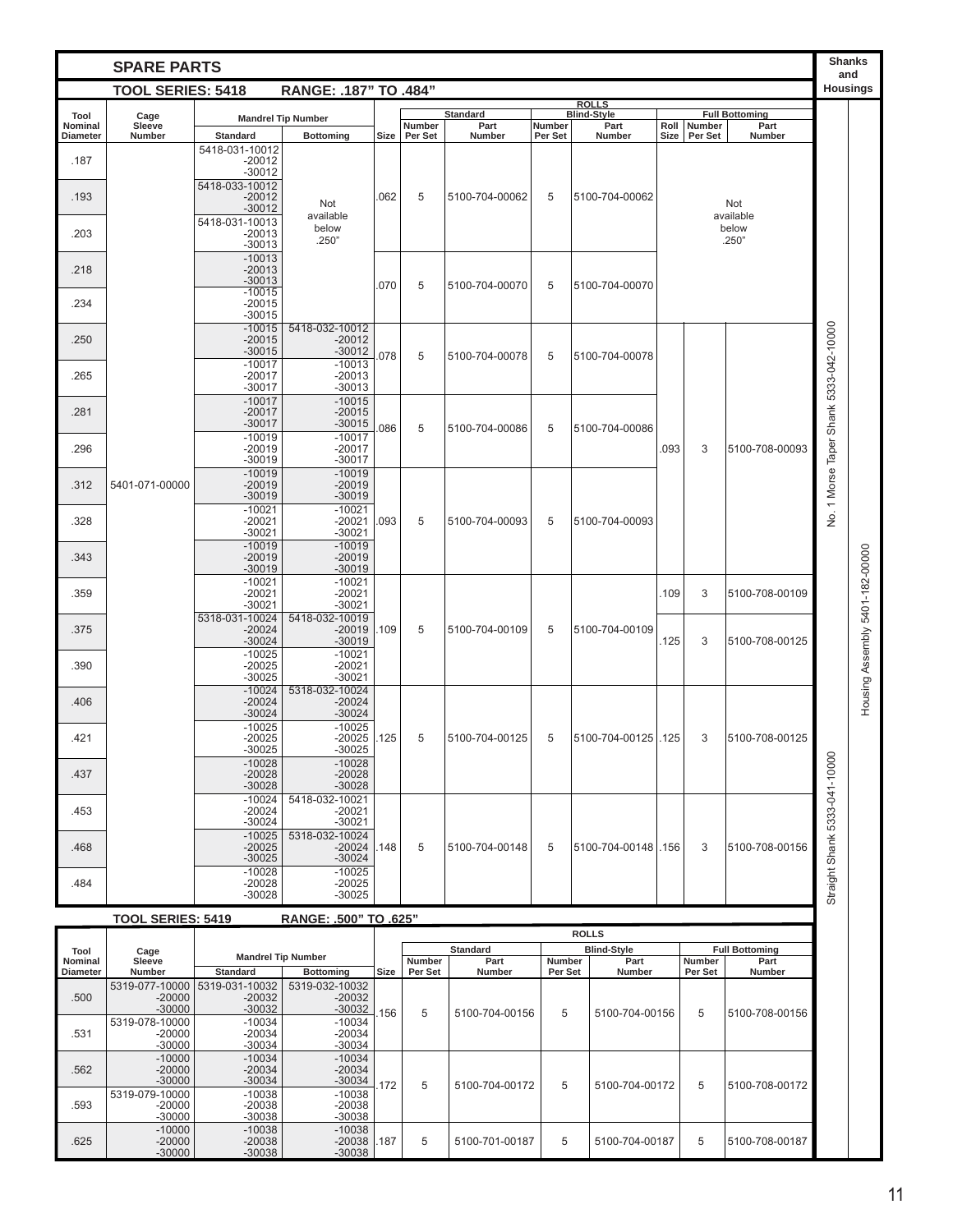|                          |                                           |           |                                                       |           |                                      | <b>COMPLETE TOOL</b>                        |                                                                                                                       |                                      |                                             |                                      |                       | <b>SPARE PARTS</b> |
|--------------------------|-------------------------------------------|-----------|-------------------------------------------------------|-----------|--------------------------------------|---------------------------------------------|-----------------------------------------------------------------------------------------------------------------------|--------------------------------------|---------------------------------------------|--------------------------------------|-----------------------|--------------------|
| <b>TOOL SERIES: 5433</b> |                                           |           |                                                       |           | RANGE: .656" TO .937"                |                                             |                                                                                                                       |                                      |                                             |                                      |                       |                    |
|                          |                                           |           |                                                       |           | Thru Style (11)                      | <b>Standard Tool Number</b>                 | Blind Style (31)                                                                                                      | <b>Standard Tool Number</b>          | <b>Style (45)</b>                           | <b>Full Bottoming Tool Number</b>    |                       | <b>Cage Number</b> |
| Tool<br>Size<br>Range    | Tool<br><b>Nominal</b><br><b>Diameter</b> |           | <b>Maximum</b><br><b>Burnishing</b><br>Reach (Inches) |           | <b>Straight</b><br>Shank<br>5433-    | <b>Morse</b><br><b>Taper Shank</b><br>5433- | <b>Straight</b><br><b>Morse</b><br><b>Straight</b><br>Shank<br><b>Taper Shank</b><br>Shank<br>5433-<br>5433-<br>5433- |                                      | <b>Morse</b><br><b>Taper Shank</b><br>5433- | <b>Standard</b>                      | <b>Full Bottoming</b> |                    |
| .652 to .693             | 0.656                                     | $1 - 5/8$ | $3 - 5/8$                                             | $5 - 5/8$ | $-111-11042$<br>$-121-$<br>$-131-$   | $-211 - 11042$<br>$-221-$<br>$-231-$        | $-111-31042$<br>$-121-$<br>$-131-$                                                                                    | $-211 - 31042$<br>$-221-$<br>$-231-$ | $-112 - 45042$<br>$-122-$<br>$-132-$        | $-212 - 45042$<br>$-222-$<br>$-232-$ | 5403-011-00042        | 5403-015-00042     |
| .683 to .724             | 0.687                                     | $1 - 5/8$ | $3 - 5/8$                                             | $5 - 5/8$ | $-111-11044$<br>$-121-$<br>$-131-$   | $-211 - 11044$<br>$-221-$<br>$-231-$        | $-111 - 31044$<br>$-121-$<br>$-131-$                                                                                  | $-211 - 31044$<br>$-221-$<br>$-231-$ | $-112 - 45044$<br>$-122-$<br>$-132-$        | $-212 - 45044$<br>$-222-$<br>$-232-$ | $-00044$              | $-00044$           |
| .714 to .755             | 0.718                                     | $1 - 5/8$ | $3 - 5/8$                                             | $5 - 5/8$ | $-111 - 11046$<br>$-121-$<br>$-131-$ | $-211 - 11046$<br>$-221-$<br>$-231-$        | $-111 - 31046$<br>$-121-$<br>$-131-$                                                                                  | $-211-31046$<br>$-221-$<br>$-231-$   | $-112 - 45046$<br>$-122-$<br>$-132-$        | $-212 - 45046$<br>$-222-$<br>$-232-$ | $-00046$              | $-00046$           |
| .746 to .787             | 0.750                                     | $1 - 5/8$ | $3 - 5/8$                                             | $5 - 5/8$ | $-111-11048$<br>$-121-$<br>$-131-$   | $-211 - 11048$<br>$-221-$<br>$-231-$        | $-111 - 31048$<br>$-121-$<br>$-131-$                                                                                  | $-211 - 31048$<br>$-221-$<br>$-231-$ | $-112 - 45048$<br>$-122-$<br>$-132-$        | $-212 - 45048$<br>$-222-$<br>$-232-$ | $-00048$              | $-00048$           |
| .777 to .818             | 0.781                                     | $1 - 5/8$ | $3 - 5/8$                                             | $5 - 5/8$ | $-111 - 11050$<br>$-121-$<br>$-131-$ | $-211 - 11050$<br>$-221-$<br>$-231-$        | $-111 - 31050$<br>$-121-$<br>$-131-$                                                                                  | $-211 - 31050$<br>$-221-$<br>$-231-$ | $-112 - 45050$<br>$-122-$<br>$-132-$        | $-212 - 45050$<br>$-222-$<br>$-232-$ | $-00050$              | $-00050$           |
| .808 to .849             | 0.812                                     | $1 - 5/8$ | $3 - 5/8$                                             | $5 - 5/8$ | $-111-11052$<br>$-121-$<br>$-131-$   | $-211 - 11052$<br>$-221-$<br>$-231-$        | $-111 - 31052$<br>$-121-$<br>$-131-$                                                                                  | $-211-31052$<br>$-221-$<br>$-231-$   | $-112 - 45052$<br>$-122-$<br>$-132-$        | $-212 - 45052$<br>$-222-$<br>$-232-$ | $-00052$              | $-00052$           |
| .839 to .880             | 0.843                                     | $1 - 5/8$ | $3 - 5/8$                                             | $5 - 5/8$ | $-111 - 11054$<br>$-121-$<br>$-131-$ | $-211 - 11054$<br>$-221-$<br>$-231-$        | $-111 - 31054$<br>$-121-$<br>$-131-$                                                                                  | $-211-31054$<br>$-221-$<br>$-231-$   | $-112 - 45054$<br>$-122-$<br>$-132-$        | $-212 - 45054$<br>$-222-$<br>$-232-$ | $-00054$              | $-00054$           |
| .871 to .912             | 0.875                                     | $1 - 5/8$ | $3 - 5/8$                                             | $5 - 5/8$ | $-111 - 11056$<br>$-121-$<br>$-131-$ | $-211 - 11056$<br>$-221-$<br>$-231-$        | $-111 - 31056$<br>$-121-$<br>$-131-$                                                                                  | $-211 - 31056$<br>$-221-$<br>$-231-$ | $-112 - 45056$<br>$-122-$<br>$-132-$        | $-212 - 45056$<br>$-222-$<br>$-232-$ | $-00056$              | $-00056$           |
| .902 to .943             | 0.906                                     | $1 - 5/8$ | $3 - 5/8$                                             | $5 - 5/8$ | $-111 - 11058$<br>$-121-$<br>$-131-$ | $-211 - 11058$<br>$-221-$<br>$-231-$        | $-111 - 31058$<br>$-121-$<br>$-131-$                                                                                  | $-211 - 31058$<br>$-221-$<br>$-231-$ | $-112 - 45058$<br>$-122-$<br>$-132-$        | $-212 - 45058$<br>$-222-$<br>$-232-$ | $-00058$              | $-00058$           |
| .933 to .974             | 0.937                                     | $1 - 5/8$ | $3 - 5/8$                                             | $5 - 5/8$ | $-111 - 11060$<br>$-121-$<br>$-131-$ | $-211 - 11060$<br>$-221-$<br>$-231-$        | $-111 - 31060$<br>$-121-$<br>$-131-$                                                                                  | $-211 - 31060$<br>$-221-$<br>$-231-$ | $-112 - 45060$<br>$-122-$<br>$-132-$        | $-212 - 45060$<br>$-222-$<br>$-232-$ | $-00060$              | $-00060$           |

#### **TOOL SERIES: 5444 RANGE: .968" TO 1.187"**

|                       |                                    |           |                                                       |           |                            | <b>Standard Tool Number</b><br>Thru Style (11) |                            | <b>Standard Tool Number</b><br>Blind Style (31) |                            | <b>Full Bottoming Tool Number</b><br>Style (45) | <b>Cage Number</b> |                       |
|-----------------------|------------------------------------|-----------|-------------------------------------------------------|-----------|----------------------------|------------------------------------------------|----------------------------|-------------------------------------------------|----------------------------|-------------------------------------------------|--------------------|-----------------------|
| Tool<br>Size<br>Range | Tool<br>Nominal<br><b>Diameter</b> |           | <b>Maximum</b><br><b>Burnishing</b><br>Reach (Inches) |           | Straight<br>Shank<br>5444- | <b>Morse</b><br><b>Taper Shank</b><br>5444-    | Straight<br>Shank<br>5444- | <b>Morse</b><br><b>Taper Shank</b><br>5444-     | Straight<br>Shank<br>5444- | <b>Morse</b><br><b>Taper Shank</b><br>5444-     | <b>Standard</b>    | <b>Full Bottoming</b> |
|                       |                                    | $1 - 7/8$ |                                                       |           | $-111 - 11062$             | $-211 - 11062$                                 | $-111-31062$               | $-211 - 31062$                                  | $-112 - 45062$             | $-212 - 45062$                                  |                    |                       |
| .964 to 1.005         | 0.968                              |           | $3 - 7/8$                                             |           | $-121-$                    | $-221-$                                        | $-121-$                    | $-221-$                                         | $-122-$                    | $-222-$                                         | 5404-011-00062     | 5404-015-00062        |
|                       |                                    |           |                                                       | $5 - 7/8$ | $-131-$                    | $-231-$                                        | $-131-$                    | $-231-$                                         | $-132-$                    | $-232-$                                         |                    |                       |
|                       |                                    | $1 - 7/8$ |                                                       |           | $-111 - 11064$             | $-211 - 11064$                                 | $-111 - 31064$             | $-211 - 31064$                                  | $-112 - 45064$             | $-212 - 45064$                                  |                    |                       |
| .996 to 1.037         | 1.000                              |           | $3 - 7/8$                                             |           | $-121-$                    | $-221-$                                        | $-121-$                    | $-221-$                                         | $-122-$                    | $-222-$                                         | $-00064$           | $-00064$              |
|                       |                                    |           |                                                       | $5 - 7/8$ | $-131-$                    | $-231-$                                        | $-131-$                    | $-231-$                                         | $-132-$                    | $-232-$                                         |                    |                       |
|                       |                                    | $1 - 7/8$ |                                                       |           | $-111 - 11066$             | $-211 - 11066$                                 | $-111 - 31066$             | $-211 - 31066$                                  | $-112 - 45066$             | $-212 - 45066$                                  |                    |                       |
| 1.027 to 1.068        | 1.031                              |           | $3 - 7/8$                                             |           | $-121-$                    | $-221-$                                        | $-121-$                    | $-221-$                                         | $-122-$                    | $-222-$                                         | $-00066$           | $-00066$              |
|                       |                                    |           |                                                       | $5 - 7/8$ | $-131-$                    | $-231-$                                        | $-131-$                    | $-231-$                                         | $-132-$                    | $-232-$                                         |                    |                       |
|                       |                                    | $1 - 7/8$ |                                                       |           | $-111 - 11068$             | $-211 - 11068$                                 | $-111 - 31068$             | $-211 - 31068$                                  | $-112 - 45068$             | $-212 - 45068$                                  |                    |                       |
| 1.058 to 1.099        | 1.062                              |           | $3 - 7/8$                                             |           | $-121-$                    | $-221-$                                        | $-121-$                    | $-221-$                                         | $-122-$                    | $-222-$                                         | $-00068$           | $-00068$              |
|                       |                                    |           |                                                       | $5 - 7/8$ | $-131-$                    | $-231-$                                        | $-131-$                    | $-231-$                                         | $-132-$                    | $-232-$                                         |                    |                       |
|                       |                                    | $1 - 7/8$ |                                                       |           | $-111-11070$               | $-211 - 11070$                                 | $-111-31070$               | $-211 - 31070$                                  | $-112 - 45070$             | $-212 - 45070$                                  |                    |                       |
| 1.089 to 1.130        | 1.093                              |           | $3 - 7/8$                                             |           | $-121-$                    | $-221-$                                        | $-121-$                    | $-221-$                                         | $-122-$                    | $-222-$                                         | $-00070$           | $-00070$              |
|                       |                                    |           |                                                       | $5 - 7/8$ | $-131-$                    | $-231-$                                        | $-131-$                    | $-231-$                                         | $-132-$                    | $-232-$                                         |                    |                       |
|                       |                                    | $1 - 7/8$ |                                                       |           | $-111-11072$               | $-211 - 11072$                                 | $-111-31072$               | $-211 - 31072$                                  | $-112 - 45072$             | $-212 - 45072$                                  |                    |                       |
| 1.121 to 1.162        | 1.125                              |           | $3 - 7/8$                                             |           | $-121-$                    | $-221-$                                        | $-121-$                    | $-221-$                                         | $-122-$                    | $-222-$                                         | $-00072$           | $-00072$              |
|                       |                                    |           |                                                       | $5 - 7/8$ | $-131-$                    | $-231-$                                        | $-131-$                    | $-231-$                                         | $-132-$                    | $-232-$                                         |                    |                       |
|                       |                                    | $1 - 7/8$ |                                                       |           | $-111 - 11074$             | $-211 - 11074$                                 | $-111-31074$               | $-211 - 31074$                                  | $-112 - 45074$             | $-212 - 45074$                                  |                    |                       |
| 1.152 to 1.193        | 1.156                              |           | $3 - 7/8$                                             |           | $-121-$                    | $-221-$                                        | $-121-$                    | $-221-$                                         | $-122-$                    | $-222-$                                         | $-00074$           | $-00074$              |
|                       |                                    |           |                                                       | $5 - 7/8$ | $-131-$                    | $-231-$                                        | $-131-$                    | $-231-$                                         | $-132-$                    | $-232-$                                         |                    |                       |
|                       |                                    | $1 - 7/8$ |                                                       |           | $-111 - 11076$             | $-211 - 11076$                                 | $-111 - 31076$             | $-211 - 31076$                                  | $-112 - 45076$             | $-212 - 45076$                                  |                    |                       |
| 1.183 to 1.224        | 1.187                              |           | $3 - 7/8$                                             |           | $-121-$                    | $-221-$                                        | $-121-$                    | $-221-$                                         | $-122-$                    | $-222-$                                         | $-00076$           | $-00076$              |
|                       |                                    |           |                                                       | $5 - 7/8$ | $-131-$                    | $-231-$                                        | $-131-$                    | $-231-$                                         | $-132-$                    | $-232-$                                         |                    |                       |

#### **TOOL SERIES: 5405 RANGE: 1.218" TO 1.375"**

|                       |                                    |                                   | <b>Standard Tool Number</b><br>Thru Stvle (11) |                                   | <b>Standard Tool Number</b><br>Blind Style (31) |                                   | <b>Full Bottoming Tool Number</b><br><b>Style (45)</b> | <b>Cage Number</b> |                       |
|-----------------------|------------------------------------|-----------------------------------|------------------------------------------------|-----------------------------------|-------------------------------------------------|-----------------------------------|--------------------------------------------------------|--------------------|-----------------------|
| Tool<br>Size<br>Range | Tool<br>Nominal<br><b>Diameter</b> | Straight<br><b>Shank</b><br>5405- | <b>Morse</b><br><b>Taper Shank</b><br>5405-    | <b>Straight</b><br>Shank<br>5405- | Morse<br><b>Taper Shank</b><br>5405-            | <b>Straight</b><br>Shank<br>5405- | <b>Morse</b><br><b>Taper Shank</b><br>5405-            | <b>Standard</b>    | <b>Full Bottoming</b> |
| 1.214 to 1.255        | .218                               | $-101 - 11078$                    | $-201 - 11078$                                 | $-101 - 31078$                    | $-201 - 31078$                                  | $-102 - 45078$                    | $-202 - 45078$                                         | 5405--011-00078    | 5405-015-00078        |
| 1.246 to 1.287        | .250                               | $-11080$                          | $-11080$                                       | $-31080$                          | $-31080$                                        | $-45080$                          | $-45080$                                               | $-00080$           | $-00080$              |
| 1.277 to 1.318        | .281                               | -11082                            | $-11082$                                       | $-31082$                          | $-31082$                                        | $-45082$                          | $-45082$                                               | $-00082$           | $-00082$              |
| 1.308 to 1.349        | 1.312                              | $-11084$                          | $-11084$                                       | $-31084$                          | $-31084$                                        | $-45084$                          | $-45084$                                               | $-00084$           | $-00084$              |
| 1.339 to 1.380        | .343                               | $-11086$                          | $-11086$                                       | $-31086$                          | $-31086$                                        | $-45086$                          | $-45086$                                               | $-00086$           | $-00086$              |
| 1.371 to 1.412        | .375                               | $-11088$                          | $-11088$                                       | $-31088$                          | $-31088$                                        | $-45088$                          | $-45088$                                               | $-00088$           | $-00088$              |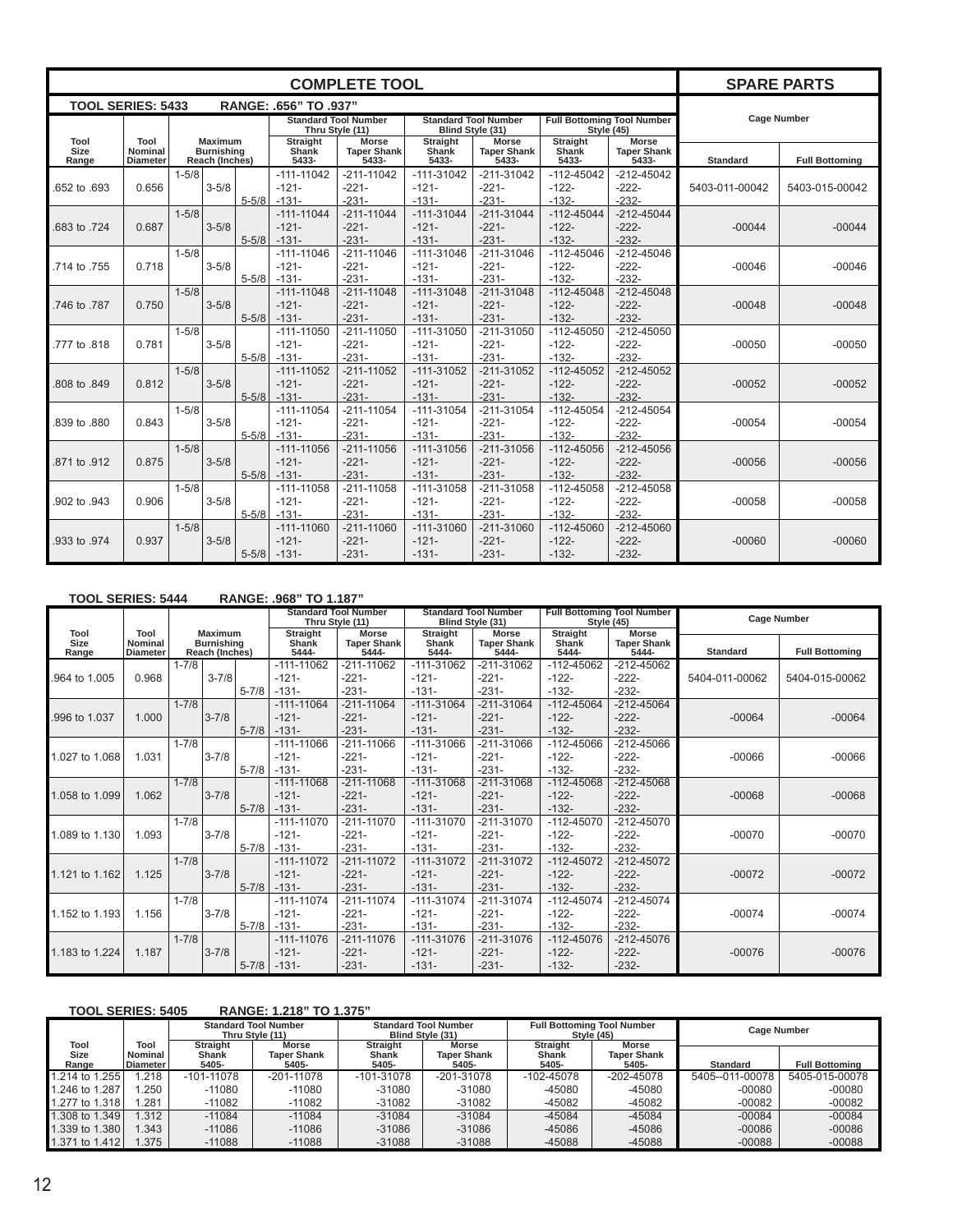|                 |                           | <b>SPARE PARTS</b> |                           |      |                |                         |                |                            |         |                               |                | <b>Shanks</b><br>and          |                          |                                 |
|-----------------|---------------------------|--------------------|---------------------------|------|----------------|-------------------------|----------------|----------------------------|---------|-------------------------------|----------------|-------------------------------|--------------------------|---------------------------------|
|                 | TOOL SERIES: 5433*        |                    | RANGE: .656" TO .937"     |      |                |                         |                |                            |         |                               |                |                               | <b>Housings</b>          |                                 |
|                 |                           |                    |                           |      |                |                         | <b>ROLLS</b>   |                            |         |                               |                | Reach                         |                          |                                 |
| Tool<br>Nominal | Cage<br>Sleeve            |                    | <b>Mandrel Tip Number</b> |      | Number         | <b>Standard</b><br>Part | Number         | <b>Blind-Style</b><br>Part | Number  | <b>Full Bottoming</b><br>Part |                |                               |                          |                                 |
| <b>Diameter</b> | Number                    | <b>Standard</b>    | <b>Bottoming</b>          | Size | Per Set        | Number                  | Per Set        | Number                     | Per Set | Number                        |                | $1 - 5/8" 3 - 5/8"$           | $5 - 5/8$                |                                 |
|                 | 5333-072-10000            |                    |                           |      |                |                         |                |                            |         |                               |                |                               |                          |                                 |
| .656            | $-20000$                  | 5333-031-00042     | 5333-032-00042            |      |                |                         |                |                            |         |                               |                |                               |                          |                                 |
|                 | $-30000$                  |                    |                           | .187 | 5              | 5100-701-00187          | 5              | 5100-704-00187             | 5       | 5100-708-00187                |                |                               |                          |                                 |
|                 | $-10000$                  |                    |                           |      |                |                         |                |                            |         |                               |                |                               |                          |                                 |
| .687            | $-20000$                  | $-00044$           | $-00044$                  |      |                |                         |                |                            |         |                               |                |                               |                          |                                 |
|                 | $-30000$                  |                    |                           |      |                |                         |                |                            |         |                               |                |                               |                          |                                 |
|                 | $-10000$<br>$-20000$      |                    |                           |      |                |                         |                |                            |         |                               |                |                               |                          |                                 |
| .718            | $-30000$                  | $-00042$           | $-00042$                  |      |                |                         |                |                            |         |                               |                |                               |                          |                                 |
|                 | $-10000$                  |                    |                           |      |                |                         |                |                            |         |                               |                |                               |                          |                                 |
| .750            | $-20000$                  | $-00044$           | $-00044$                  |      |                |                         |                |                            |         |                               |                |                               |                          |                                 |
|                 | $-30000$                  |                    |                           |      |                |                         |                |                            |         |                               |                |                               |                          |                                 |
|                 | $-10000$                  |                    |                           |      |                |                         |                |                            |         |                               | 5333-042-10000 | Shank 5333-042-20000          | Shank 5333-042-30000     |                                 |
| .781            | $-20000$                  | $-00050$           | $-00050$                  | .218 | 5              | 5100-701-00218          | 5              | 5100-704-00218             | 5       | 5100-708-00218                |                |                               |                          |                                 |
|                 | $-30000$                  |                    |                           |      |                |                         |                |                            |         |                               |                |                               |                          |                                 |
|                 | $-10000$                  |                    |                           |      |                |                         |                |                            |         |                               | Shank          |                               |                          |                                 |
| .812            | $-20000$                  | $-00052$           | $-00052$                  |      |                |                         |                |                            |         |                               |                |                               |                          |                                 |
|                 | $-30000$                  |                    |                           |      |                |                         |                |                            |         |                               |                |                               |                          |                                 |
| .843            | $-10000$<br>$-20000$      | $-00054$           |                           |      |                |                         |                |                            |         |                               | Taper          |                               |                          |                                 |
|                 | $-30000$                  |                    | $-00054$                  |      |                |                         |                |                            |         |                               |                |                               |                          |                                 |
|                 | $-10000$                  |                    |                           |      |                |                         |                |                            |         |                               | 1 Morse        | No. 1 Morse Taper             | No. 1 Morse Taper        |                                 |
| .875            | $-20000$                  | $-00050$           | $-00050$                  |      |                |                         |                |                            |         |                               |                |                               |                          |                                 |
|                 | $-30000$                  |                    |                           |      |                |                         |                |                            |         |                               | ğ.             |                               |                          |                                 |
|                 | $-10000$                  |                    |                           |      |                |                         |                |                            |         |                               |                |                               |                          |                                 |
| .906            | $-20000$                  | $-00052$           | $-00052$                  | .265 | 5              | 5100-701-00265          | 5              | 5100-704-00265             | 5       | 5100-708-00265                |                |                               |                          |                                 |
|                 | $-30000$                  |                    |                           |      |                |                         |                |                            |         |                               |                |                               |                          |                                 |
|                 | $-10000$                  |                    |                           |      |                |                         |                |                            |         |                               |                |                               |                          |                                 |
| .937            | $-20000$<br>$-30000$      | $-00054$           | $-00054$                  |      |                |                         |                |                            |         |                               |                |                               |                          |                                 |
|                 | <b>TOOL SERIES: 5444*</b> |                    | RANGE: .968" TO 1.187"    |      |                |                         |                | <b>ROLLS</b>               |         |                               |                |                               |                          | Housing Assembly 5433-182-00000 |
|                 |                           |                    |                           |      |                | <b>Standard</b>         |                | <b>Blind-Style</b>         |         | <b>Full Bottoming</b>         |                |                               |                          |                                 |
| Tool<br>Nominal | Cage<br>Sleeve            |                    | <b>Mandrel Tip Number</b> |      | Number         | Part                    | Number         | Part                       | Number  | Part                          | 5333-041-10000 | Straight Shank 5333-041-20000 | ght Shank 5333-041-30000 |                                 |
| <b>Diameter</b> | Number                    | <b>Standard</b>    | <b>Bottoming</b>          | Size | Per Set        | Number                  | Per Set        | Number                     | Per Set | Number                        |                |                               |                          |                                 |
|                 | 5304-072-10000            |                    |                           |      |                |                         |                |                            |         |                               |                |                               |                          |                                 |
| .968            | $-20000$                  | 5344-031-00062     | 5344-032-00062            | .265 | 5              | 5100-701-00265          | 5              | 5100-704-00265             | 5       | 5100-708-00265                |                |                               |                          |                                 |
|                 | $-30000$<br>$-10000$      |                    |                           |      |                |                         |                |                            |         |                               |                |                               |                          |                                 |
| 1.000           | $-20000$                  | $-00064$           | $-00064$                  |      |                |                         |                |                            |         |                               |                |                               |                          |                                 |
|                 | $-30000$                  |                    |                           |      |                |                         |                |                            |         |                               | Shank          |                               |                          |                                 |
|                 | $-10000$                  |                    |                           |      |                |                         |                |                            |         |                               |                |                               |                          |                                 |
| 1.031           | $-20000$                  | $-00066$           | $-00066$                  |      |                |                         |                |                            |         |                               | ght:           |                               |                          |                                 |
|                 | $-30000$                  |                    |                           |      |                |                         |                |                            |         |                               | Strai          |                               | Strai                    |                                 |
|                 | $-10000$                  |                    |                           | .265 | $\overline{7}$ | 5100-701-00265          | $\overline{7}$ | 5100-704-00265             | 5       | 5100-708-00265                |                |                               |                          |                                 |
| 1.062           | $-20000$<br>$-30000$      | $-00068$           | $-00068$                  |      |                |                         |                |                            |         |                               |                |                               |                          |                                 |
|                 | $-10000$                  |                    |                           |      |                |                         |                |                            |         |                               |                |                               |                          |                                 |
| 1.093           | $-20000$                  | $-00070$           | $-00070$                  |      |                |                         |                |                            |         |                               |                |                               |                          |                                 |
|                 | $-30000$                  |                    |                           |      |                |                         |                |                            |         |                               |                |                               |                          |                                 |
|                 | $-10000$                  |                    |                           |      |                |                         |                |                            |         |                               |                |                               |                          |                                 |
| 1.125           | $-20000$                  | $-00066$           | $-00066$                  |      |                |                         |                |                            |         |                               |                |                               |                          |                                 |
|                 | $-30000$                  |                    |                           |      |                |                         |                |                            |         |                               |                |                               |                          |                                 |
|                 | $-10000$                  |                    |                           |      |                | 5100-701-00312          |                |                            |         |                               |                |                               |                          |                                 |
| 1.156           | $-20000$<br>$-30000$      | $-00068$           | $-00068$ .312             |      | 7              |                         | $\overline{7}$ | 5100-704-00312             | 5       | 5100-708-00312                |                |                               |                          |                                 |
|                 | $-10000$                  |                    |                           |      |                |                         |                |                            |         |                               |                |                               |                          |                                 |
| 1.187           | $-20000$                  | $-00070$           | $-00070$                  |      |                |                         |                |                            |         |                               |                |                               |                          |                                 |
|                 | $-30000$                  |                    |                           |      |                |                         |                |                            |         |                               |                |                               |                          |                                 |
|                 |                           |                    |                           |      |                |                         |                |                            |         |                               |                |                               |                          |                                 |
|                 |                           |                    |                           |      |                |                         |                |                            |         |                               |                |                               |                          |                                 |
|                 | <b>TOOL SERIES: 5405</b>  |                    | RANGE: 1.218" TO 1.375"   |      |                |                         |                |                            |         |                               |                |                               |                          |                                 |
|                 |                           |                    |                           |      |                |                         | <b>ROLLS</b>   |                            |         |                               |                |                               |                          |                                 |

|                 |               |                               |                           | <b>ROLLS</b> |         |                 |         |                    |         |                       |        |          |          |
|-----------------|---------------|-------------------------------|---------------------------|--------------|---------|-----------------|---------|--------------------|---------|-----------------------|--------|----------|----------|
| Tool            | Cage          |                               | <b>Mandrel Tip Number</b> |              |         | <b>Standard</b> |         | <b>Blind-Style</b> |         | <b>Full Bottoming</b> | っ      |          |          |
| <b>Nominal</b>  | Sleeve        |                               |                           |              | Number  | Part            | Number  | Part               | Number  | Part                  | 0      | ○        |          |
| <b>Diameter</b> | <b>Number</b> | <b>Standard</b>               | <b>Bottoming</b>          | . Size       | Per Set | <b>Number</b>   | Per Set | <b>Number</b>      | Per Set | <b>Number</b>         | 0      |          |          |
| .218            |               | 5305-073-00000 5305-031-00078 | 5305-032-00078            |              |         |                 |         |                    |         |                       |        | $\alpha$ | $\alpha$ |
| .250            |               | $-00080$                      | $-00080$                  | .265         |         | 5100-701-00265  |         | 5100-704-00265     | 5       | 5100-708-00265        | 4<br>Ó |          | $\infty$ |
| .281            |               | $-00082$                      | $-00082$                  |              |         |                 |         |                    |         |                       |        | LO<br>c  | ო<br>ന   |
| .312            |               | $-00078$                      | $-00078$                  |              |         |                 |         |                    |         |                       |        | LÒ       | LÒ       |
| .343            |               | $-00080$                      | $-00080$ . 312            |              |         | 5100-701-00312  |         | 5100-704-00312     | 5       | 5100-708-00312        |        |          |          |
| .375            |               | $-00082$                      | $-00082$                  |              |         |                 |         |                    |         |                       |        |          |          |

\*Tool Series 5433 & 5444: to change burnishing length, it is necessary to change the cage sleeve and mandrel shank.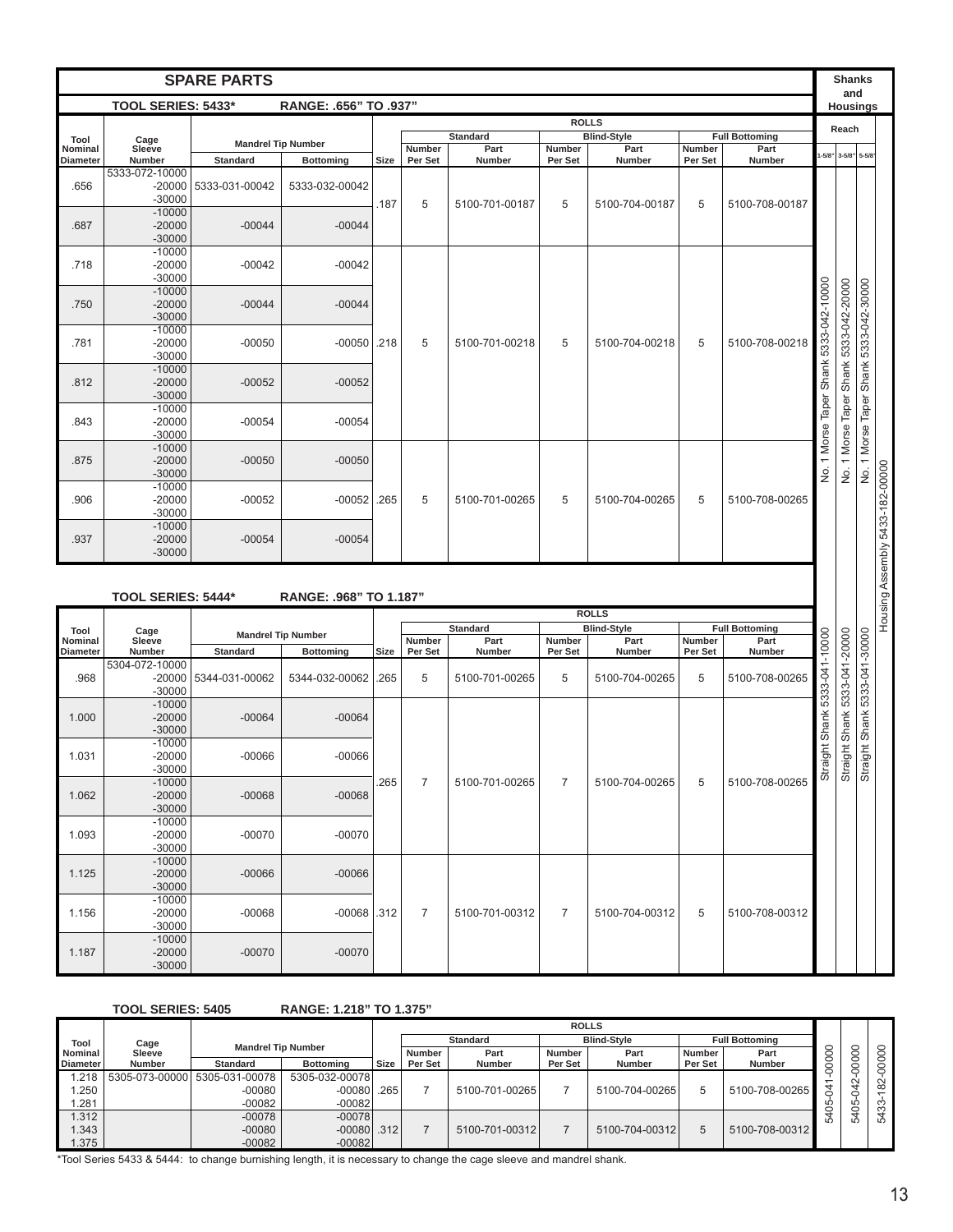|                                                    |                                    |                                   |                                             | <b>COMPLETE TOOL</b>              |                                              |                                       |                                             | <b>SPARE PARTS</b>                |                                         |
|----------------------------------------------------|------------------------------------|-----------------------------------|---------------------------------------------|-----------------------------------|----------------------------------------------|---------------------------------------|---------------------------------------------|-----------------------------------|-----------------------------------------|
| <b>TOOL SERIES: 5406</b>                           |                                    |                                   | RANGE: 1.406" TO 1.812"                     |                                   |                                              |                                       |                                             |                                   |                                         |
|                                                    |                                    |                                   | <b>Standard Tool Number Thru Style (11)</b> |                                   | Standard Tool Number Blind Style (31)        | Full Bottoming Tool Number Style (45) |                                             | <b>Cage Number</b>                |                                         |
| Tool<br>Size<br>Range                              | Tool<br>Nominal<br><b>Diameter</b> | <b>Straight</b><br>Shank<br>5406- | <b>Morse</b><br><b>Taper Shank</b><br>5406- | Straight<br>Shank<br>5406-        | <b>Morse</b><br><b>Taper Shank</b><br>5406-  | <b>Straight</b><br>Shank<br>5406-     | <b>Morse</b><br><b>Taper Shank</b><br>5406- | <b>Standard</b>                   | <b>Full Bottoming</b>                   |
| 1.402 to 1.443                                     | 1.406                              | $-101 - 11090$                    | $-201 - 11090$                              | $-101 - 31090$                    | -201-31090                                   | $-102 - 45090$                        | $-202 - 45090$                              | 5406-011-00090                    | 5406-015-00090                          |
| 1.433 to 1.474                                     | 1.437                              | $-11092$                          | $-11092$                                    | $-31092$                          | -31092                                       | -45092                                | -45092                                      | $-00092$                          | $-00092$                                |
| 1.464 to 1.505<br>.496 to 1.537                    | 1.468<br>1.500                     | $-11094$<br>$-11096$              | $-11094$<br>$-11096$                        | -31094<br>$-31096$                | $-31094$<br>-31096                           | -45094<br>-45096                      | -45094<br>-45096                            | $-00094$<br>$-00096$              | $-00094$<br>$-00096$                    |
| 1.527 to 1.568                                     | 1.531                              | $-11098$                          | $-11098$                                    | $-31098$                          | $-31098$                                     | -45098                                | -45098                                      | $-00098$                          | $-00098$                                |
| 1.558 to 1.599                                     | 1.562                              | $-11100$                          | $-11100$                                    | $-31100$                          | $-31100$                                     | $-45100$                              | $-45100$                                    | $-00100$                          | $-00100$                                |
| 1.589 to 1.630                                     | 1.593                              | $-11102$                          | $-11102$                                    | $-31102$                          | $-31102$                                     | $-45102$                              | $-45102$                                    | $-00102$                          | $-00102$                                |
| 1.621 to 1.662<br>1.652 to 1.693                   | 1.625<br>1.656                     | $-11104$<br>$-11106$              | $-11104$<br>$-11106$                        | $-31104$<br>$-31106$              | $-31104$<br>$-31106$                         | $-45104$<br>$-45106$                  | $-45104$<br>$-45106$                        | $-00104$<br>$-00106$              | $-00104$<br>$-00106$                    |
| 1.683 to 1.724                                     | 1.687                              | $-11108$                          | $-11108$                                    | $-31108$                          | $-31108$                                     | $-45108$                              | $-45108$                                    | $-00108$                          | $-00108$                                |
| 1.714 to 1.755                                     | 1.718                              | $-11110$                          | $-11110$                                    | $-31110$                          | $-31110$                                     | $-45110$                              | $-45110$                                    | $-00110$                          | $-00110$                                |
| 1.746 to 1.787                                     | 1.750                              | $-11112$                          | -11112                                      | $-31112$                          | -31112                                       | -45112                                | $-45112$                                    | $-00112$                          | -00112                                  |
| 1.777 to 1.818<br>1.808 to 1.849                   | 1.781<br>1.812                     | $-11114$<br>$-11116$              | $-11114$<br>-11116                          | $-31114$<br>$-31116$              | $-31114$<br>-31116                           | $-45114$<br>-45116                    | $-45114$<br>$-45116$                        | $-00114$<br>$-00116$              | $-00114$<br>-00116                      |
| <b>TOOL SERIES: 5407</b>                           |                                    |                                   | RANGE: 1.843" TO 2.187"                     |                                   |                                              |                                       |                                             |                                   |                                         |
|                                                    |                                    |                                   | Standard Tool Number Thru Style (11)        |                                   | <b>Standard Tool Number Blind Style (31)</b> | Full Bottoming Tool Number Style (45) |                                             | <b>Cage Number</b>                |                                         |
| Tool<br>Size                                       | Tool<br><b>Nominal</b>             | <b>Straight</b><br>Shank          | <b>Morse</b><br><b>Taper Shank</b>          | <b>Straight</b><br>Shank          | Morse<br><b>Taper Shank</b>                  | <b>Straight</b><br>Shank              | Morse<br><b>Taper Shank</b>                 |                                   |                                         |
| Range<br>1.839 to 1.880                            | <b>Diameter</b><br>1.843           | 5407-<br>$-101 - 11118$           | 5407-<br>$-201 - 11118$                     | 5407-<br>$-101 - 31118$           | 5407-<br>$-201 - 31118$                      | 5407-<br>$-102 - 45118$               | 5407-<br>-202-45118                         | <b>Standard</b><br>5407-011-00118 | <b>Full Bottoming</b><br>5407-015-00118 |
| 1.871 to 1.912                                     | 1.875                              | $-11120$                          | $-11120$                                    | $-31120$                          | -31120                                       | $-45120$                              | $-45120$                                    | $-00120$                          | $-00120$                                |
| 1.902 to 1.943                                     | 1.906                              | $-11122$                          | $-11122$                                    | $-31122$                          | -31122                                       | $-45122$                              | $-45122$                                    | $-00122$                          | $-00122$                                |
| 1.934 to 1.974                                     | 1.937                              | $-11124$                          | $-11124$                                    | $-31124$                          | -31124                                       | $-45124$                              | $-45124$                                    | $-00124$                          | -00124                                  |
| 1.964 to 2.005<br>1.996 to 2.037                   | 1.968<br>2.000                     | $-11126$<br>$-11128$              | $-11126$<br>$-11128$                        | $-31126$<br>$-31128$              | -31126<br>-31128                             | $-45126$<br>$-45128$                  | $-45126$<br>$-45128$                        | $-00126$<br>$-00128$              | $-00126$<br>$-00128$                    |
| 2.027 to 2.068                                     | 2.031                              | $-11130$                          | $-11130$                                    | $-31130$                          | $-31130$                                     | $-45130$                              | $-45130$                                    | $-00130$                          | $-00130$                                |
| 2.058 to 2.099                                     | 2.062                              | $-11132$                          | $-11132$                                    | $-31132$                          | $-31132$                                     | $-45132$                              | $-45132$                                    | $-00132$                          | $-00132$                                |
| 2.089 to 2.130                                     | 2.093                              | $-11134$                          | $-11134$                                    | $-31134$                          | $-31134$                                     | $-45134$                              | $-45134$                                    | $-00134$                          | $-00134$                                |
| 2.121 to 2.162                                     | 2.125                              | $-11136$                          | $-11136$                                    | $-31136$                          | $-31136$                                     | -45136                                | $-45136$                                    | $-00136$                          | $-00136$                                |
| 2.152 to 2.193<br>2.183 to 2.224                   | 2.156<br>2.187                     | $-11138$<br>$-11140$              | $-11138$<br>$-11140$                        | $-31138$<br>$-31140$              | $-31138$<br>$-31140$                         | -45138<br>$-45140$                    | $-45138$<br>$-45140$                        | $-00138$<br>$-00140$              | $-00138$<br>$-00140$                    |
| <b>TOOL SERIES: 5408</b>                           |                                    |                                   | <b>RANGE: 2.218" TO 2.687"</b>              |                                   |                                              |                                       |                                             |                                   |                                         |
|                                                    |                                    |                                   | Standard Tool Number Thru Style (11)        |                                   | Standard Tool Number Blind Style (31)        | Full Bottoming Tool Number Style (45) |                                             |                                   |                                         |
| Tool                                               | Tool                               | <b>Straight</b>                   | Morse                                       | <b>Straight</b>                   | <b>Morse</b>                                 | <b>Straight</b>                       | Morse                                       | <b>Cage Number</b>                |                                         |
| Size<br>Range                                      | <b>Nominal</b><br><b>Diameter</b>  | Shank<br>5408-                    | <b>Taper Shank</b><br>5408-                 | Shank<br>5408-                    | <b>Taper Shank</b><br>5408-                  | Shank<br>5408-                        | <b>Taper Shank</b><br>5408-                 | <b>Standard</b>                   | <b>Full Bottoming</b>                   |
| 2.214 to 2.255                                     | 2.218                              | $-101 - 11142$                    | $-201 - 11142$                              | $-101-31142$                      | -201-31142                                   | $-102 - 45142$                        | $-202 - 45142$                              | 5408-011-00142                    | 5408-015-00142                          |
| 2.246 to 2.287<br>2.277 to 2.318                   | 2.250<br>2.281                     | $-11144$<br>$-11146$              | $-11144$<br>$-11146$                        | $-31144$<br>$-31146$              | -31144<br>-31146                             | $-45144$<br>$-45146$                  | $-45144$<br>$-45146$                        | $-00144$<br>$-00146$              | $-00144$<br>$-00146$                    |
| 2.308 to 2.349                                     | 2.312                              | $-11148$                          | $-11148$                                    | $-31148$                          | -31148                                       | $-45148$                              | $-45148$                                    | $-00148$                          | $-00148$                                |
| 2.339 to 2.380                                     | 2.343                              | $-11150$                          | $-11150$                                    | $-31150$                          | $-31150$                                     | -45150                                | $-45150$                                    | $-00150$                          | $-00150$                                |
| 2.371 to 2.412                                     | 2.375                              | $-11152$                          | $-11152$                                    | $-31152$                          | $-31152$                                     | $-45152$                              | $-45152$                                    | $-00152$                          | $-00152$                                |
| 2.402 to 2.443<br>2.433 to 2.474                   | 2.406<br>2.437                     | $-11154$<br>$-11156$              | $-11154$<br>$-11156$                        | $-31154$<br>$-31156$              | $-31154$<br>$-31156$                         | $-45154$<br>$-45156$                  | $-45154$<br>$-45156$                        | $-00154$<br>$-00156$              | $-00154$<br>$-00156$                    |
| 2.464 to 2.505                                     | 2.468                              | $-11158$                          | $-11158$                                    | $-31158$                          | $-31158$                                     | $-45158$                              | $-45158$                                    | $-00158$                          | $-00158$                                |
| 2.496 to 2.537                                     | 2.500                              | $-11160$                          | -11160                                      | $-31160$                          | $-31160$                                     | $-45160$                              | $-45160$                                    | $-00160$                          | $-00160$                                |
| 2.527 to 2.568                                     | 2.531                              | $-11162$                          | $-11162$                                    | $-31162$                          | $-31162$                                     | $-45162$                              | $-45162$                                    | $-00162$                          | $-00162$                                |
| 2.558 to 2.599                                     | 2.562                              | $-11164$                          | $-11164$                                    | $-31164$                          | $-31164$                                     | $-45164$                              | $-45164$                                    | $-00164$                          | $-00164$                                |
| 2.589 to 2.630<br>2.621 to 2.662                   | 2.593<br>2.625                     | $-11166$<br>$-11168$              | $-11166$<br>$-11168$                        | $-31166$<br>$-31168$              | $-31166$<br>$-31168$                         | $-45166$<br>-45168                    | $-45166$<br>$-45168$                        | $-00166$<br>$-00168$              | $-00166$<br>$-00168$                    |
| 2.652 to 2.693                                     | 2.656                              | $-11170$                          | $-11170$                                    | $-31170$                          | $-31170$                                     | $-45170$                              | $-45170$                                    | $-00170$                          | $-00170$                                |
| 2.683 to 2.724                                     | 2.687                              | $-11172$                          | $-11172$                                    | $-31172$                          | -31172                                       | $-45172$                              | $-45172$                                    | $-00172$                          | -00172                                  |
| <b>TOOL SERIES: 5409</b>                           |                                    |                                   | RANGE: 2.718" TO 3.312"                     |                                   |                                              |                                       |                                             |                                   |                                         |
|                                                    |                                    |                                   | Standard Tool Number Thru Style (11)        |                                   | Standard Tool Number Blind Style (31)        | Full Bottoming Tool Number Style (45) |                                             | <b>Cage Number</b>                |                                         |
| Tool<br>Size                                       | Tool<br>Nominal                    | <b>Straight</b><br>Shank          | Morse<br><b>Taper Shank</b><br>5409-        | <b>Straight</b><br>Shank<br>5409- | Morse<br><b>Taper Shank</b><br>5409-         | <b>Straight</b><br>Shank<br>5409-     | Morse<br>Taper Shank<br>5409-               |                                   |                                         |
| Range<br>2.714 to 2.755                            | <b>Diameter</b><br>2.718           | 5409-<br>$-101 - 11174$           | -201-11174                                  | $-101 - 31174$                    | $-201 - 31174$                               | $-102 - 45174$                        | $-202 - 45174$                              | <b>Standard</b><br>5409-011-00174 | <b>Full Bottoming</b><br>5409-015-00174 |
| 2.746 to 2.787                                     | 2.750                              | $-11176$                          | $-11176$                                    | $-31176$                          | $-31176$                                     | -45176                                | $-45176$                                    | $-00176$                          | $-00176$                                |
| 2.777 to 2.818                                     | 2.781                              | $-11178$                          | $-11178$                                    | $-31178$                          | $-31178$                                     | $-45178$                              | $-45178$                                    | $-00178$                          | $-00178$                                |
| 2.808 to 2.849<br>2.839 to 2.880                   | 2.812<br>2.843                     | $-11180$<br>$-11182$              | $-11180$<br>$-11182$                        | $-31180$<br>$-31182$              | $-31180$<br>$-31182$                         | $-45180$<br>-45182                    | $-45180$<br>$-45182$                        | $-00180$<br>$-00182$              | $-00180$<br>$-00182$                    |
| 2.871 to 2.912                                     | 2.875                              | $-11184$                          | $-11184$                                    | $-31184$                          | $-31184$                                     | $-45184$                              | $-45184$                                    | $-00184$                          | $-00184$                                |
| 2.902 to 2.943                                     | 2.906                              | $-11186$                          | $-11186$                                    | $-31186$                          | $-31186$                                     | $-45186$                              | $-45186$                                    | $-00186$                          | $-00186$                                |
| 2.933 to 2.974                                     | 2.937                              | $-11188$                          | $-11188$                                    | $-31188$                          | $-31188$                                     | $-45188$                              | $-45188$                                    | $-00188$                          | $-00188$                                |
| 2.964 to 3.005                                     | 2.968                              | $-11190$                          | $-11190$                                    | $-31190$                          | $-31190$                                     | $-45190$                              | $-45190$                                    | $-00190$                          | $-00190$<br>$-00192$                    |
| 2.996 to 3.037<br>3.027 to 3.068                   | 3.000<br>3.031                     | $-11192$<br>$-11194$              | $-11192$<br>$-11194$                        | $-31192$<br>$-31194$              | $-31192$<br>$-31194$                         | $-45192$<br>$-45194$                  | $-45192$<br>$-45194$                        | $-00192$<br>$-00194$              | $-00194$                                |
| 3.058 to 3.099                                     | 3.062                              | $-11196$                          | $-11196$                                    | $-31196$                          | $-31196$                                     | $-45196$                              | $-45196$                                    | $-00196$                          | $-00196$                                |
| 3.089 to 3.130                                     | 3.093                              | $-11198$                          | $-11198$                                    | $-31198$                          | $-31198$                                     | $-45198$                              | $-45198$                                    | $-00198$                          | $-00198$                                |
| 3.121 to 3.162                                     | 3.125                              | $-11200$                          | $-11200$                                    | $-31200$                          | $-31200$                                     | $-45200$                              | $-45200$                                    | $-00200$                          | $-00200$                                |
| 3.152 to 3.193                                     | 3.156<br>3.187                     | $-11202$                          | $-11202$                                    | $-31202$                          | $-31202$                                     | $-45202$<br>$-45204$                  | $-45202$                                    | $-00202$                          | $-00202$<br>$-00204$                    |
|                                                    |                                    | $-11204$                          | $-11204$                                    | $-31204$                          | $-31204$                                     |                                       | $-45204$                                    | $-00204$                          |                                         |
|                                                    |                                    |                                   |                                             |                                   |                                              |                                       |                                             |                                   |                                         |
| 3.183 to 3.224<br>3.214 to 3.255<br>3.246 to 3.287 | 3.218<br>3.250                     | $-11206$<br>$-11208$              | $-11206$<br>$-11208$                        | $-31206$<br>$-31208$              | $-31206$<br>$-31208$                         | -45206<br>-45208                      | $-45206$<br>$-45208$                        | $-00206$<br>$-00208$              | $-00206$<br>$-00208$                    |
| 3.277 to 3.318<br>3.308 to 3.349                   | 3.281<br>3.312                     | $-11210$<br>$-11212$              | $-11210$<br>$-11212$                        | $-31210$<br>-31212                | $-31210$<br>$-31212$                         | $-45210$<br>-45212                    | $-45210$<br>$-45212$                        | $-00210$<br>$-00212$              | $-00210$<br>-00212                      |

Burnishing Length: UNLIMITED (Tool body can pass thru bore).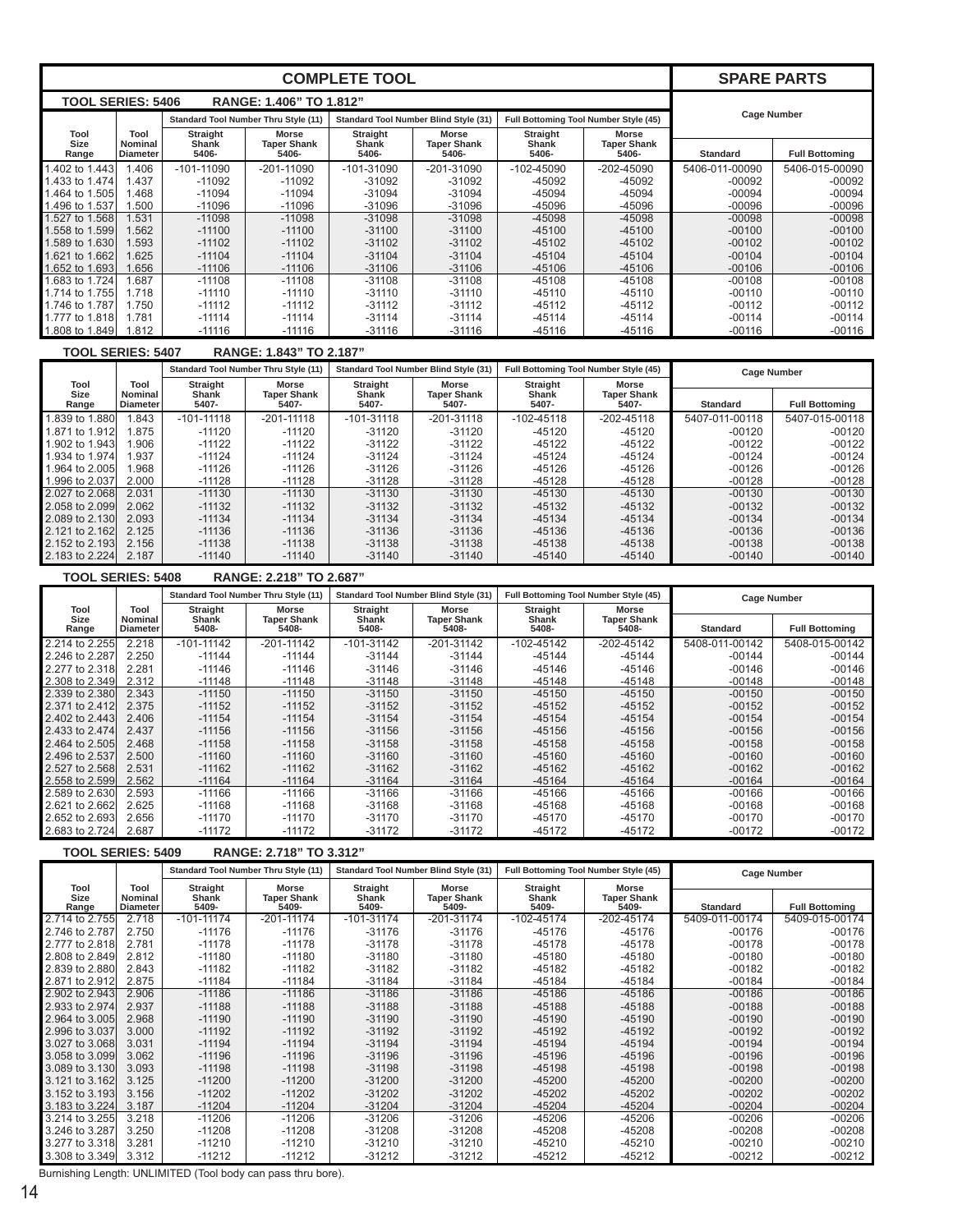|                                   |                          | <b>SPARE PARTS</b> |                           |      |                   |                       |                   |                       |                   |                       |          | <b>Shanks</b><br>and |           |
|-----------------------------------|--------------------------|--------------------|---------------------------|------|-------------------|-----------------------|-------------------|-----------------------|-------------------|-----------------------|----------|----------------------|-----------|
|                                   | <b>TOOL SERIES: 5406</b> |                    | RANGE: 1.406" TO 1.812"   |      |                   |                       |                   |                       |                   |                       |          | Housings             |           |
|                                   |                          |                    |                           |      |                   |                       | <b>ROLLS</b>      |                       |                   |                       |          |                      |           |
| Tool                              | Cage                     |                    | <b>Mandrel Tip Number</b> |      |                   | <b>Standard</b>       |                   | <b>Blind-Style</b>    |                   | <b>Full Bottoming</b> |          |                      |           |
| <b>Nominal</b><br><b>Diameter</b> | Sleeve<br><b>Number</b>  | <b>Standard</b>    | <b>Bottoming</b>          | Size | Number<br>Per Set | Part<br><b>Number</b> | Number<br>Per Set | Part<br><b>Number</b> | Number<br>Per Set | Part<br>Number        |          |                      | 182-00000 |
| 1.406                             |                          | 5306-031-00090     | 5306-032-00090            |      |                   |                       |                   |                       |                   |                       | $-00000$ |                      |           |
| 1.437                             |                          | $-00092$           | $-00092$                  | 312  |                   | 5100-701-00312        | $\overline{7}$    | 5100-704-00312        | 5                 | 5100-708-00312        |          | 5405-042-00000       |           |
| 1.468                             |                          | $-00094$           | $-00094$                  |      |                   |                       |                   |                       |                   |                       | $-041$   |                      |           |
| 1.500                             |                          | $-00096$           | $-00096$                  |      |                   |                       |                   |                       |                   |                       |          |                      | 5433-     |
| 1.531                             |                          | 5305-031-00080     | $-00080$                  |      |                   |                       |                   |                       |                   |                       | 5405     |                      |           |
| 1.562                             |                          | $-00082$           | $-00082$                  |      |                   |                       |                   |                       |                   |                       |          |                      | Assembly  |
| 1.593                             | 5306-073-00000           | 5306-031-00090     | $-00090$                  | .406 | $\overline{7}$    | 5100-701-00406        | $\overline{7}$    | 5100-704-00406        | 5                 | 5100-708-00406        | Shank    | ΣN                   |           |
| 1.625                             |                          | $-00092$           | $-00092$                  |      |                   |                       |                   |                       |                   |                       |          | $\sim$               |           |
| 1.656                             |                          | $-00094$           | $-00094$                  |      |                   |                       |                   |                       |                   |                       | Straight |                      |           |
| 1.687                             |                          | 5305-031-00082     | $-00082$                  |      |                   |                       |                   |                       |                   |                       |          | ġ                    | Housing   |
| 1.718                             |                          | 5306-031-00090     | $-00090$                  |      |                   |                       |                   |                       |                   |                       |          |                      |           |
| 1.750                             |                          | $-00092$           | $-00092$                  | .468 | $\overline{7}$    | 5100-701-00468        | $\overline{7}$    | 5100-704-00468        | 5                 | 5100-708-00468        |          |                      |           |
| 1.781                             |                          | $-00094$           | $-00094$                  |      |                   |                       |                   |                       |                   |                       |          |                      |           |
| 1.812                             |                          | $-00096$           | $-00096$                  |      |                   |                       |                   |                       |                   |                       |          |                      |           |

 **TOOL SERIES: 5407 RANGE: 1.843" TO 2.187"**

|                                                     |                |                           | <b>ROLLS</b>     |      |         |                 |         |                    |                |                       |
|-----------------------------------------------------|----------------|---------------------------|------------------|------|---------|-----------------|---------|--------------------|----------------|-----------------------|
| Tool                                                | Cage           | <b>Mandrel Tip Number</b> |                  |      |         | <b>Standard</b> |         | <b>Blind-Style</b> |                | <b>Full Bottoming</b> |
| Nominal                                             | Sleeve         |                           |                  |      | Number  | Part            | Number  | Part               | Number         | Part                  |
| <b>Diameter</b>                                     | <b>Number</b>  | <b>Standard</b>           | <b>Bottoming</b> | Size | Per Set | <b>Number</b>   | Per Set | <b>Number</b>      | Per Set        | <b>Number</b>         |
| .843                                                |                | 5307-031-00118            | 5307-032-00118   |      |         |                 |         |                    |                |                       |
| .875                                                |                | $-00120$                  | $-00120$         |      |         |                 |         |                    |                |                       |
| .906                                                |                | $-00122$                  | $-00122$         | 312  | 9       | 5100-701-00312  | 9       | 5100-704-00312     | $\overline{7}$ | 5100-708-00312        |
| .937                                                |                | $-00124$                  | $-00124$         |      |         |                 |         |                    |                |                       |
| .968                                                |                | $-00126$                  | $-00126$         |      |         |                 |         |                    |                |                       |
| 2.000                                               | 5307-073-00000 | $-00128$                  | $-00128$         |      |         |                 |         |                    |                |                       |
| 2.031                                               |                | $-00118$                  | $-00118$         |      |         |                 |         |                    |                |                       |
| 2.062                                               |                | $-00120$                  | $-00120$         |      |         |                 |         |                    |                |                       |
| 2.093                                               |                | $-00122$                  | $-00122$         | 406  | 9       | 5100-701-00406  | 9       | 5100-704-00406     | $\overline{7}$ | 5100-708-00406        |
| 2.125                                               |                | $-00124$                  | $-00124$         |      |         |                 |         |                    |                |                       |
| 2.156                                               |                | $-00126$                  | $-00126$         |      |         |                 |         |                    |                |                       |
| 2.187                                               |                | $-00128$                  | $-00128$         |      |         |                 |         |                    |                |                       |
| <b>TOOL SERIES: 5408</b><br>RANGE: 2.218" TO 2.687" |                |                           |                  |      |         |                 |         |                    |                |                       |

|                 |                |                           |                  |      |               |                 | <b>ROLLS</b>  |                    |                |                       |            |
|-----------------|----------------|---------------------------|------------------|------|---------------|-----------------|---------------|--------------------|----------------|-----------------------|------------|
| Tool            | Cage           |                           |                  |      |               | <b>Standard</b> |               | <b>Blind-Style</b> |                | <b>Full Bottoming</b> |            |
| <b>Nominal</b>  | Sleeve         | <b>Mandrel Tip Number</b> |                  |      | <b>Number</b> | Part            | <b>Number</b> | Part               | <b>Number</b>  | Part                  |            |
| <b>Diameter</b> | <b>Number</b>  | <b>Standard</b>           | <b>Bottoming</b> | Size | Per Set       | <b>Number</b>   | Per Set       | <b>Number</b>      | Per Set        | <b>Number</b>         |            |
| 2.218           |                | 5308-031-00142            | 5308-032-00142   |      |               |                 |               |                    |                |                       |            |
| 2.250           |                | $-00144$                  | $-00144$         | 406  | 9             | 5100-701-00406  | 9             | 5100-704-00406     | $\overline{7}$ | 5100-708-00406        |            |
| 2.281           |                | $-00146$                  | $-00146$         |      |               |                 |               |                    |                |                       |            |
| 2.312           |                | $-00148$                  | $-00148$         |      |               |                 |               |                    |                |                       |            |
| 2.343           |                | $-00142$                  | $-00142$         |      |               |                 |               |                    |                |                       | -00000     |
| 2.375           |                | $-00144$                  | $-00144$         |      |               |                 |               |                    |                |                       |            |
| 2.406           |                | $-00146$                  | $-00146$         |      |               |                 |               |                    |                |                       |            |
| 2.437           | 5308-073-00000 | $-00148$                  | $-00148$         | 468  | 9             | 5100-701-00468  | 9             | 5100-704-00468     | $\overline{7}$ | 5100-708-00468        | Ŕ          |
| 2.468           |                | $-00158$                  | $-00158$         |      |               |                 |               |                    |                |                       |            |
| 2.500           |                | $-00160$                  | $-00160$         |      |               |                 |               |                    |                |                       | 5407       |
| 2.531           |                | $-00162$                  | $-00162$         |      |               |                 |               |                    |                |                       |            |
| 2.562           |                | $-00164$                  | $-00164$         |      |               |                 |               |                    |                |                       | Shank      |
| 2.593           |                | $-00158$                  | $-00158$         |      |               |                 |               |                    |                |                       |            |
| 2.625           |                | $-00160$                  | $-00160$         | 531  | 9             | 5100-701-00531  | 9             | 5100-704-00531     | $\overline{7}$ | 5100-708-00531        | $\ddot{5}$ |
| 2.656           |                | $-00162$                  | $-00162$         |      |               |                 |               |                    |                |                       |            |
| 2.687           |                | $-00164$                  | $-00164$         |      |               |                 |               |                    |                |                       | Strai      |

 **TOOL SERIES: 5409 RANGE: 2.718" TO 3.312"**

|                 |                |                           |                  |      |         |                 |               | <b>ROLLS</b>       |                |                       |
|-----------------|----------------|---------------------------|------------------|------|---------|-----------------|---------------|--------------------|----------------|-----------------------|
| Tool            | Cage           |                           |                  |      |         | <b>Standard</b> |               | <b>Blind-Style</b> |                | <b>Full Bottoming</b> |
| Nominal         | Sleeve         | <b>Mandrel Tip Number</b> |                  |      | Number  | Part            | <b>Number</b> | Part               | <b>Number</b>  | Part                  |
| <b>Diameter</b> | <b>Number</b>  | <b>Standard</b>           | <b>Bottoming</b> | Size | Per Set | Number          | Per Set       | <b>Number</b>      | Per Set        | <b>Number</b>         |
| 2.718           |                | 5309-031-00174            | 5309-032-00174   |      |         |                 |               |                    |                |                       |
| 2.750           |                | $-00176$                  | $-00176$         |      |         |                 |               |                    |                |                       |
| 2.781           |                | $-00178$                  | $-00178$         | 531  | 9       | 5100-701-00531  | 9             | 5100-704-00531     | 7              | 5100-708-00531        |
| 2.812           |                | $-00180$                  | $-00180$         |      |         |                 |               |                    |                |                       |
| 2.843           |                | $-00182$                  | $-00182$         |      |         |                 |               |                    |                |                       |
| 2.875           |                | $-00184$                  | $-00184$         |      |         |                 |               |                    |                |                       |
| 2.906           |                | $-00174$                  | $-00174$         |      |         |                 |               |                    |                |                       |
| 2.937           |                | $-00176$                  | $-00176$         |      |         |                 |               |                    |                |                       |
| 2.968           |                | $-00178$                  | $-00178$         |      |         |                 |               |                    |                |                       |
| 3.000           | 5309-073-00000 | $-00180$                  | $-00180$         |      |         |                 |               |                    |                |                       |
| 3.031           |                | $-00182$                  | $-00182$         | 625  | 9       | 5100-701-00625  | 9             | 5100-704-00625     | $\overline{7}$ | 5100-708-00625        |
| 3.062           |                | $-00184$                  | $-00184$         |      |         |                 |               |                    |                |                       |
| 3.093           |                | $-00198$                  | $-00198$         |      |         |                 |               |                    |                |                       |
| 3.125           |                | $-00200$                  | $-00200$         |      |         |                 |               |                    |                |                       |
| 3.156           |                | $-00202$                  | $-00202$         |      |         |                 |               |                    |                |                       |
| 3.187           |                | $-00204$                  | $-00204$         |      |         |                 |               |                    |                |                       |
| 3.218           |                | $-00198$                  | $-00198$         |      |         |                 |               |                    |                |                       |
| 3.250           |                | $-00200$                  | $-00200$         | 687  | 9       | 5100-701-00687  | 9             | 5100-704-00687     | $\overline{7}$ | 5100-708-00687        |
| 3.281           |                | $-00202$                  | $-00202$         |      |         |                 |               |                    |                |                       |
| 3.312           |                | $-00204$                  | $-00204$         |      |         |                 |               |                    |                |                       |

Burnishing Length: UNLIMITED (Tool body can pass thru bore).

No. 3 MT 5407-042-00000 Housing Assembly 5407-182-00000

Housing Assembly 5407-182-00000 No. 3 MT 5407-042-00000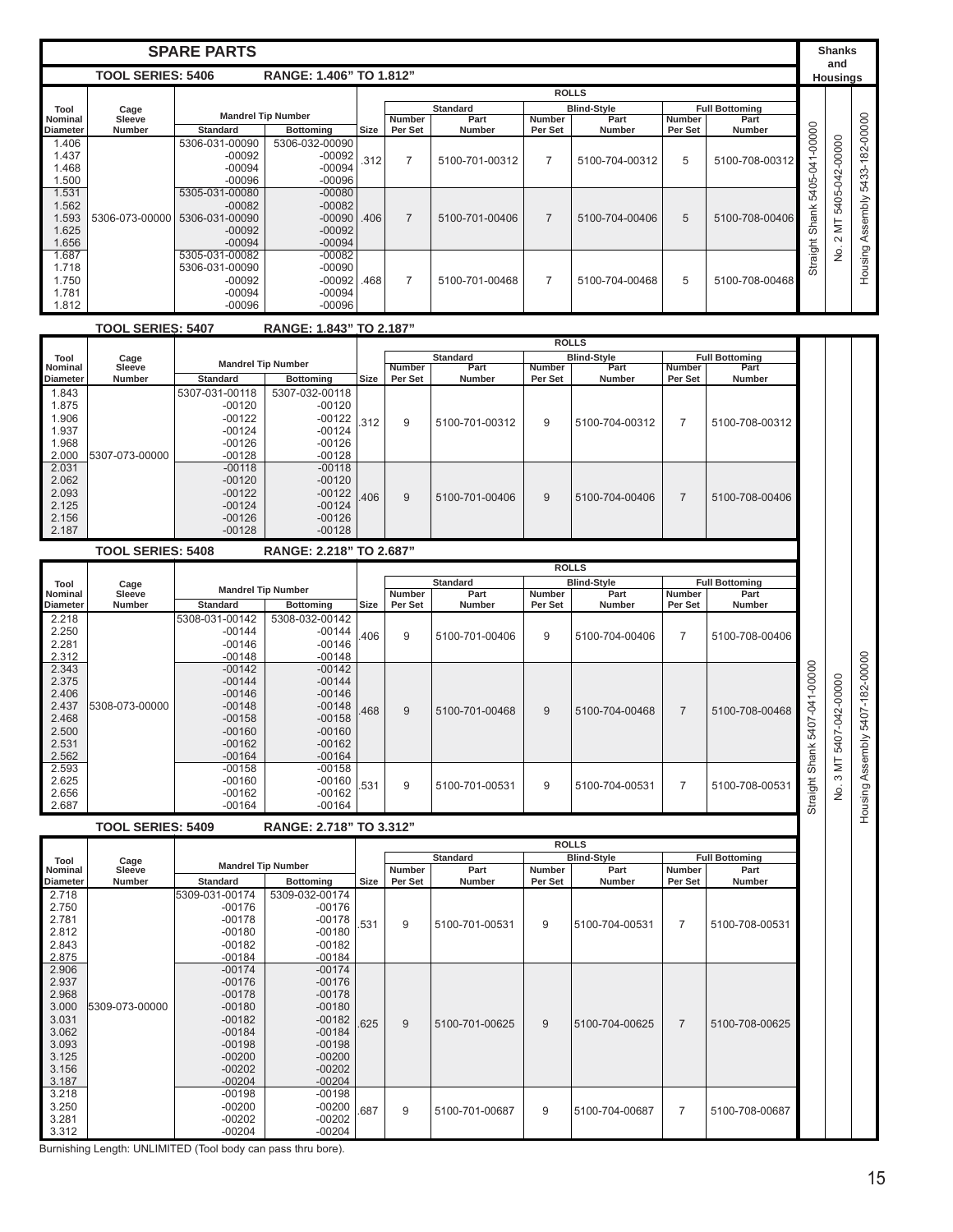|                          |                                                     |                            |                                             | <b>COMPLETE TOOL</b>              |                                              |                                   |                                             |                 | <b>SPARE PARTS</b>    |  |  |
|--------------------------|-----------------------------------------------------|----------------------------|---------------------------------------------|-----------------------------------|----------------------------------------------|-----------------------------------|---------------------------------------------|-----------------|-----------------------|--|--|
| <b>TOOL SERIES: 5610</b> |                                                     |                            | RANGE: 3.343" TO 4.062"                     |                                   |                                              |                                   |                                             |                 |                       |  |  |
|                          |                                                     |                            | <b>Standard Tool Number Thru Style (11)</b> |                                   | <b>Standard Tool Number Blind Style (31)</b> |                                   | Full Bottoming Tool Number Style (45)       |                 | <b>Cage Number</b>    |  |  |
| Tool<br>Size<br>Range    | Tool<br><b>Nominal</b><br><b>Diameter</b>           | Straight<br>Shank<br>5610- | <b>Morse</b><br><b>Taper Shank</b><br>5610- | <b>Straight</b><br>Shank<br>5610- | <b>Morse</b><br><b>Taper Shank</b><br>5610-  | <b>Straight</b><br>Shank<br>5610- | <b>Morse</b><br><b>Taper Shank</b><br>5610- | <b>Standard</b> | <b>Full Bottoming</b> |  |  |
| 3.339 to 3.380           | 3.343                                               | $-101 - 11214$             | $-201 - 11214$                              | $-101 - 31214$                    | $-201 - 31214$                               | $-102 - 45214$                    | $-202 - 45214$                              | 5610-011-00214  | 5610-015-00214        |  |  |
| 3.371 to 3.412           | 3.375                                               | $-11216$                   | $-11216$                                    | $-31216$                          | $-31216$                                     | $-45216$                          | $-45216$                                    | $-00216$        | $-00216$              |  |  |
| 3.402 to 3.443           | 3.406                                               | $-11218$                   | $-45218$                                    | $-00218$                          | $-00218$                                     |                                   |                                             |                 |                       |  |  |
| 3.433 to 3.474           | 3.437                                               | $-11220$                   | $-45220$                                    | $-00220$                          | $-00220$                                     |                                   |                                             |                 |                       |  |  |
| 3.464 to 3.505           | 3.468                                               | $-11222$                   | $-11222$                                    | $-31222$                          | $-31222$                                     | $-45222$                          | $-45222$                                    | $-00222$        | $-00222$              |  |  |
| 3.496 to 3.537           | 3.500                                               | $-11224$                   | $-11224$                                    | $-31224$                          | $-31224$                                     | $-45224$                          | $-45224$                                    | $-00224$        | $-00224$              |  |  |
| 3.527 to 3.568           | 3.531                                               | $-11226$                   | $-11226$                                    | $-31226$                          | $-31226$                                     | $-45226$                          | $-45226$                                    | $-00226$        | $-00226$              |  |  |
| 3.558 to 3.599           | 3.562                                               | $-11228$                   | $-11228$                                    | $-31228$                          | $-31228$                                     | $-45228$                          | $-45228$                                    | $-00228$        | $-00228$              |  |  |
| 3.589 to 3.630           | 3.593                                               | $-11230$                   | $-11230$                                    | $-31230$                          | $-31230$                                     | $-45230$                          | $-45230$                                    | $-00230$        | $-00230$              |  |  |
| 3.621 to 3.662           | 3.625                                               | $-11232$                   | $-11232$                                    | $-31232$                          | $-31232$                                     | $-45232$                          | $-45232$                                    | $-00232$        | $-00232$              |  |  |
| 3.652 to 3.693           | 3.656                                               | $-11234$                   | $-11234$                                    | $-31234$                          | $-31234$                                     | $-45234$                          | $-45234$                                    | $-00234$        | $-00234$              |  |  |
| 3.683 to 3.724           | 3.687                                               | $-11236$                   | $-11236$                                    | $-31236$                          | $-31236$                                     | $-45236$                          | $-45236$                                    | $-00236$        | $-00236$              |  |  |
| 3.714 to 3.755           | 3.718                                               | $-11238$                   | $-11238$                                    | $-31238$                          | $-31238$                                     | $-45238$                          | $-45238$                                    | $-00238$        | $-00238$              |  |  |
| 3.746 to 3.787           | 3.750                                               | $-11240$                   | $-11240$                                    | $-31240$                          | $-31240$                                     | $-45240$                          | $-45240$                                    | $-00240$        | $-00240$              |  |  |
| 3.777 to 3.818           | 3.781                                               | $-11242$                   | $-11242$                                    | $-31242$                          | $-31242$                                     | $-45242$                          | $-45242$                                    | $-00242$        | $-00242$              |  |  |
| 3.808 to 3.849           | 3.812                                               | $-11244$                   | $-11244$                                    | $-31244$                          | $-31244$                                     | $-45244$                          | $-45244$                                    | $-00244$        | $-00244$              |  |  |
| 3.839 to 3.880           | 3.843                                               | $-11246$                   | $-11246$                                    | $-31246$                          | $-31246$                                     | $-45246$                          | $-45246$                                    | $-00246$        | $-00246$              |  |  |
| 3.871 to 3.912           | 3.875                                               | $-11248$                   | $-11248$                                    | $-31248$                          | $-31248$                                     | $-45248$                          | $-45248$                                    | $-00248$        | $-00248$              |  |  |
| 3.902 to 3.943           | 3.906                                               | $-11250$                   | $-11250$                                    | $-31250$                          | $-31250$                                     | $-45250$                          | $-45250$                                    | $-00250$        | $-00250$              |  |  |
| 3.933 to 3.974           | 3.937                                               | $-11252$                   | $-11252$                                    | $-31252$                          | $-31252$                                     | $-45252$                          | $-45252$                                    | $-00252$        | $-00252$              |  |  |
| 3.964 to 4.005           | 3.968                                               | $-11254$                   | $-11254$                                    | $-31254$                          | $-31254$                                     | $-45254$                          | $-45254$                                    | $-00254$        | $-00254$              |  |  |
| 3.996 to 4.037           | 4.000                                               | $-11256$                   | $-11256$                                    | $-31256$                          | $-31256$                                     | $-45256$                          | $-45256$                                    | $-00256$        | $-00256$              |  |  |
| 4.027 to 4.068           | 4.031                                               | $-11258$                   | $-11258$                                    | $-31258$                          | $-31258$                                     | $-45258$                          | $-45258$                                    | $-00258$        | $-00258$              |  |  |
| 4.058 to 4.099           | 4.062                                               | $-11260$                   | $-11260$                                    | $-31260$                          | $-31260$                                     | $-45260$                          | $-45260$                                    | $-00260$        | $-00260$              |  |  |
|                          | <b>TOOL SERIES: 5611</b><br>RANGE: 4.093" TO 5.000" |                            |                                             |                                   |                                              |                                   |                                             |                 |                       |  |  |

|                       |                                    |                               | <b>Standard Tool Number Thru Style (11)</b>    |                                      | <b>Standard Tool Number Blind Style (31)</b>   | Full Bottoming Tool Number Style (45) |                                         | <b>Cage Number</b> |                       |
|-----------------------|------------------------------------|-------------------------------|------------------------------------------------|--------------------------------------|------------------------------------------------|---------------------------------------|-----------------------------------------|--------------------|-----------------------|
| Tool<br>Size<br>Range | Tool<br>Nominal<br><b>Diameter</b> | Straight<br>Shank<br>$5611 -$ | <b>Morse</b><br><b>Taper Shank</b><br>$5611 -$ | <b>Straight</b><br>Shank<br>$5611 -$ | <b>Morse</b><br><b>Taper Shank</b><br>$5611 -$ | <b>Straight</b><br>Shank<br>$5611 -$  | Morse<br><b>Taper Shank</b><br>$5611 -$ | <b>Standard</b>    | <b>Full Bottoming</b> |
| 4.089 to 4.130        | 4.093                              | $-101 - 11262$                | $-201 - 11262$                                 | $-101 - 31262$                       | $-201-31262$                                   | $-102 - 45262$                        | $-202 - 45262$                          | 5611-011-00262     | 5611-015-00262        |
| 4.121 to 4.162        | 4.125                              | $-11264$                      | $-11264$                                       | $-31264$                             | $-31264$                                       | $-45264$                              | $-45264$                                | $-00264$           | $-00264$              |
| 4.152 to 4.193        | 4.156                              | $-11266$                      | $-11266$                                       | $-31266$                             | $-31266$                                       | $-45266$                              | $-45266$                                | $-00266$           | $-00266$              |
| 4.183 to 4.224        | 4.187                              | $-11268$                      | $-11268$                                       | $-31268$                             | $-31268$                                       | $-45268$                              | $-45268$                                | $-00268$           | $-00268$              |
| 4.214 to 4.255        | 4.218                              | $-11270$                      | $-11270$                                       | $-31270$                             | $-31270$                                       | $-45270$                              | $-45270$                                | $-00270$           | $-00270$              |
| 4.246 to 4.287        | 4.250                              | $-11272$                      | $-11272$                                       | $-31272$                             | $-31272$                                       | $-45272$                              | $-45272$                                | $-00272$           | $-00272$              |
| 4.277 to 4.318        | 4.281                              | $-11274$                      | $-11274$                                       | $-31274$                             | $-31274$                                       | $-45274$                              | $-45274$                                | $-00274$           | $-00274$              |
| 4.308 to 4.349        | 4.312                              | $-11276$                      | $-11276$                                       | $-31276$                             | $-31276$                                       | $-45276$                              | $-45276$                                | $-00276$           | $-00276$              |
| 4.339 to 4.380        | 4.343                              | $-11278$                      | $-11278$                                       | $-31278$                             | $-31278$                                       | $-45278$                              | $-45278$                                | $-00278$           | $-00278$              |
| 4.371 to 4.412        | 4.375                              | $-11280$                      | $-11280$                                       | $-31280$                             | $-31280$                                       | $-45280$                              | $-45280$                                | $-00280$           | $-00280$              |
| 4.402 to 4.443        | 4.406                              | $-11282$                      | $-11282$                                       | $-31282$                             | $-31282$                                       | $-45282$                              | $-45282$                                | $-00282$           | $-00282$              |
| 4.433 to 4.474        | 4.437                              | $-11284$                      | $-11284$                                       | $-31284$                             | $-31284$                                       | $-45284$                              | $-45284$                                | $-00284$           | $-00284$              |
| 4.464 to 4.505        | 4.468                              | $-11286$                      | $-11286$                                       | $-31286$                             | $-31286$                                       | $-45286$                              | $-45286$                                | $-00286$           | $-00286$              |
| 4,496 to 4,537        | 4.500                              | $-11288$                      | $-11288$                                       | $-31288$                             | $-31288$                                       | $-45288$                              | $-45288$                                | $-00288$           | $-00288$              |
| 4.527 to 4.568        | 4.531                              | $-11290$                      | $-11290$                                       | $-31290$                             | $-31290$                                       | $-45290$                              | $-45290$                                | $-00290$           | $-00290$              |
| 4.558 to 4.599        | 4.562                              | $-11292$                      | $-11292$                                       | $-31292$                             | $-31292$                                       | $-45292$                              | $-45292$                                | $-00292$           | $-00292$              |
| 4.589 to 4.630        | 4.593                              | $-11294$                      | $-11294$                                       | $-31294$                             | $-31294$                                       | $-45294$                              | $-45294$                                | $-00294$           | $-00294$              |
| 4.621 to 4.662        | 4.625                              | $-11296$                      | $-11296$                                       | $-31296$                             | $-31296$                                       | $-45296$                              | $-45296$                                | $-00296$           | $-00296$              |
| 4.652 to 4.693        | 4.656                              | $-11298$                      | $-11298$                                       | $-31298$                             | $-31298$                                       | $-45298$                              | $-45298$                                | $-00298$           | $-00298$              |
| 4.683 to 4.724        | 4.687                              | $-11300$                      | $-11300$                                       | $-31300$                             | $-31300$                                       | $-45300$                              | $-45300$                                | $-00300$           | $-00300$              |
| 4.714 to 4.755        | 4.718                              | $-11302$                      | $-11302$                                       | $-31302$                             | $-31302$                                       | $-45302$                              | $-45302$                                | $-00302$           | $-00302$              |
| 4.746 to 4.787        | 4.750                              | $-11304$                      | $-11304$                                       | $-31304$                             | $-31304$                                       | $-45304$                              | $-45304$                                | $-00304$           | $-00304$              |
| 4.777 to 4.818        | 4.781                              | $-11306$                      | $-11306$                                       | $-31306$                             | $-31306$                                       | $-45306$                              | $-45306$                                | $-00306$           | $-00306$              |
| 4,808 to 4,849        | 4.812                              | $-11308$                      | $-11308$                                       | $-31308$                             | $-31308$                                       | $-45308$                              | $-45308$                                | $-00308$           | $-00308$              |
| 4.839 to 4.880        | 4.843                              | $-11310$                      | $-11310$                                       | $-31310$                             | $-31310$                                       | $-45310$                              | $-45310$                                | $-00310$           | $-00310$              |
| 4.871 to 4.912        | 4.875                              | $-11312$                      | $-11312$                                       | $-31312$                             | $-31312$                                       | $-45312$                              | $-45312$                                | $-00312$           | $-00312$              |
| 4.902 to 4.943        | 4.906                              | $-11314$                      | $-11314$                                       | $-31314$                             | $-31314$                                       | $-45314$                              | $-45314$                                | $-00314$           | $-00314$              |
| 4.933 to 4.974        | 4.937                              | $-11316$                      | $-11316$                                       | $-31316$                             | $-31316$                                       | $-45316$                              | $-45316$                                | $-00316$           | $-00316$              |
| 4.964 to 5.005        | 4.968                              | $-11318$                      | $-11318$                                       | $-31318$                             | $-31318$                                       | $-45318$                              | $-45318$                                | $-00318$           | $-00318$              |
| 4.996 to 5.037        | 5.000                              | $-11320$                      | $-11320$                                       | $-31320$                             | $-31320$                                       | $-45320$                              | $-45320$                                | $-00320$           | $-00320$              |

| <b>TOOL SERIES: 5612</b><br>RANGE: 5.031" TO 5.500" |                                   |                       |                                             |                       |                                              |                       |                                       |                 |                       |  |
|-----------------------------------------------------|-----------------------------------|-----------------------|---------------------------------------------|-----------------------|----------------------------------------------|-----------------------|---------------------------------------|-----------------|-----------------------|--|
|                                                     |                                   |                       | <b>Standard Tool Number Thru Style (11)</b> |                       | <b>Standard Tool Number Blind Style (31)</b> |                       | Full Bottoming Tool Number Style (45) |                 | <b>Cage Number</b>    |  |
| Tool                                                | Tool                              | <b>Straight</b>       | Morse                                       | <b>Straight</b>       | <b>Morse</b>                                 | <b>Straight</b>       | <b>Morse</b>                          |                 |                       |  |
| <b>Size</b><br>Range                                | <b>Nominal</b><br><b>Diameter</b> | <b>Shank</b><br>5612- | <b>Taper Shank</b><br>5612-                 | <b>Shank</b><br>5612- | <b>Taper Shank</b><br>5612-                  | <b>Shank</b><br>5612- | <b>Taper Shank</b><br>5612-           | <b>Standard</b> | <b>Full Bottoming</b> |  |
| 5.027 to 5.068                                      | 5.031                             | 101-11322             | $-201 - 11322$                              | $-101-31322$          | -201-31322                                   | $-102 - 45322$        | -202-45322                            | 5612-011-00322  | 5612-015-00322        |  |
| 5.058 to 5.099                                      | 5.062                             | $-11324$              | $-11324$                                    | $-31324$              | $-31324$                                     | -45324                | -45324                                | $-00324$        | $-00324$              |  |
| 5.089 to 5.130                                      | 5.093                             | $-11326$              | $-11326$                                    | $-31326$              | $-31326$                                     | $-45326$              | $-45326$                              | $-00326$        | $-00326$              |  |
| 5.121 to 5.162                                      | 5.125                             | $-11328$              | $-11328$                                    | $-31328$              | $-31328$                                     | $-45328$              | $-45328$                              | $-00328$        | $-00328$              |  |
| 5.152 to 5.193                                      | 5.156                             | $-11330$              | $-11330$                                    | $-31330$              | $-31330$                                     | $-45330$              | -45330                                | $-00330$        | $-00330$              |  |
| 5.183 to 5.224                                      | 5.187                             | $-11332$              | $-11332$                                    | $-31332$              | $-31332$                                     | $-45332$              | $-45332$                              | $-00332$        | $-00332$              |  |
| 5.214 to 5.255                                      | 5.218                             | $-11334$              | $-11334$                                    | $-31334$              | $-31334$                                     | $-45334$              | -45334                                | $-00334$        | $-00334$              |  |
| 5.246 to 5.287                                      | 5.250                             | $-11336$              | $-11336$                                    | $-31336$              | -31336                                       | -45336                | -45336                                | $-00336$        | $-00336$              |  |
| 5.277 to 5.318                                      | 5.281                             | $-11338$              | $-11338$                                    | $-31338$              | $-31338$                                     | $-45338$              | $-45338$                              | $-00338$        | $-00338$              |  |
| 5.308 to 5.349                                      | 5.312                             | $-11340$              | $-11340$                                    | $-31340$              | $-31340$                                     | $-45340$              | $-45340$                              | $-00340$        | $-00340$              |  |
| 5.339 to 5.380                                      | 5.343                             | $-11342$              | -11342                                      | $-31342$              | -31342                                       | -45342                | $-45342$                              | $-00342$        | $-00342$              |  |
| 5.371 to 5.412                                      | 5.375                             | -11344                | $-11344$                                    | $-31344$              | $-31344$                                     | -45344                | -45344                                | $-00344$        | $-00344$              |  |
| 5.402 to 5.443                                      | 5.406                             | $-11346$              | $-11346$                                    | $-31346$              | $-31346$                                     | $-45346$              | $-45346$                              | $-00346$        | $-00346$              |  |
| 5.433 to 5.474                                      | 5.437                             | $-11348$              | $-11348$                                    | $-31348$              | $-31348$                                     | -45348                | $-45348$                              | $-00348$        | $-00348$              |  |
| 5.464 to 5.505                                      | 5.468                             | $-11350$              | $-11350$                                    | $-31350$              | $-31350$                                     | -45350                | -45350                                | $-00350$        | $-00350$              |  |
| 5.496 to 5.537                                      | 5.500                             | $-11352$              | $-11352$                                    | $-31352$              | $-31352$                                     | $-45352$              | $-45352$                              | $-00352$        | $-00352$              |  |

Burnishing Length: UNLIMITED 16 **Larger sizes available**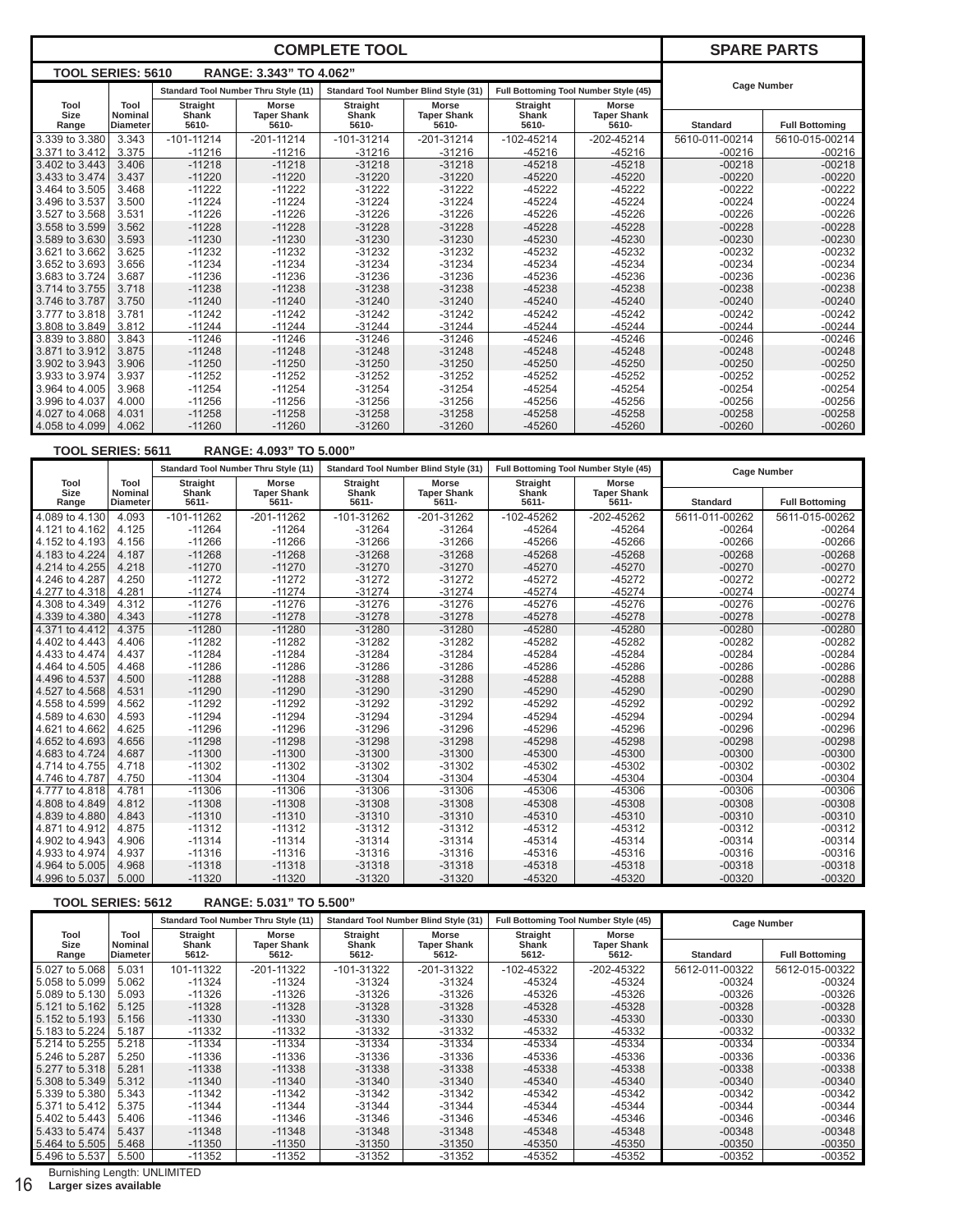| <b>SPARE PARTS</b>                                                  |                               |                 |                         |                                               |      |                   | <b>Shanks</b><br>and    |                   |                            |                   |                               |                                  |                                         |
|---------------------------------------------------------------------|-------------------------------|-----------------|-------------------------|-----------------------------------------------|------|-------------------|-------------------------|-------------------|----------------------------|-------------------|-------------------------------|----------------------------------|-----------------------------------------|
| <b>TOOL SERIES: 5610</b><br>RANGE: 3.343" TO 4.062"                 |                               |                 |                         |                                               |      |                   |                         | <b>Housings</b>   |                            |                   |                               |                                  |                                         |
|                                                                     | <b>ROLLS</b>                  |                 |                         |                                               |      |                   |                         |                   |                            |                   |                               |                                  |                                         |
| Tool<br>Nominal                                                     | Cage<br>Sleeve                |                 |                         | <b>Mandrel Tip Number</b>                     |      | Number            | <b>Standard</b><br>Part | Number            | <b>Blind-Style</b><br>Part | Number            | <b>Full Bottoming</b><br>Part |                                  |                                         |
| <b>Diameter</b>                                                     | <b>Number</b>                 | <b>Adapters</b> | <b>Standard</b>         | <b>Bottoming</b>                              | Size | Per Set           | Number                  | Per Set           | Number                     | Per Set           | Number                        |                                  |                                         |
| 3.343                                                               |                               |                 | 5155-059-10001          | 5155-059-10002                                | 468  | 11                | 5100-701-00468          | 11                | 5100-704-00468             | 11                | 5100-708-00468                |                                  |                                         |
| 3.375<br>3.406                                                      |                               |                 | $-060-$<br>$-061-$      | $-060-$<br>$-061-$                            |      |                   |                         |                   |                            |                   |                               |                                  |                                         |
| 3.437                                                               |                               |                 | $-062-$                 | $-062-$                                       |      |                   |                         |                   |                            |                   |                               |                                  |                                         |
| 3.468<br>3.500                                                      |                               |                 | $-063-$<br>$-064-$      | $-063-$<br>$-064-$                            |      |                   |                         |                   |                            |                   |                               |                                  |                                         |
| 3.531                                                               |                               |                 | $-065-$                 | $-065-$                                       |      |                   |                         |                   |                            |                   |                               |                                  |                                         |
| 3.562                                                               |                               | 5350-092-00000  | $-066-$                 | $-066-$                                       |      |                   |                         |                   |                            |                   |                               |                                  |                                         |
| 3.593<br>3.625                                                      |                               |                 | $-067-$                 | $-067-$<br>$-068-$                            |      |                   |                         |                   |                            |                   |                               |                                  |                                         |
| 3.656                                                               |                               |                 | $-068-$<br>$-069-$      | $-069-$                                       |      |                   |                         |                   |                            |                   |                               |                                  |                                         |
| 3.687                                                               | 5410-074-00000                |                 | $-070-$                 | $-070-$                                       |      |                   |                         |                   |                            |                   |                               |                                  |                                         |
| 3.718<br>3.750                                                      |                               |                 | $-071-$<br>$-072-$      | $-071-$<br>$-072-$                            | .531 | 11                | 5100-701-00531          | 11                | 5100-704-00531             | 11                | 5100-708-00531                |                                  |                                         |
| 3.781                                                               |                               |                 | $-073-$                 | $-073-$                                       |      |                   |                         |                   |                            |                   |                               |                                  |                                         |
| 3.812                                                               |                               |                 | $-074-$                 | $-074-$                                       |      |                   |                         |                   |                            |                   |                               |                                  |                                         |
| 3.843<br>3.875                                                      |                               |                 | $-075-$<br>$-076-$      | $-075-$<br>$-076-$                            |      |                   |                         |                   |                            |                   |                               |                                  |                                         |
| 3.906                                                               |                               |                 | $-077-$                 | $-077-$                                       |      |                   |                         |                   |                            |                   |                               |                                  |                                         |
| 3.937                                                               |                               | 5610-092-00001  | $-078-$                 | $-078-$                                       |      |                   |                         |                   |                            |                   |                               |                                  |                                         |
| 3.968<br>4.000                                                      |                               |                 | $-079-$<br>$-080-$      | $-079-$<br>$-080-$                            |      |                   |                         |                   |                            |                   |                               |                                  |                                         |
| 4.031                                                               |                               |                 | $-081-$                 | $-081-$                                       |      |                   |                         |                   |                            |                   |                               |                                  |                                         |
| 4.062                                                               |                               |                 | $-082-$                 | $-082-$                                       |      |                   |                         |                   |                            |                   |                               |                                  |                                         |
|                                                                     | <b>TOOL SERIES: 5611</b>      |                 | RANGE: 4.093" TO 5.000" |                                               |      |                   |                         |                   |                            |                   |                               | Morse Taper Shank 5410-042-00000 |                                         |
|                                                                     |                               |                 |                         |                                               |      |                   |                         | <b>ROLLS</b>      |                            |                   |                               |                                  |                                         |
| Tool                                                                | Cage                          |                 |                         | <b>Mandrel Tip Number</b>                     |      |                   | <b>Standard</b>         |                   | <b>Blind-Style</b>         |                   | <b>Full Bottoming</b>         |                                  |                                         |
| Nominal<br><b>Diameter</b>                                          | Sleeve<br>Number              | <b>Adapters</b> | <b>Standard</b>         | <b>Bottoming</b>                              | Size | Number<br>Per Set | Part<br>Number          | Number<br>Per Set | Part<br>Number             | Number<br>Per Set | Part<br>Number                |                                  |                                         |
| 4.093                                                               |                               |                 | 5155-083-10001          | 5155-083-10002                                |      |                   |                         |                   |                            |                   |                               |                                  |                                         |
| 4.125<br>4.156                                                      |                               |                 | $-084-$<br>$-085-$      | $-084-$<br>$-085-$                            |      |                   |                         |                   |                            |                   |                               |                                  |                                         |
| 4.187                                                               |                               | 5610-092-00001  | $-086-$                 | $-086-$                                       |      | 11                | 5100-701-00531          | 11                | 5100-704-00531             | 11                | 5100-708-00531                |                                  |                                         |
| 4.218                                                               |                               |                 | $-087-$                 | $-087-$                                       |      |                   |                         |                   |                            |                   |                               |                                  |                                         |
| 4.250<br>4.281                                                      |                               |                 | $-088-$<br>$-089-$      | $-088-$<br>$-089-$                            |      |                   |                         |                   |                            |                   |                               |                                  |                                         |
| 4.312                                                               |                               |                 | $-090-$                 | $-090-$                                       |      |                   |                         |                   |                            |                   |                               |                                  | Sizes Housing Assemblies 5410-182-00000 |
| 4.343                                                               |                               |                 | $-091-$                 | $-091-$                                       |      |                   |                         |                   |                            |                   |                               |                                  |                                         |
| 4.375<br>4.406                                                      |                               |                 | $-092-$<br>$-093-$      | $-092-$<br>$-093-$                            |      |                   |                         |                   |                            |                   |                               |                                  |                                         |
| 4.437                                                               |                               |                 | $-094-$                 | $-094-$                                       |      |                   |                         |                   |                            |                   |                               |                                  |                                         |
| 4.468<br>4.500                                                      |                               |                 | $-095-$                 | $-095-$                                       |      |                   |                         |                   |                            |                   |                               | 410-041-00000                    |                                         |
| 4.531                                                               | 5410-074-00000 5611-092-00001 |                 | $-096-$<br>$-097-$      | $-096-$<br>$-097-$                            | .531 |                   |                         |                   |                            |                   |                               |                                  |                                         |
| 4.562                                                               |                               |                 | $-098-$                 | $-098-$                                       |      |                   |                         |                   |                            |                   |                               |                                  |                                         |
| 4.593                                                               |                               |                 | $-099-$                 | $-099-$                                       |      |                   |                         |                   |                            |                   |                               | m)                               | ₹                                       |
| 4.625<br>4.656                                                      |                               |                 | -100-<br>$-101-$        | -100-<br>$-101-$                              |      |                   |                         |                   |                            |                   |                               |                                  |                                         |
| 4.687                                                               |                               |                 | $-102-$                 | $-102-$                                       |      | 13                | 5100-701-00531          | 13                | 5100-704-00531             | 13                | 5100-708-00531                | Shank                            |                                         |
| 4.718<br>4.750                                                      |                               |                 | $-103-$<br>$-104-$      | $-103-$<br>$-104-$                            |      |                   |                         |                   |                            |                   |                               |                                  |                                         |
| 4.781                                                               |                               |                 | $-105-$                 | $-105-$                                       |      |                   |                         |                   |                            |                   |                               | Straight 9                       |                                         |
| 4.812                                                               |                               |                 | $-106-$                 | $-106-$                                       |      |                   |                         |                   |                            |                   |                               |                                  |                                         |
| 4.843<br>4.875                                                      |                               | 5611-092-00002  | $-107-$<br>$-108-$      | $-107-$<br>$-108-$                            |      |                   |                         |                   |                            |                   |                               |                                  |                                         |
| 4.906                                                               |                               |                 | $-109-$                 | $-109-$                                       |      |                   |                         |                   |                            |                   |                               |                                  |                                         |
| 4.937<br>4.968                                                      |                               |                 | $-110-$<br>$-111-$      | $-110-$<br>$-111-$                            |      |                   |                         |                   |                            |                   |                               |                                  |                                         |
| 5.000                                                               |                               |                 | $-112-$                 | $-112-$                                       |      |                   |                         |                   |                            |                   |                               |                                  |                                         |
|                                                                     |                               |                 |                         |                                               |      |                   |                         |                   |                            |                   |                               |                                  |                                         |
| <b>TOOL SERIES: 5612</b><br>RANGE: 5.031" TO 5.500"<br><b>ROLLS</b> |                               |                 |                         |                                               |      |                   |                         |                   |                            |                   |                               |                                  |                                         |
| Tool                                                                | Cage                          |                 |                         |                                               |      |                   | <b>Standard</b>         |                   | <b>Blind-Style</b>         |                   | <b>Full Bottoming</b>         |                                  |                                         |
| Nominal<br><b>Diameter</b>                                          | Sleeve<br>Number              | <b>Adapters</b> | <b>Standard</b>         | <b>Mandrel Tip Number</b><br><b>Bottoming</b> | Size | Number<br>Per Set | Part<br><b>Number</b>   | Number<br>Per Set | Part<br>Number             | Number<br>Per Set | Part<br>Number                |                                  |                                         |
| 5.031                                                               |                               |                 | 5155-113-10001          | 5155-113-10002                                |      |                   |                         |                   |                            |                   |                               |                                  |                                         |
| 5.062                                                               |                               |                 | $-114-$                 | $-114-$                                       |      |                   |                         |                   |                            |                   |                               |                                  |                                         |
| 5.093<br>5.125                                                      |                               | 5611-092-00002  | $-115-$<br>$-116-$      | $-115-$<br>$-116-$                            |      |                   |                         |                   |                            |                   |                               |                                  |                                         |
| 5.156                                                               |                               |                 | $-117-$                 | $-117-$                                       |      |                   |                         |                   |                            |                   |                               |                                  |                                         |
| 5.187                                                               |                               |                 | $-118-$                 | $-118-$                                       |      |                   |                         |                   |                            |                   |                               |                                  |                                         |
| 5.218<br>5.250                                                      | 5410-074-00000                |                 | $-119-$<br>$-120-$      | $-119-$<br>$-120-$                            | .531 | 13                | 5100-701-00531          | 13                | 5100-704-00531             | 13                | 5100-708-00531                |                                  |                                         |
| 5.281                                                               |                               |                 | $-121-$                 | $-121-$                                       |      |                   |                         |                   |                            |                   |                               |                                  |                                         |
| 5.312                                                               |                               |                 | $-122-$                 | $-122-$                                       |      |                   |                         |                   |                            |                   |                               |                                  |                                         |
| 5.343<br>5.375                                                      |                               | 5612-092-00001  | $-123-$<br>$-124-$      | $-123-$<br>$-124-$                            |      |                   |                         |                   |                            |                   |                               |                                  |                                         |
| 5.406                                                               |                               |                 | $-125-$                 | $-125-$                                       |      |                   |                         |                   |                            |                   |                               |                                  |                                         |
| 5.437<br>5.468                                                      |                               |                 | $-126-$<br>$-127-$      | $-126-$<br>$-127-$                            |      |                   |                         |                   |                            |                   |                               |                                  |                                         |
| 5.500                                                               |                               |                 | $-128-$                 | $-128-$                                       |      | 15                |                         | 15                |                            | 15                |                               |                                  |                                         |

 Burnishing Length: UNLIMITED **Larger sizes available**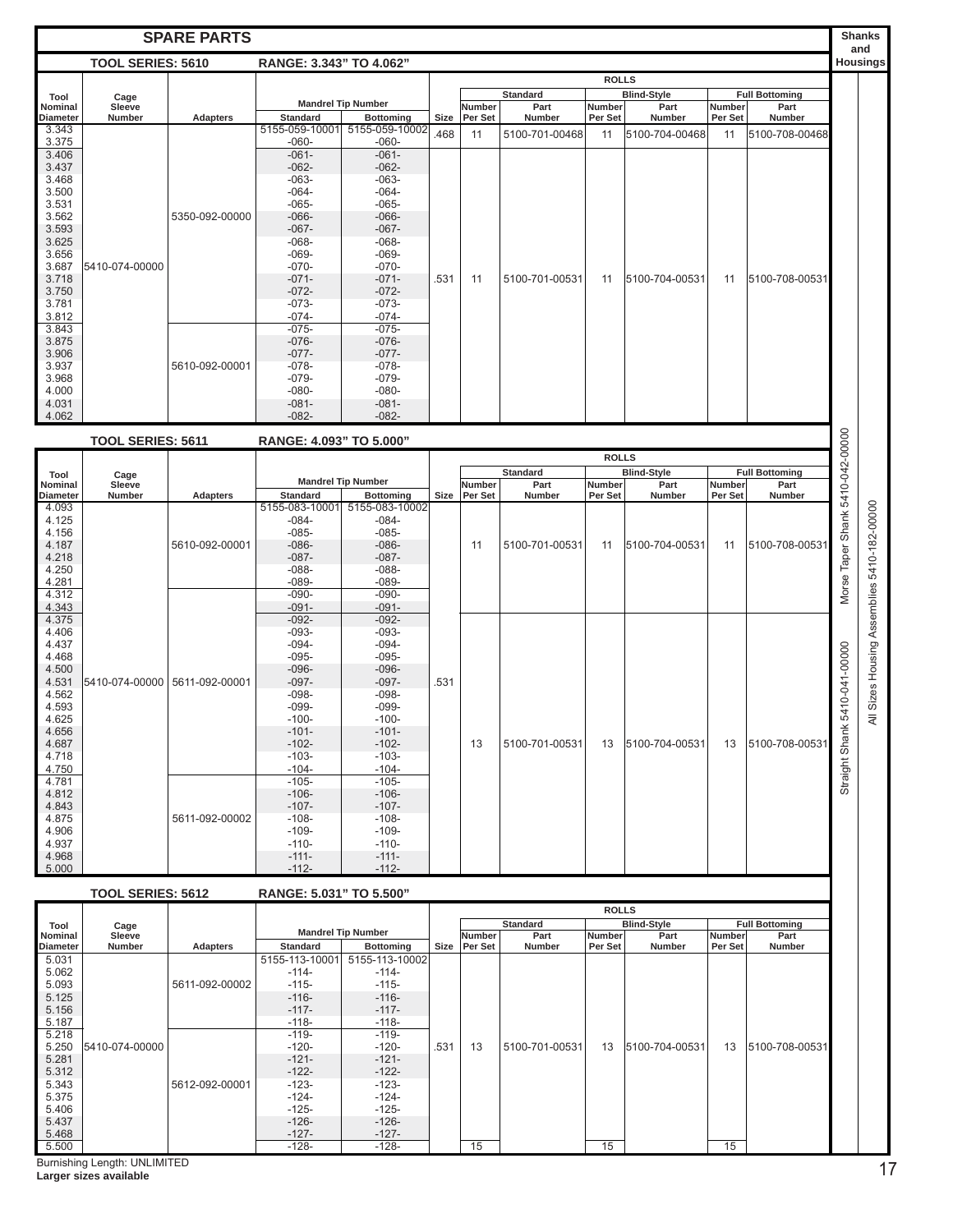#### **DIAMOND BURNISHING TOOLS**

- • **Eliminates grinding and polishing**
- • **Produces ultra-smooth surface fi nish**
- • **Slim-line design for tight areas**
- • **Replaceable diamond stems**
- • **Simple to use**
- • **Affordable for all shops**

#### **Obtain an ultra-smooth surface finish!**

All Elliott Diamond Burnishing Tools are made with selected diamonds which will burnish turned or ground surfaces of most metals to a high-quality, 2 to 8 microinch finish. Cast iron can be burnished as low as 15 RMS.

#### **Slim-line design!**

The slim-line design has a 3/4" shank. This makes the tool ideal for smaller lathes and allows for close approaches. The offset design sets the tool on correct centerline. The diamond burnishing tool is now available with a 1" square shank; tool number S2300A00. It is also available in a kit; part number S2300AKIT.

#### **Easy to use!**

The tool mounts in the tool post of a lathe or turning center. The tool holder is set so that the diamond contacts the work at the center of the part at a 90º angle to its surface.

The Diamond Burnishing Tool is used in linear applications. As the part is turned, the diamond, under spring pressure, is fed across at a feed rate of .003" to .004" per revolution at a maximum of 750 SFM.

#### **Economical and affordable for all shops!**

The Diamond Burnishing Tool offers a low-cost method of finishing parts under R<sub>c</sub>40 to a 2 to 8 microinch finish. The tool has a disposable insert with a precision ground natural diamond mounted on the tip. When the diamond wears, the diamond stem is easily replaced.

The Diamond Tool can burnish interrupted surfaces. This is accomplished by setting the internal spring mechanism to allow a maximum of .005" movement during burnishing.



Diamond Tool S2300-00



Shows typical diamond tool at work.



Diamond Kit S2300-Kit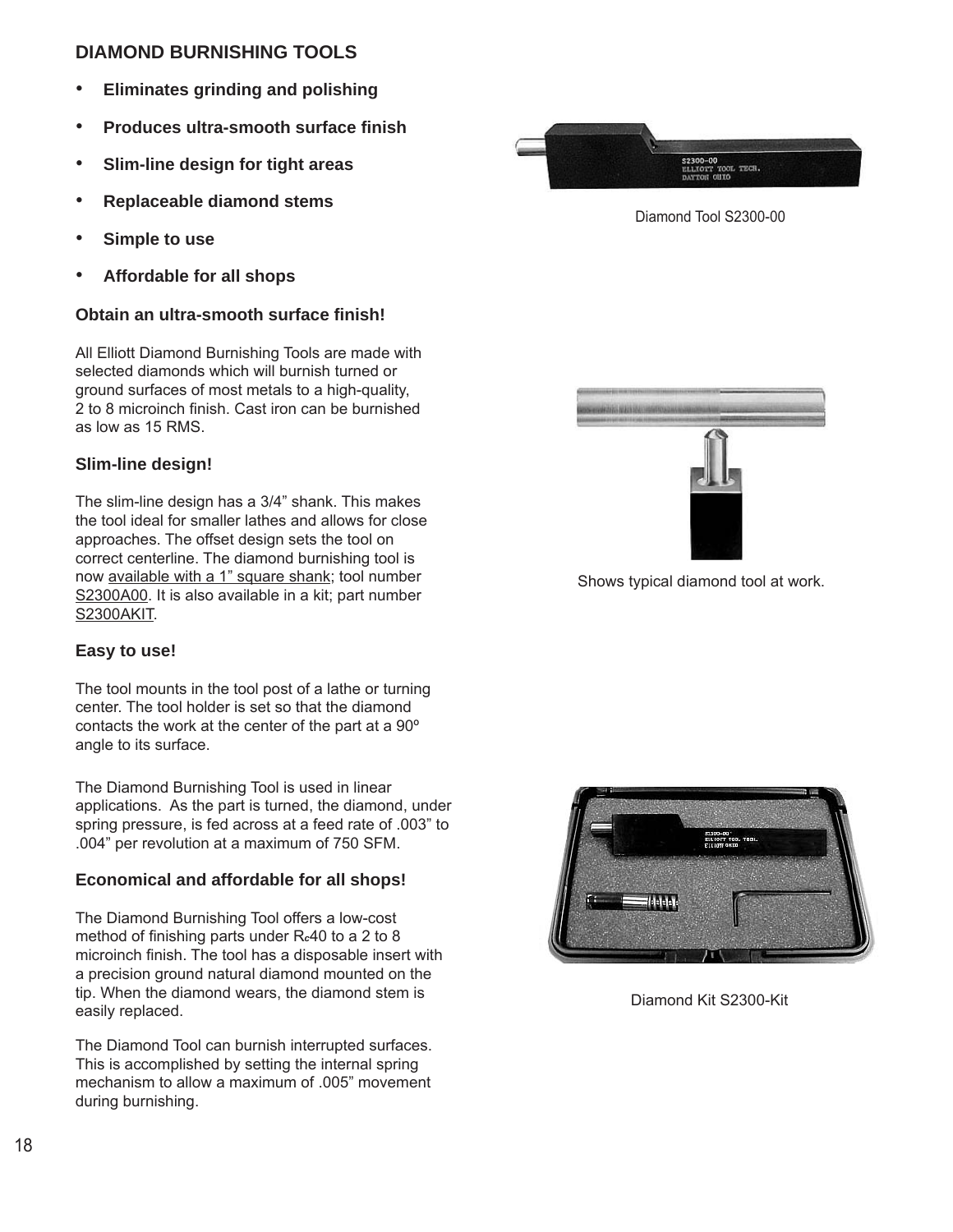#### **ELLIOTT OUTSIDE-SURFACE CARBIDE-ROLLER BURNISHING TOOLS**

- Reduce costs by eliminating secondary operations
- Suitable for most CNC turning centers
- Economical tool life with carbide roller
- Produce 5 to 8 microinch finishes (0.13-0.20 μm) in one pass

#### **Burnish multiple surfaces after turning**

The Outside Surface Carbide Roller Burnishing Tool is mounted in the turret of a CNC turning center.

Part surfaces are turned to an 80 to 100 microinch finish using speeds consistent with good machining practices. The carbide tool then follows the same path at comparable speeds to the turning operation, producing a 5 to 8 microinch finish. This eliminates secondary operations and additional equipment.

The tool is offered in two different designs, one for spherical work and the other for linear surfaces. Rolls are available from stock in four radii; .031", .062", .093" and .125".



| <b>Tool Number</b> | <b>Style</b>           | <b>Shank</b> | Left/Right Hand | <b>Roll Radius</b> |
|--------------------|------------------------|--------------|-----------------|--------------------|
| S2075-00           | <b>Outside Surface</b> | 1"           | Left            | 0.031              |
| S2121-00           | Outside Surface        | 1"           | Right           | 0.031              |
| S2548-00           | Outside Surface        | 1"           | Left            | 0.062              |
| S2549-00           | Outside Surface        | 1"           | Right           | 0.062              |
| S2233-00           | Outside Surface        | 1"           | Left            | 0.093              |
| S2327-00           | Outside Surface        | 1"           | Right           | 0.093              |
| 5900-100-80477     | Outside Surface        | 1"           | Left            | 0.125              |
| 5900-100-80558     | Outside Surface        | 1"           | Right           | 0.125              |
| S2302-00           | Outside Surface        | 3/4"         | Left            | 0.031              |
| S2306-00           | Outside Surface        | 3/4"         | Right           | 0.031              |
| S2427-00           | Outside Surface        | 3/4"         | Left            | 0.093              |
| S2488-00           | Outside Surface        | 3/4"         | Right           | 0.093              |
| S2313-00           | Outside Surface        | 11/4"        | Left            | 0.031              |
| S2384-00           | Outside Surface        | 11/4"        | Right           | 0.031              |

**\*\*\*Other sizes available upon request \*\*\*All tools available with metric shanks**

#### **BORING BAR STYLE CARBIDE-ROLLER BURNISHING TOOLS**

- Reduce machining costs
- Eliminate secondary operations
- Burnish on CNC turning centers
- Economical tool life with carbide rolls
- Produce 5 to 8 microinch finishes  $(0.13-0.20 \mu m)$

**Model S2320-00** (shown at top right) with an .032" radius roll is for medium reaches and has an overall tool length of 12".

**Model S2320A00** (shown at bottom right) with an .032" radius roll is preferred for deeper reaches and larger I.D.'s. With its 1-3/4" diameter roll and an 18" overall tool length, it is ideal for larger horizontal and vertical turning centers. Parts with diameters 2-1/4" and greater can be burnished with this tool.

**Model S2340-00** is for medium reaches and has an overall tool length of 12" with .093" radius roll. **Model S2340A00** is available in an 18" overall length.

**Model S2289-00** (not shown) is ideal for smaller parts and turning centers, with its 1-3/16" diameter roller and 9.5" overall tool length. This tool can burnish inside diameters as small as 1-3/8" and reaches up to 3" with .032" radius roll. **Model S2289A00** has a .093" radius roll.

The carbide roller is spring loaded in two axial directions to provide the correct pressure for burnishing. The roller can be reground many times as a tooling cost savings.



| <b>Tool Number</b> | <b>Style</b>         | Shank        | <b>Roll Radius</b> |  |  |
|--------------------|----------------------|--------------|--------------------|--|--|
| S2289-00           | Boring Bar           | 1 1/2" Round | 0.031              |  |  |
| S2289A00           | Boring Bar           | 1 1/2" Round | 0.093              |  |  |
| S2320-00           | Boring Bar - 12" OAL | 2" Round     | 0.031              |  |  |
| S2320A00           | Boring Bar - 18" OAL | 2" Round     | 0.031              |  |  |
| S2340-00           | Boring Bar - 12" OAL | 2" Round     | 0.093              |  |  |
| S2340A00           | Boring Bar - 18" OAL | 2" Round     | 0.093              |  |  |
| CB127-00           | Boring Bar - 12" OAL | 2" Round     | 0.062              |  |  |
| CB168-00           | Boring Bar - 18" OAL | 2" Round     | 0.062              |  |  |

**\*\*\*Other sizes available upon request \*\*\*All tools available with metric shanks**